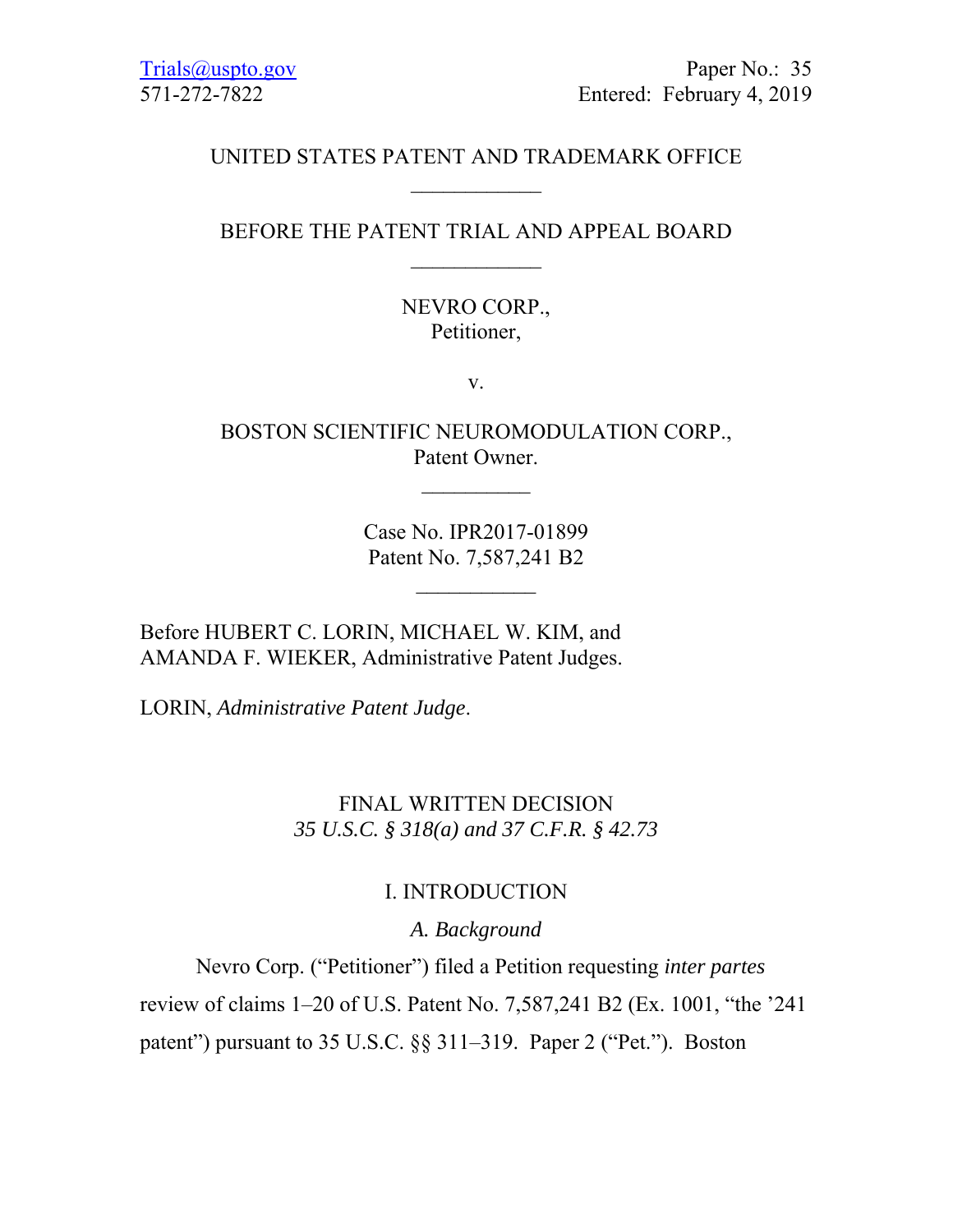Scientific Neuromodulation Corp. ("Patent Owner") filed a Preliminary Response to the Petition (Paper 9, "Prelim. Resp.").

 On February 6, 2018, we instituted an *inter partes* review, pursuant to 35 U.S.C. § 314. Specifically, we instituted an *inter partes* review of claims 1–20 on two asserted grounds of unpatentability. Paper 10 ("DI").

 Patent Owner filed a Patent Owner Response (Paper 16, "PO Resp.") and Petitioner filed a Reply (Paper 19, "Pet. Reply").

 Upon request, we authorized Patent Owner to file a Sur-Reply (Paper 26, "PO Sur-Reply"). One day before the Patent Owner Sur-Reply was due, Patent Owner requested permission, pursuant to 37 C.F.R. § 42.123, to submit U.S. Patent No. 5,999,857 ("the '857 Patent") as supplemental information. The request was denied (Paper 22). The Patent Owner Sur-Reply nevertheless discussed the '857 Patent.

 Upon request, we granted Petitioner's request to file a Response to the Patent Owner Sur-Reply (Paper 29, "Pet. Sur-Sur-Reply") "limited to whether the Reply presented a new argument 'that the '977 [5,752,977] Patent discloses RF telemetry' (Paper 26, 11)." Paper 28, 2–3.

An oral hearing was held on November 1, 2018, and a transcript of the hearing is included in the record. Paper 34 ("Tr."). Prior to the hearing, the parties filed Demonstrative Exhibits (Ex. 1012, Paper 31) and Joint Objections to Demonstratives (Paper 32).

We issue this Final Written Decision pursuant to 35 U.S.C. § 318(a) and 37 C.F.R. § 42.73. For the reasons set forth below, we determine that Petitioner *has* shown by a preponderance of the evidence that challenged claims 1–20 of the '241 patent are unpatentable.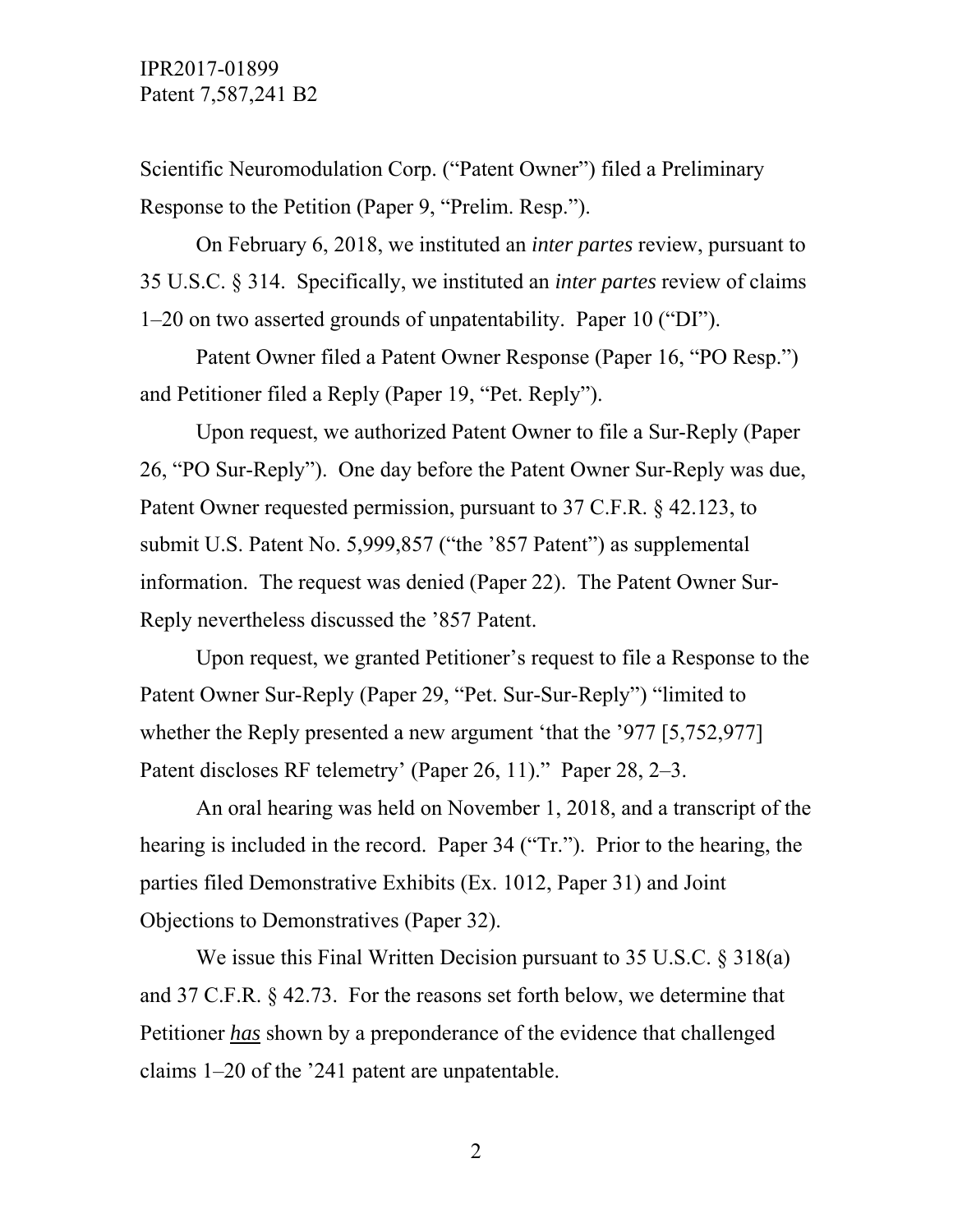### *B. Related Proceedings*

 Petitioner notifies us that "[t]he '241 patent is the subject of one civil action: *Boston Scientific Corporation et al. v. Nevro Corp*., Case No. 1:16 cv-01163 [(D. Del)], filed December 9, 2016." Pet. 71; *see also* Paper 5, 2 (indicating the same).

#### *C. The* '*241 Patent (Ex. 1001)*

#### *1. Effective Filing Date*

 Petitioner indicates that "June 28, 2002" is the earliest priority date of '241 patent. Pet. 7. This is in accord with the information recited on the cover of the '241 patent. Ex. 1001, (60).

#### *2. Disclosure*

 The '241 patent, titled "Method For Controlling Telemetry In An Implantable Medical Device Based On Power Source Capacity," is directed to a microstimulator device incorporating a self-contained power source. Ex. 1001, (57). According to the patent,

[d]espite the various types of microstimulators known in the art, . . . , significant improvements are still possible and desirable, particularly relative to a microstimulator with a selfcontained primary or rechargeable battery that: (a) can accommodate the various needs of a microstimulator; (b) can accommodate various locations in the implanted site; and/or (c) can allow the microstimulator to operate longer between charges or replacement.

Ex. 1001, 2:53–60.

 The improved microstimulator is illustrated as element 10 in Figure 1, and is reproduced below, with colored annotations added by the panel.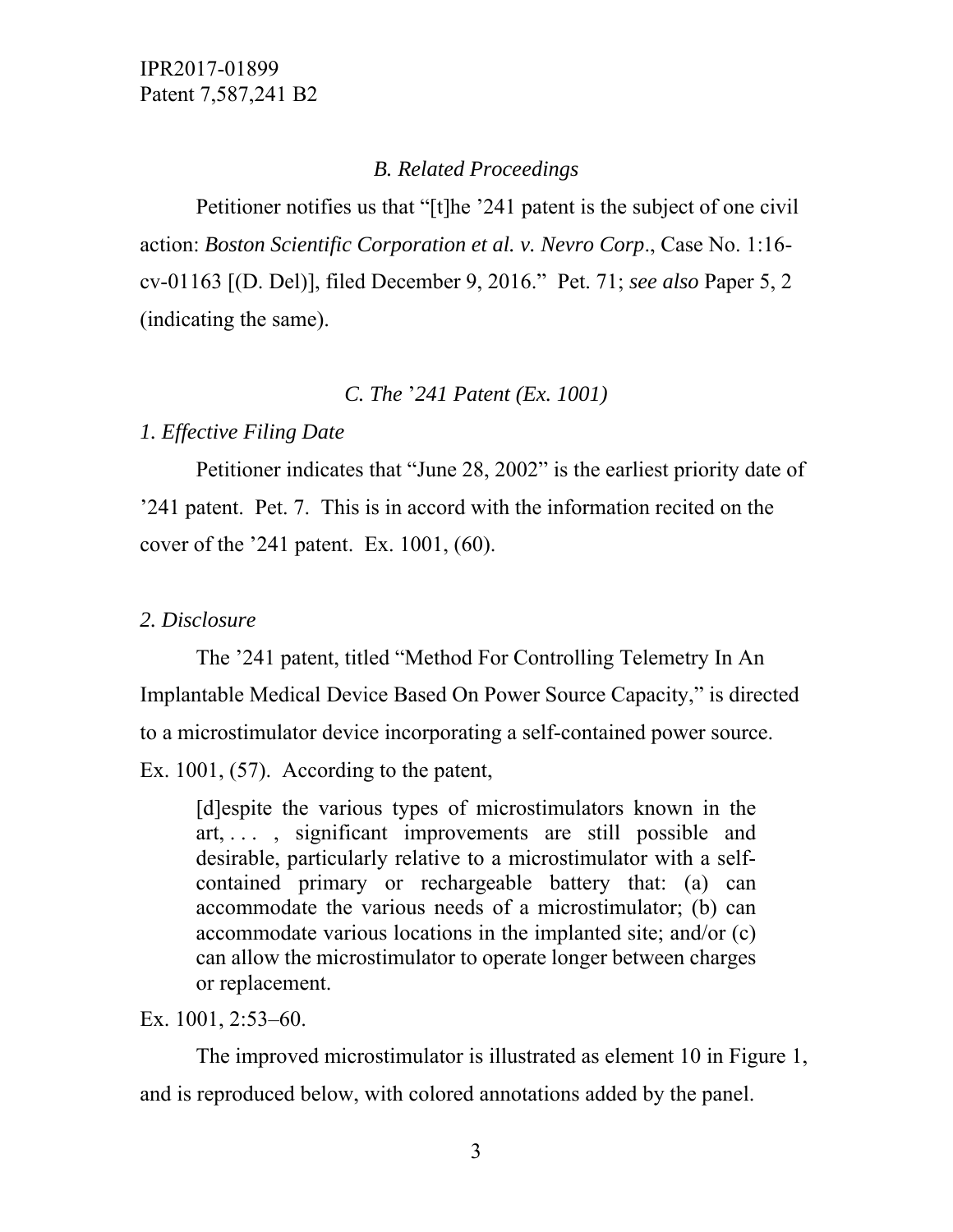

"FIG. 1 is a block diagram for an exemplary battery-powered BION (BPB) system made in accordance with the present invention." Ex. 1001, 4:31–33.

Microstimulator 10, as shown in Figure 1, is

[a] fully assembled battery-powered microstimulator (also referred to as a BION® microstimulator, or battery-powered BION ("BPB") device) made in accordance with the present invention [that] may operate independently, or in a coordinated manner with other implanted devices, or with external devices.

Ex. 1001, 5:46–51. It is composed of (a) battery 16, which is rechargeable via external battery charging system 39 (Ex. 1001, 8:36–37), and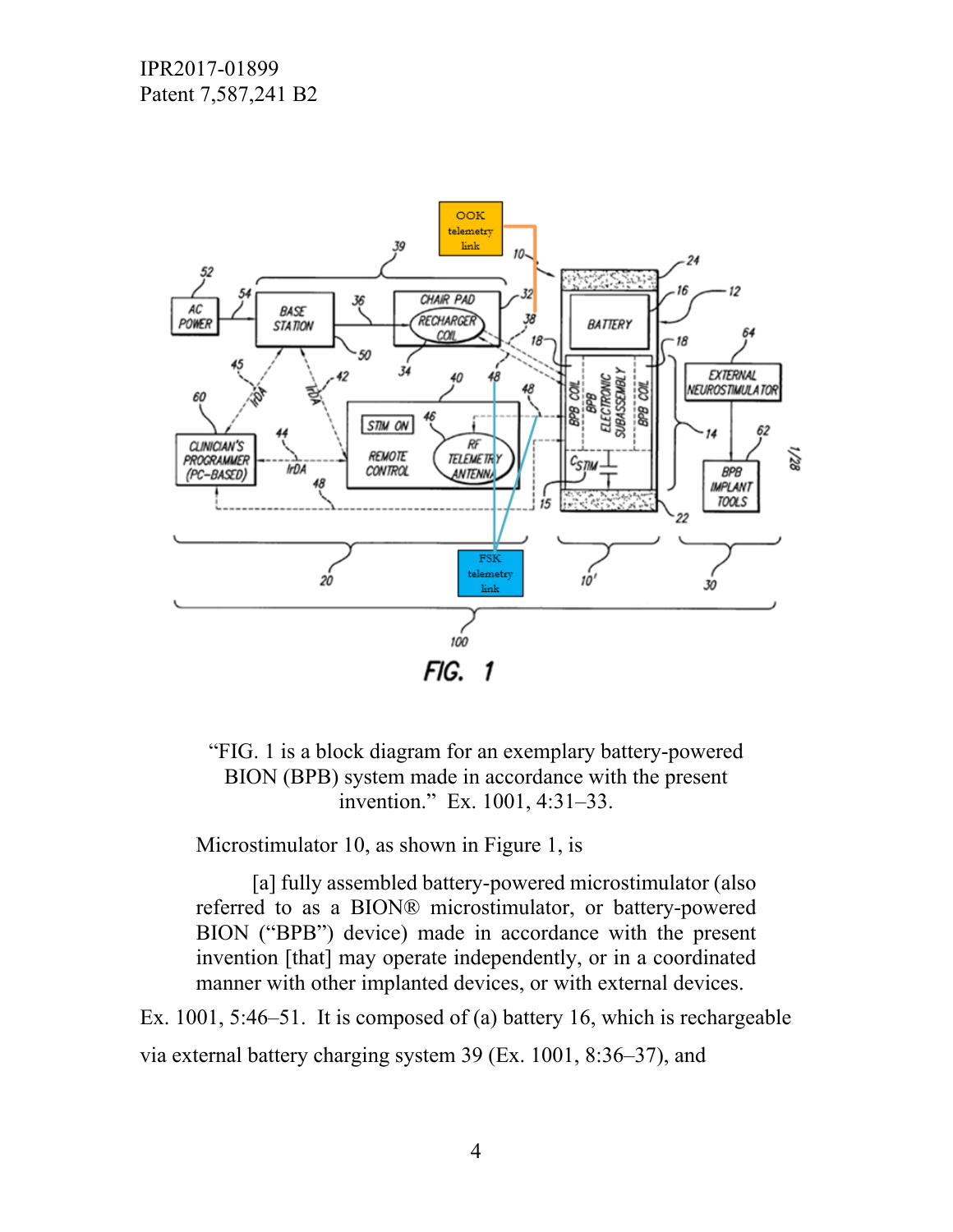(b) electronic subassembly 14. The two components are hermetically-sealed within case 12.

 The BPB device 10 includes a processor and other electronic circuitry that allow it to generate stimulating pulses that are applied to a patient through electrodes 22 and 24 in accordance with a program stored in programmable memory located within the electronic subassembly 14.

Ex. 1001, 11:29–33.

 Microstimulator 10 contains inductive coil 18, which receives power and telemetry messages through OOK (On-Off Keying) telemetry link 38. Ex. 1001, 10:1–13, 13:55–57; *see also* Ex. 1001, Figure 1 set forth above (orange annotation added by panel). Charging system 39 communicates with control device 10 via OOK telemetry link 38. Ex. 1001, 13:63–66.

 Microstimulator 10 also receives "commands and data" from remote control 40 and/or clinician's programmer 60 (or charging system 39) via "FSK (frequency shift keying) telemetry link 48." Ex. 1001, 9:55–58; *see also* Ex. 1001, Figure 1. 1 set forth above (blue annotation added by panel). FSK telemetry link 48 is bidirectional. Ex. 1001, 14:1. Thus, "[r]everse telemetry is also available through the FSK telemetry link 48. The reverse FSK telemetry link 48, allows information to be reported by the BPB device 10 to the clinician's programmer 60, the remote control 40, and/or the charging system 39." Ex. 1001, 10:14–18.

### *3. Claims*

 The '241 patent has 20 claims, all of which are challenged. Independent claim 1 is illustrative.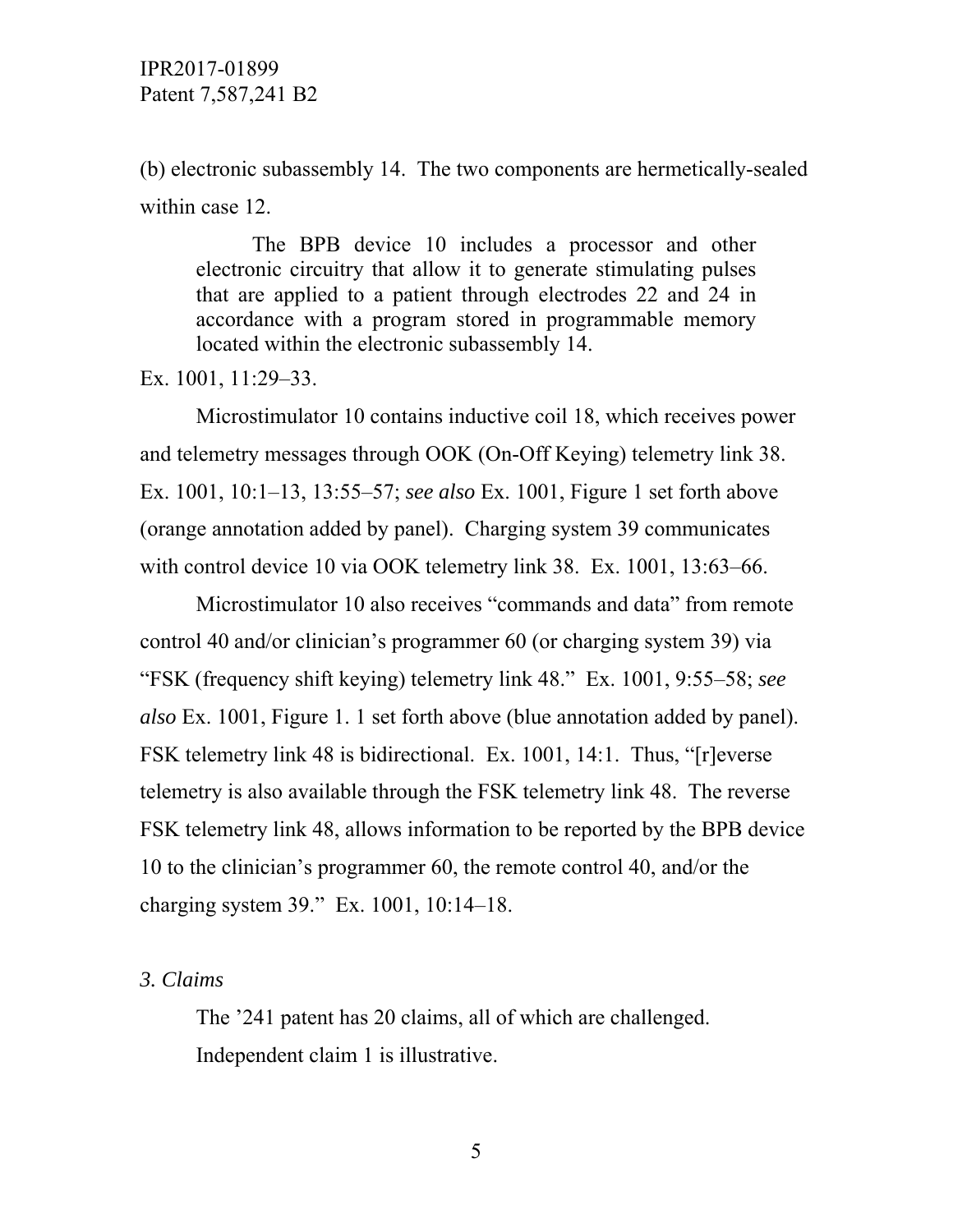1. A method for controlling an implantable medical device, comprising:

monitoring a voltage of a power source within the implantable medical device;

if the voltage is above a first threshold, enabling the following functions:

listening for a first type of telemetry from a first external component;

listening for a second type of telemetry from an external charging component, wherein the external charging component is used to wirelessly charge the power source; and

providing stimulation to device electrodes using the power source; and

if the voltage falls below the first threshold, discontinuing listening for the first type of telemetry from the first external component and discontinuing providing stimulation to device electrodes using the power source, while continuing listening for the second type of telemetry.

 There are three independent claims: claims 1, 8, and 14, all to methods "for controlling an implantable medical device." They generally parallel each other, except that claim 14 provides "therapy to [a] patient" rather than "stimulation to device electrodes using the power source" (claims 1 and 8), and claim 8 includes a limitation "wherein the first external component is used to program stimulation parameters for the implantable medical device," further limits the stimulation-providing to be "in accordance with the stimulation parameters," and further limits the "while continuing listening for the second telemetry type" "so that the power source can be recharged."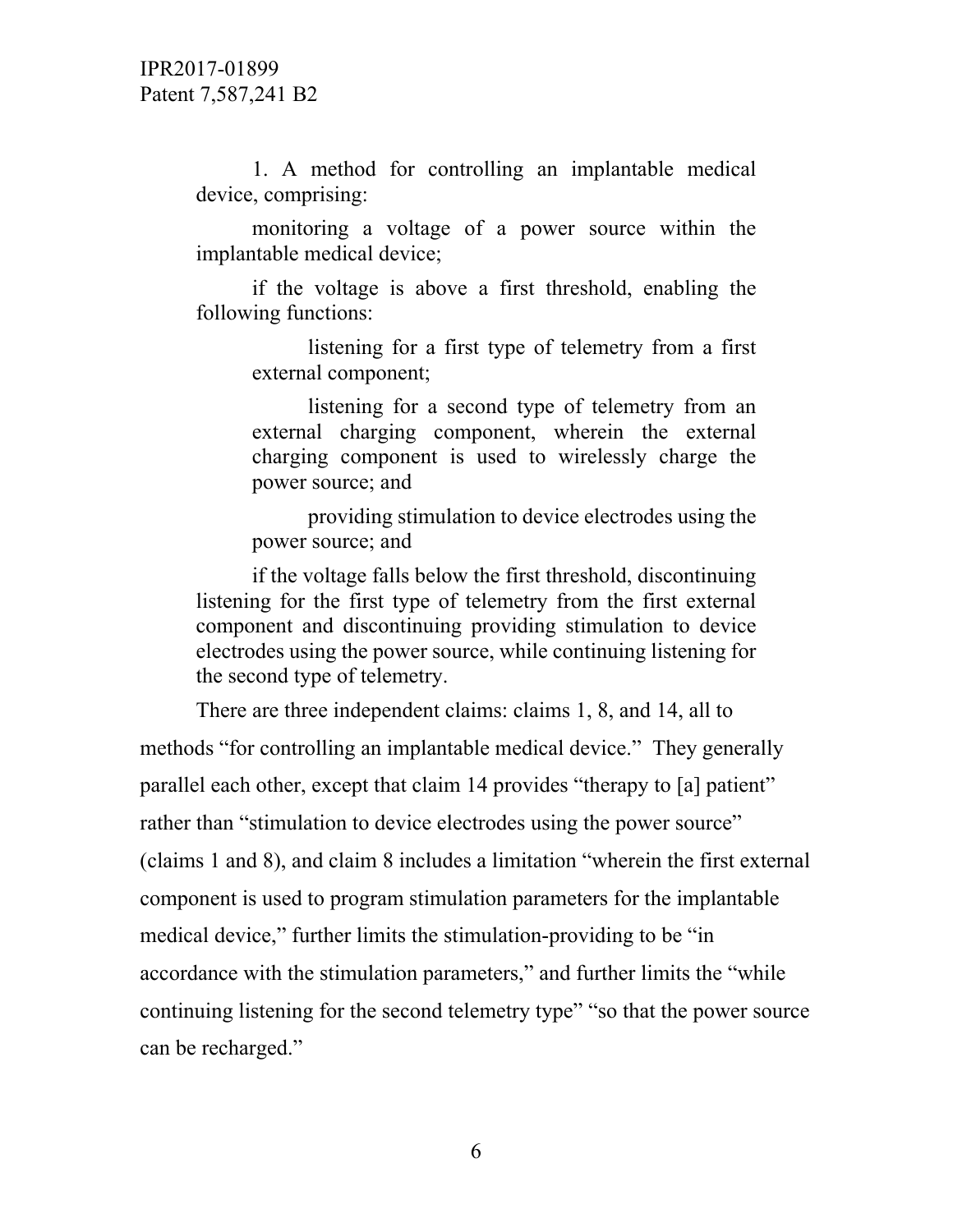# Claims 2–7 depend from claim 1; claims 9–13 depend from claim 8; and claims 15–20 depend from claim 14.

### *D. References*

Petitioner relies on the following references:

| Name       | Reference                                                  | Ex. No. |
|------------|------------------------------------------------------------|---------|
|            | Torgerson '198   U.S. 6,453,198 B1, granted Sept. 17, 2002 | 1005    |
|            | Torgerson '756   U.S. 7,167,756 B1, granted Jan. 23, 2007  | 1006    |
|            | Torgerson '883   U.S. 6,456,883 B1, granted Sept. 24, 2002 | 1007    |
| Abrahamson | U.S. 6,647,298 B2, granted Nov. 11, 2003                   | 1008    |

Pet. 4.

 $\overline{a}$ 

 Additionally, Petitioner relies on the Declaration of Dr. Mark W. Kroll ("the Kroll Declaration," Ex. 1003) and Patent Owner relies on the Declaration of Ronald D. Berger, M.D., Ph.D. ("the Berger Declaration," Ex. 2006).

The parties also rely upon deposition transcripts of the aforementioned declarants: the April 13, 2018, deposition of Dr. Kroll (Ex. 2007) and the July 27, 2018, deposition of Dr. Berger (Ex.  $1011<sup>1</sup>$ ).

### *E. Asserted Grounds of Unpatentability*

We instituted *inter partes* review on the following grounds. DI 35.

|  | المتمدد حمدنا | ----<br>טופ | .<br>امه<br>ப |  |
|--|---------------|-------------|---------------|--|
|--|---------------|-------------|---------------|--|

<sup>&</sup>lt;sup>1</sup> Patent Owner filed an Errata to Dr. Berger's Deposition Transcript (Ex. 2010).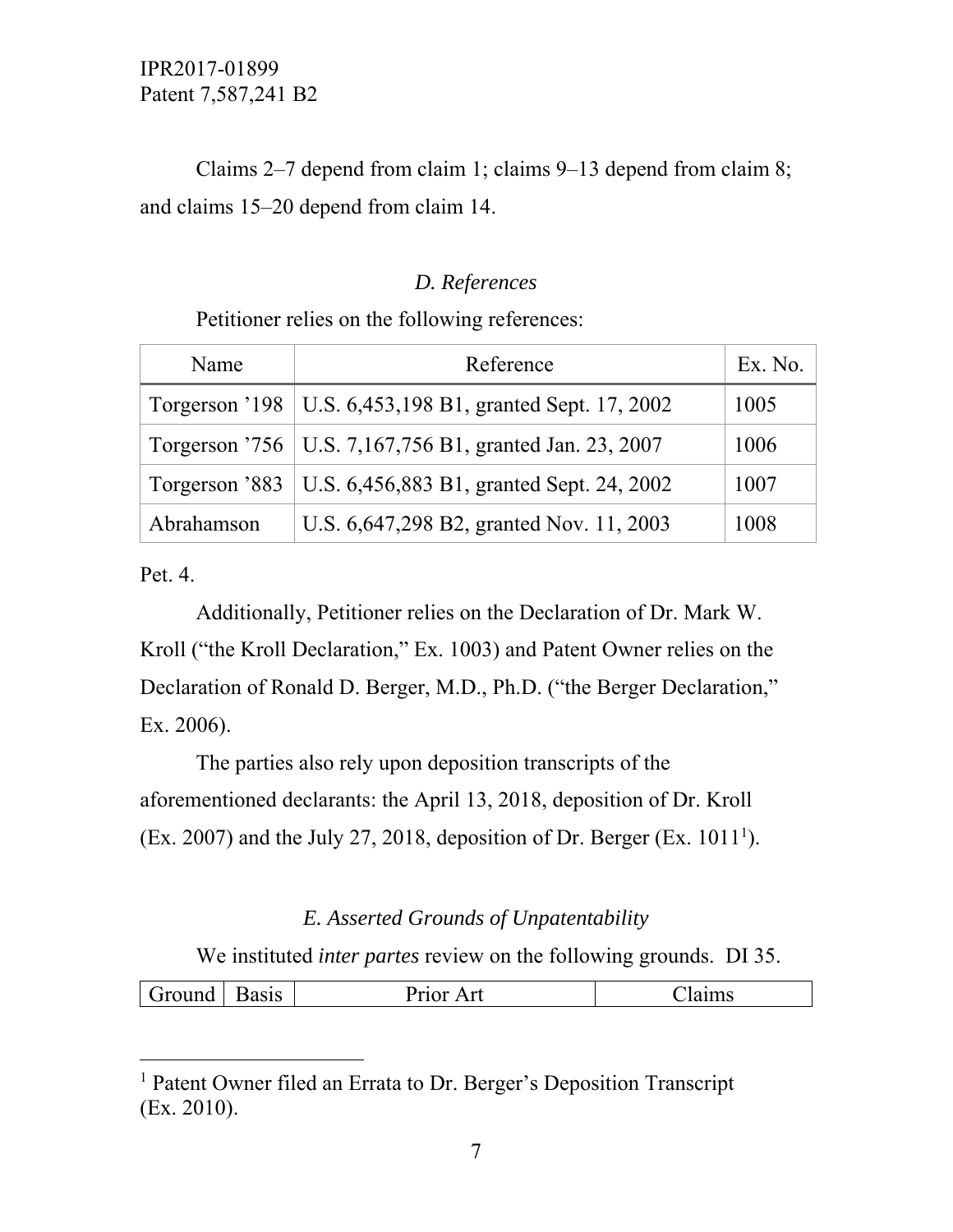-

| $\S$ 103 | Torgerson '198, Torgerson<br>'756, and Torgerson '883                        | $1, 3-8, 10-14,$ and<br>$16 - 20$ |
|----------|------------------------------------------------------------------------------|-----------------------------------|
|          | Torgerson '198, Torgerson<br>$\S 103$ 756, Torgerson '883, and<br>Abrahamson | $2, 9,$ and 15                    |

### II. LEGAL BACKGROUND

#### *A. Claim Construction*

 In an *inter partes* review, "[a] claim in an unexpired patent that will not expire before a final written decision is issued shall be given its broadest reasonable construction in light of the specification of the patent in which it appears." 37 C.F.R. § 42.100(b); *see also Cuozzo Speed Techs., LLC v. Lee*, 136 S. Ct. 2131, 2144–46 (2016) (upholding the use of the broadest reasonable interpretation standard).<sup>2</sup> Under the broadest reasonable interpretation standard, claim terms are generally given their ordinary and customary meaning in view of the specification, as would be understood by one of ordinary skill in the art at the time of the invention. *In re Translogic Tech., Inc.*, 504 F.3d 1249, 1257 (Fed. Cir. 2007). Furthermore, only those terms that are in controversy need to be construed, and only to the extent necessary to resolve the controversy*. Vivid Techs., Inc. v. Am. Sci. & Eng'g, Inc*., 200 F.3d 795, 803 (Fed. Cir. 1999).

 $2^2$  A recent amendment to this rule does not apply here because the Petition was filed before November 13, 2018. *See Changes to the Claim Construction Standard for Interpreting Claims in Trial Proceedings Before the Patent Trial and Appeal Board*, 83 Fed. Reg. 51,340 (Oct. 11, 2018) (to be codified at 37 C.F.R. pt. 42).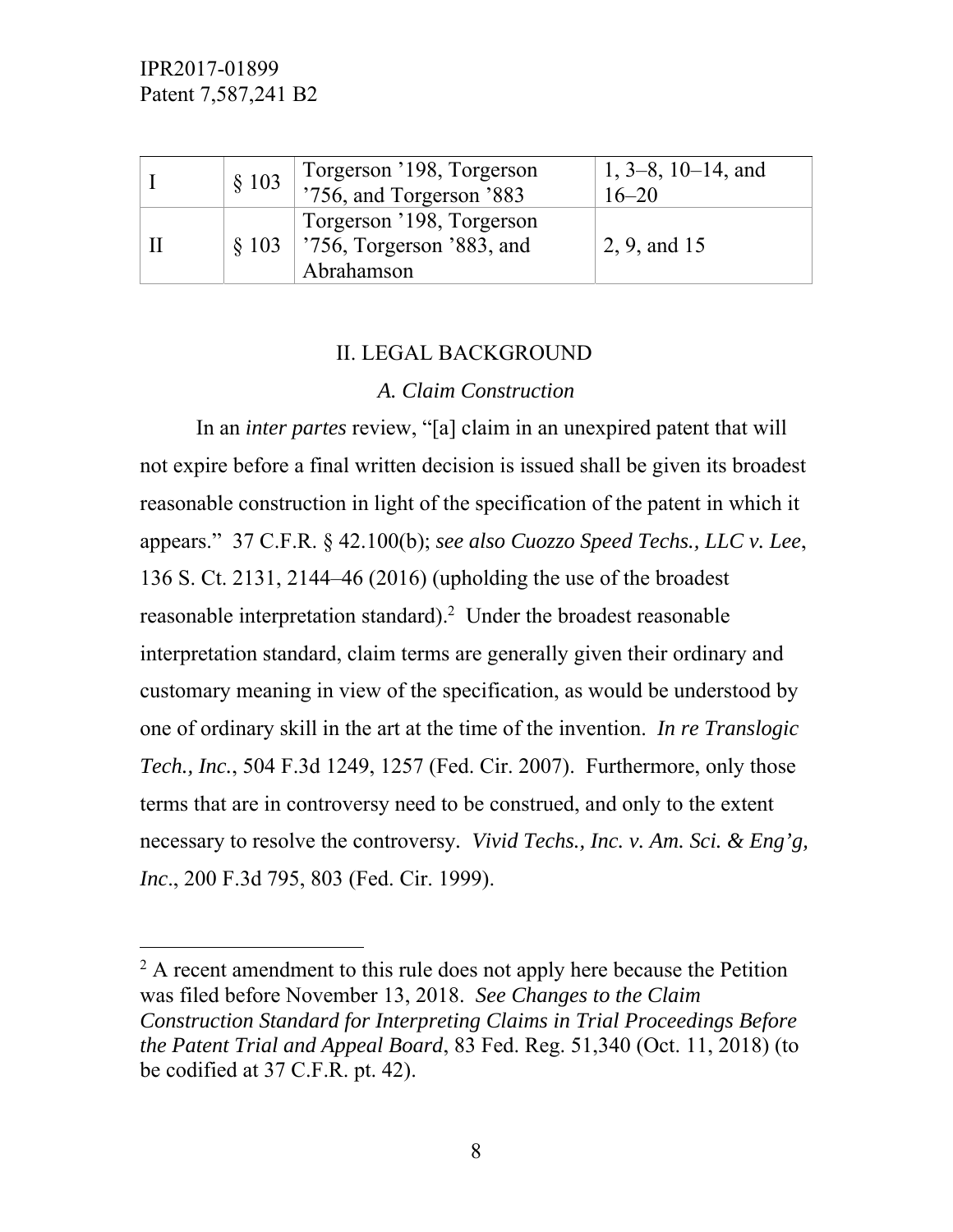$\overline{a}$ 

 The construction of the patent claim term "telemetry" is an issue in this case.

 All three independent claims (claims 1, 8, and 14) call for "listening for a first type of telemetry from a first external component" and "listening for a second type of telemetry from an external charging component."<sup>3</sup>

 In our Decision on Institution, we stated that Petitioner had not proposed any claim construction of any term in the Petition. DI 8; Pet. 16– 17. Nor does Petitioner advocate for any particular construction in its Reply. *See generally* Pet. Reply. Thus, Petitioner does not propose a construction of the patent claim term "telemetry."

 In our Decision on Institution, we also stated that "Patent Owner proposes that we adopt a construction of the patent claim term 'telemetry' to mean 'transmission of data or information.' Prelim. Resp. 4." DI 8.

 In our Decision on Institution, we stated that we were persuaded that the evidence supported construing "telemetry" as *covering* "transmission of data or information," but unpersuaded that the evidence supported construing "telemetry" as *limited* to the "transmission of [only] data or information." Specifically, we stated:

<sup>&</sup>lt;sup>3</sup> The parties agree that in calling for a "first" and "second" type of telemetry, the claims implicitly call for two *different* types of telemetry. *See, e.g.*, Pet. 3 ("[T]he '241 patent claims methods that operate on a certain category of well-known IMDs [Implantable Medical Devices]—namely, those that . . . can listen for two different types of telemetry to communicate with external devices."); PO Resp. 53 ("Torgerson883 neither discloses nor suggests that the existence of two coils means that two different types of telemetry are employed or that the device listens for two different types of telemetry.").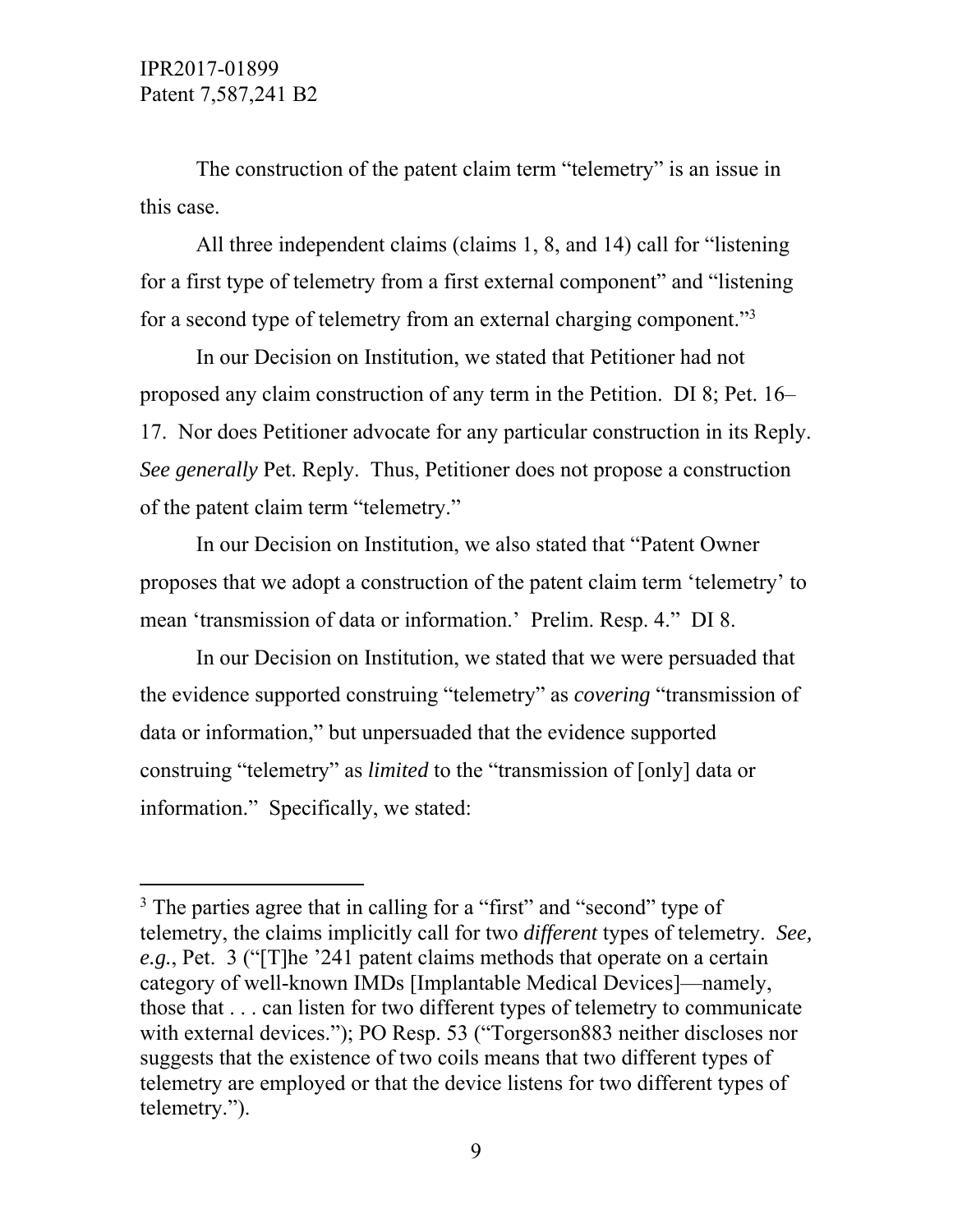We agree that "the '241 patent provides two examples of 'telemetry links': an FSK telemetry link and an OOK telemetry link." Prelim. Resp. 6; *see also* Ex. 1001, FIG. 1 set forth above (orange and blue annotations added by panel). "[OOK] telemetry link 38 . . . *allows commands and data* to be sent by the charging system 39 to the BPB device  $10$ " (Ex. 1001, 10:1–2; emphasis added), as does the FSK telemetry link 48. Ex. 1001, 9:55–58.

 Also, Patent Owner "believes 'telemetry' should be given its ordinary and customary meaning." Prelim. Resp. 5. To that end, Patent Owner has submitted dictionary definitions from five sources (Exs. 2001–2005). We find that they define "telemetry" as involving the transmission of "data." *See e.g.*, Ex. 2001 (Newton's Telecom Dictionary defines telemetry as "communications system for the transmission of digital or analog data  $\dots$  .").

 Based on the above, we are persuaded that "telemetry" should be construed as covering the "transmission of data or information." We are unpersuaded, however, that "telemetry" can be properly construed as limited to the "transmission of [only] data or information."

 Specifically, in the analysis of the prior art, Patent Owner attempts to rebut Petitioner's contention that the claims are unpatentable by narrowing certain recitations of "telemetry" (e.g., "second type of telemetry," as recited in each of independent claims 1, 8, and 14) to *only* include data or information, and, thereby, implicitly to exclude "energy" from the scope of "telemetry." We are unpersuaded that the aforementioned intrinsic evidence, and the submitted dictionary definitions, provide a sufficient basis for this more narrow construction.

 More specifically, the Specification states that the telemetry links "allow[ ] commands and data" to be transmitted. Ex. 1001, 10:1–2. Patent Owner does not explain, and we are unable to ascertain independently, why the term "commands" would exclude "energy," for example. Furthermore, we have reviewed the supporting evidence cited by Patent Owner, but are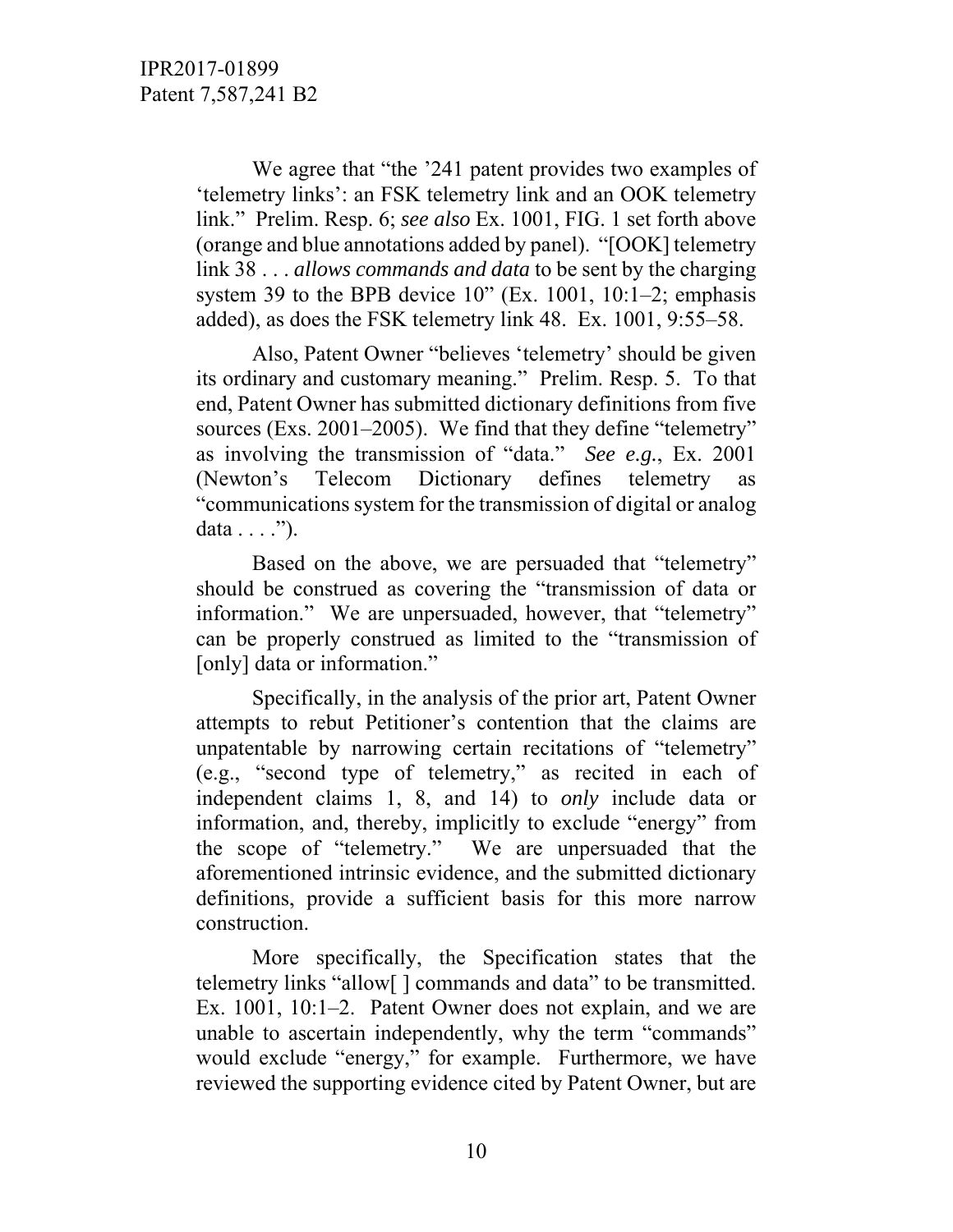still unable to identify a sufficient evidentiary basis for Patent Owner's narrow construction. For example, Stedman's Medical Dictionary defines "telemetry" as "[t]he science of measuring a quantity, then transmits the results by radio signals to a distant station for recording and interpretation." Ex. 2004, 5. We understand "radio signals" as encompassing, and not excluding, "energy".

DI 8–9.

 Patent Owner maintains that the patent claim term "telemetry" should be construed as "transmission of data or information." PO Resp. 11 ("Patent Owner contends that 'telemetry' should be construed to mean: 'transmission of data or information.'"). In doing so, however, Patent Owner advocates for an exclusion of "transmission of energy (power)" from "transmission of data or information." PO Resp. 11–14.

We have considered the Patent Owner's arguments set forth in the Response and cited evidence, and we determine that, in light of the intrinsic and extrinsic evidence of record, the broadest reasonable interpretation of the claim term "telemetry" is a "transmission of data or information," which, by definition, is a "transmission of energy (power)." We clarify, however, that "telemetry" does not include an unmodulated "transmission of energy (power)."

In summary, any "transmission of data or information" is in the form of an electromagnetic wave. Ex. 2006 ¶ 32. And every electromagnetic wave is a "transmission of energy (power)." Ex. 2006 ¶ 33. A "transmission of data or information," however, is a subset of a "transmission of energy (power)," in that a "transmission of data or information" is a "transmission of energy (power)" where the modulation of frequency, amplitude, and/or phase of the electromagnetic wave is the "data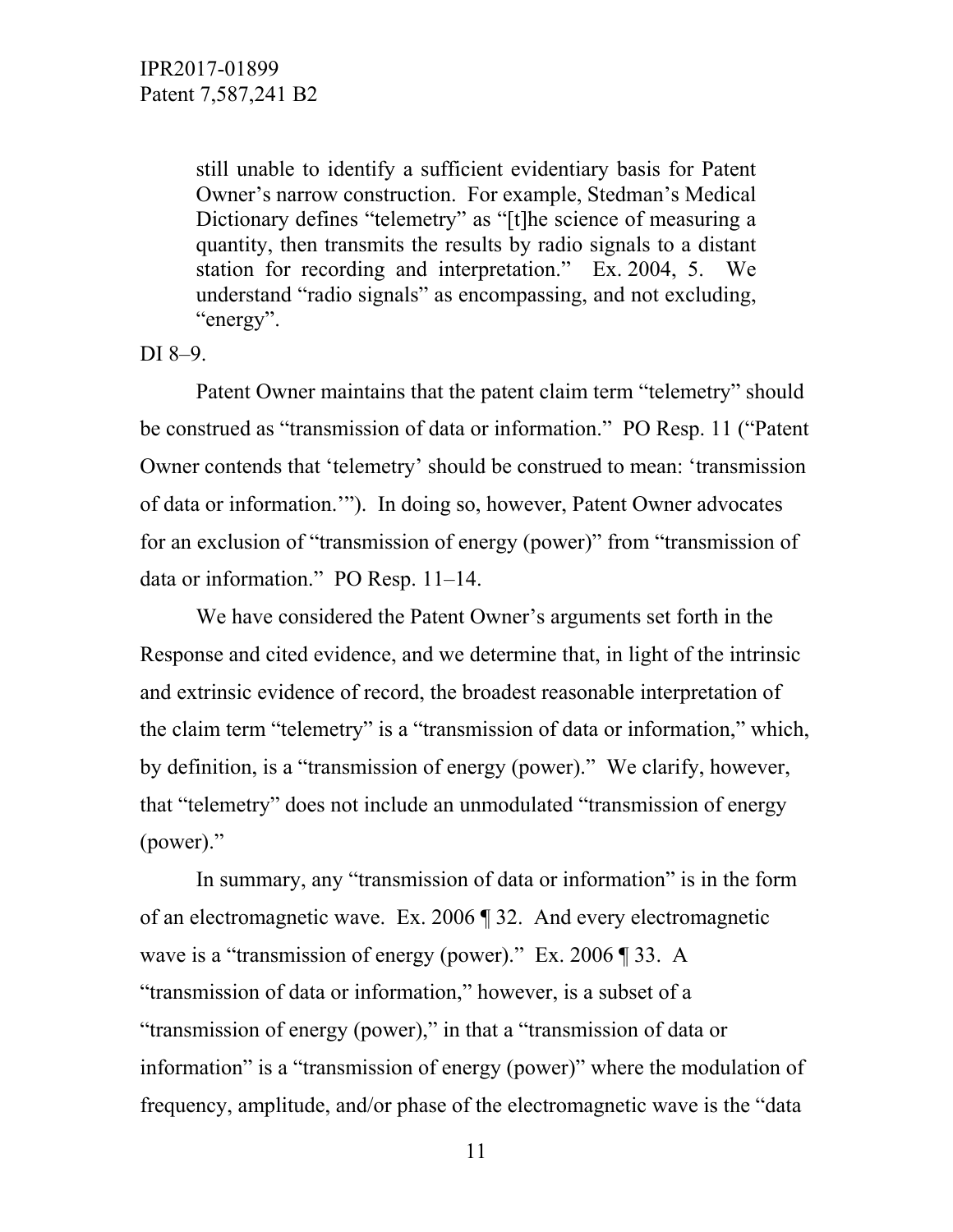or information." Ex. 2006 ¶ 32. Accordingly, we agree with Patent Owner that not every "transmission of energy (power)" is a "transmission of data or information," in that an unmodulated "transmission of energy (power)" does not include "data or information." We cannot agree, however, that every "transmission of data or information" is not also a "transmission of energy (power)."

 As with any claim construction, our analysis begins with the claim language itself, although none of the claims further define "telemetry." The independent claims (claims 1, 8, and 14) only call for "a first type of telemetry" and "a second type of telemetry." Dependent claims 2, 9, and 15 do identify certain types of telemetry, i.e., what the "first type of telemetry" and "second type of telemetry" can comprise; that is, "wherein the first telemetry type comprises Frequency Shift Keying (FSK), and wherein the second telemetry type comprises On/Off Keying (OOK)" (claims 2, 9, and 15). Those types, however, are unhelpful in defining "telemetry" itself.

 The Specification also does not define expressly "telemetry." However, the '241 patent's use of the term "telemetry" is consistent with a "transmission of data/information" that is, by its very nature, also a "transmission of energy (power)." For example, the '241 patent discloses:

 Some embodiments of the invention provide a micro stimulator with means for receiving and/or transmitting signals via telemetry, such as means for receiving and/or storing *electrical power* within the micro stimulator and for receiving and/or transmitting signals *indicating the charge level of the internal battery*.

Ex. 1001, 4:5–10 (emphasis added). In discussing the different types of telemetry links, the Specification discloses: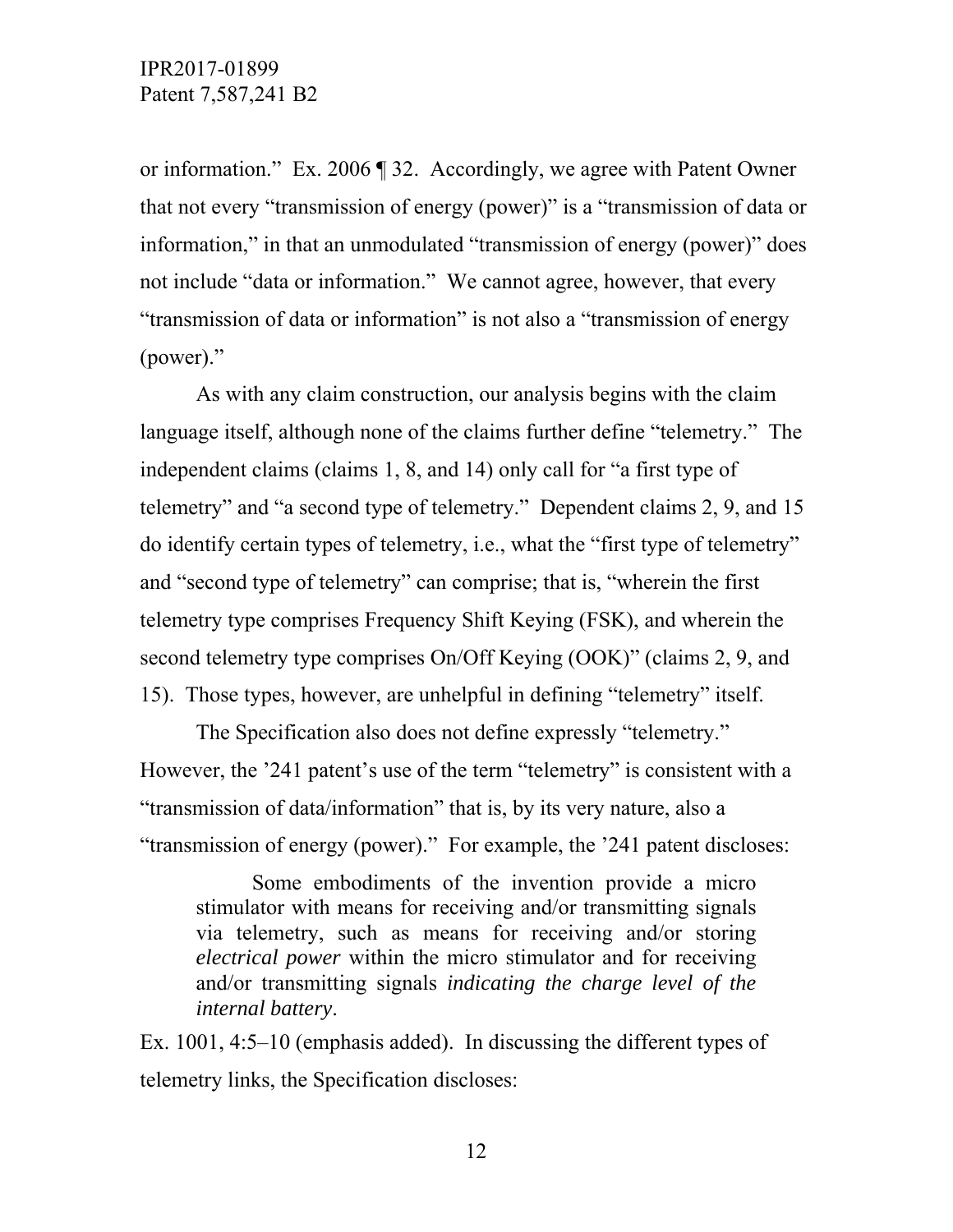Such link may use OOK-PWM (On/Off Keying-Pulse Width Modulation), and is typically an inductive telemetry link. When used, *both power and information may be transferred* to the BPB device. When charging is not needed, e.g., when the battery comprises a primary battery, such an inductive link may still be used to transfer information and data to the BPB device.

Ex. 1001, 8:59–65 (emphasis added). The Specification also discloses other examples:

 The OOK (On-Off Keying) telemetry link 38, shown in FIG. 1, allows *commands and data* to be sent by the charging system 39 to the BPB device 10.

Ex. 1001, 10:1–3 (emphasis added).

 When the battery 16 is rechargeable, it is *recharged*, as required, from an external battery charging system 39 typically through the OOK-PWM telemetry link 38 (as shown in FIG. 1).

Ex. 1001, 11:25–28 (emphasis added).

Patent Owner argues that the Specification draws a distinction

between telemetry and energy (power). According to the Patent Owner,

[a] POSA [i.e., a person of ordinary skill in the art] would understand the '241 Patent to be drawing a clear distinction between telemetry (data and information) and power for charging the battery. Ex. 2006 ¶¶ 34–41. A POSA would understand these distinctions to be consistent with the plain meaning of the word—that telemetry requires data or information, such as a message, regardless of whether a device is deriving power from the underlying charging field. *Id*. ¶ 40. There is nothing in the '241 Patent to suggest that receiving only power would be considered as receiving telemetry. *Id*. ¶ 41.

PO Resp. 13–14. Further,

 [t]he '241 Patent states that the battery powered BION ("BPB") device 10 contains a single coil 18. *See* Ex. 1001 at Fig. 1. The '241 Patent explains "[t]he BPB device 10 contains an inductive coil 18 utilized for receiving power and telemetry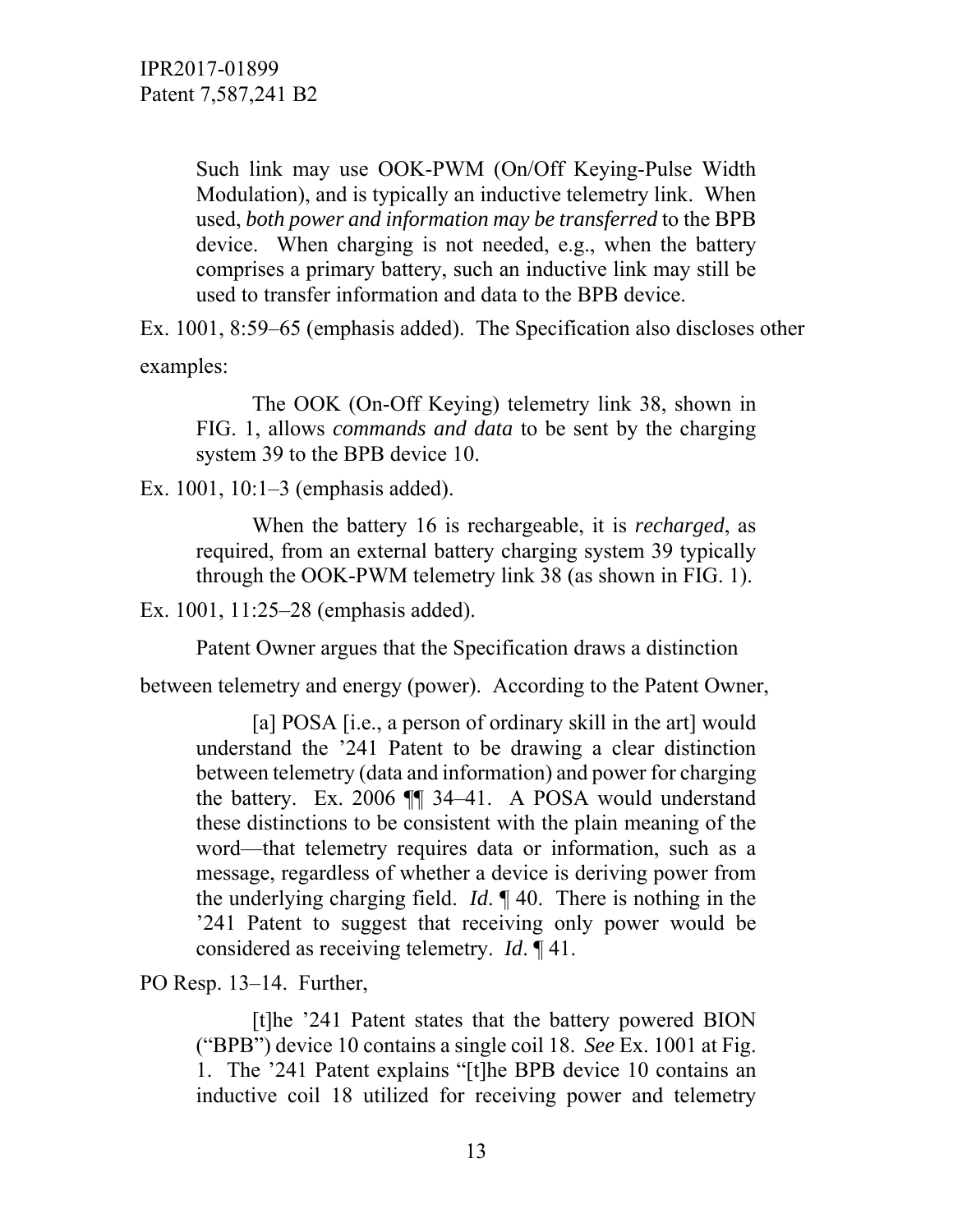messages through an inductive telemetry link 38." *Id*. at 13:55– 57; *see also id*. at 12:33–35 ("The coil 18 (shown in FIG. 1) is utilized for receiving power for battery charging (when used) [and] telemetry."). Thus, the specification distinguishes the ability of coil 18 to receive power for battery charging from "telemetry." The specification also explains that "the BPB device 10 enables a mode in which it can receive a telemetry message and in which it can recharge the battery 16, as necessary." *Id*. at 12:36–42. Again, the specification draws a distinction between receiving a "telemetry message" and "recharging the battery" using the same charging field. *Id.; see also id*. at 3:23–27, 8:61–65; 9:55–10:13, 14:62–67.

PO Resp. 13.

 We disagree that the Specification draws a distinction between "telemetry" on the one hand and a "transmission of energy (power)" on the other hand, such that "telemetry" is separate and distinct from a "transmission of energy (power)." Certainly a distinction is made between data/information (e.g., "commands and data," Ex. 1001, 10:1–3) and energy (power) (e.g., "recharg[ing] . . . typically through the OOK-PWM telemetry link"). But we see no distinction that limits the term "telemetry" to a "transmission of data/information" to the exclusion of a "transmission of energy (power)." In fact, the Specification expressly discloses an OOK-PWM telemetry link that "[w]hen used, *both power and information may be transferred*." Ex. 1001, 8:59–65. Accordingly, it cannot be the case that "a POSA would understand the '241 Patent to be drawing a clear distinction between telemetry (data and information) and power for charging the battery," as Patent Owner argues. PO Resp. 13. In light of what the Specification discloses as functions for the telemetry link, that is, a "transmission of data or information" within a "transmission of energy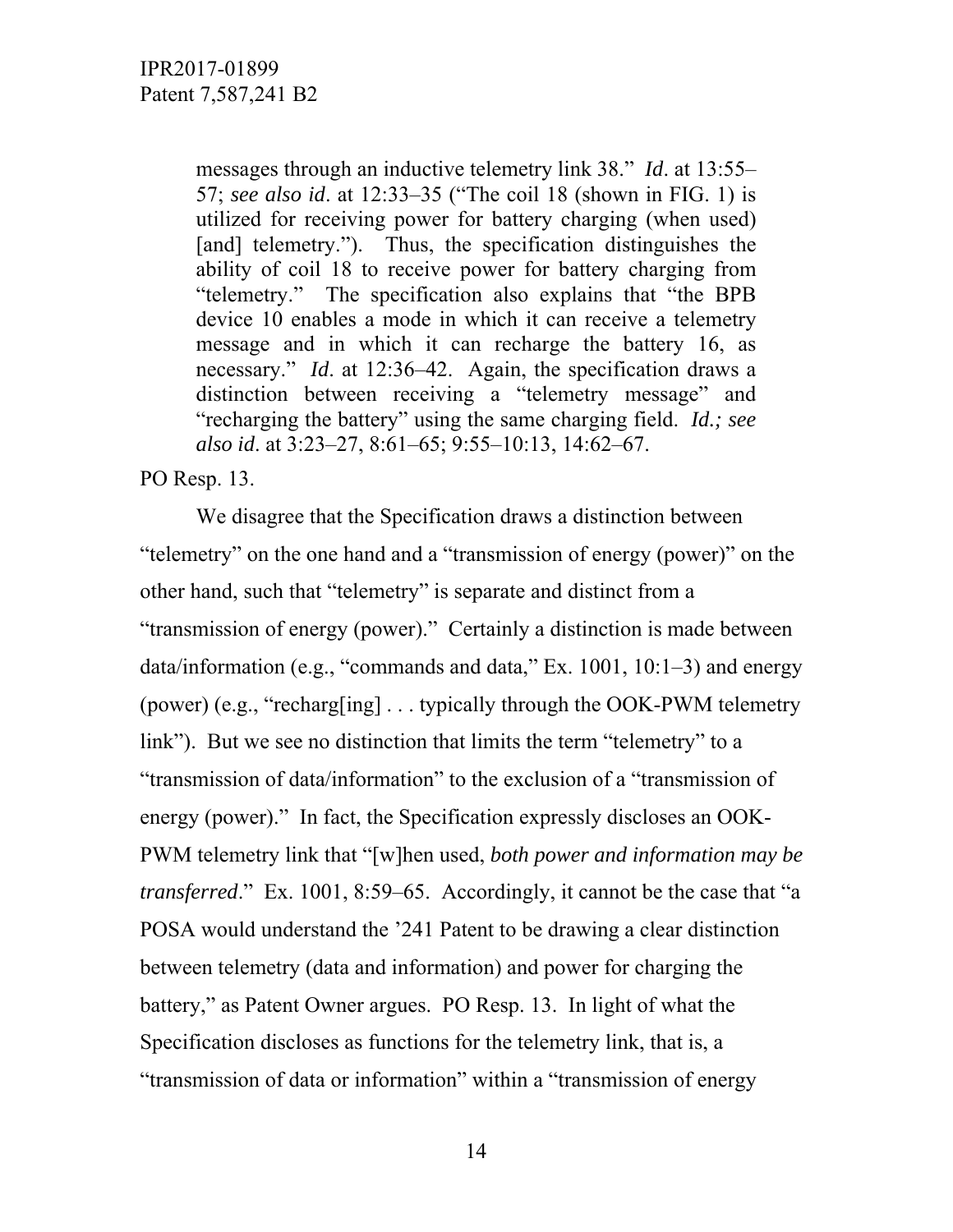(power)," one of ordinary skill would have reasonably broadly construed the claim term "telemetry" as a "transmission of both data/information" as a part of a "transmission of energy (power)."

 Patent Owner argues that "[a] construction that allows for receiving only power to be 'telemetry' would be impermissibly broad." PO Resp. 14. We agree. In light of what the Specification discloses, a construction that limits the term "telemetry" to only a "transmission of energy (power)," i.e., covering both modulated and unmodulated electromagnetic waves, ignores the other component that "telemetry" contains, the "transmission of data or information." The argument is inapposite, however, as Patent Owner is asserting that a "transmission of data or information" is not a "transmission of energy (power)."

We have considered the dictionary definitions cited by Patent Owner (PO Resp. 15–17), and determine that they are consistent with understanding the broadest reasonable interpretation of "telemetry" as a "transmission of data or information" that is "transmission of energy (power)." As we stated in the Decision on Institution where we considered the same dictionary definitions cited by Patent Owner in its Response,

[w]e find that they define "telemetry" as involving the transmission of "data." *See e.g*., Ex. 2001 (Newton's Telecom Dictionary defines telemetry as "communications system for the transmission of digital or analog data . . . .").

. . . [W]e are persuaded that "telemetry" should be construed as covering the "transmission of data or information." We are unpersuaded, however, that "telemetry" can be properly construed as limited to the "transmission of [only] data or information"

DI 8–9.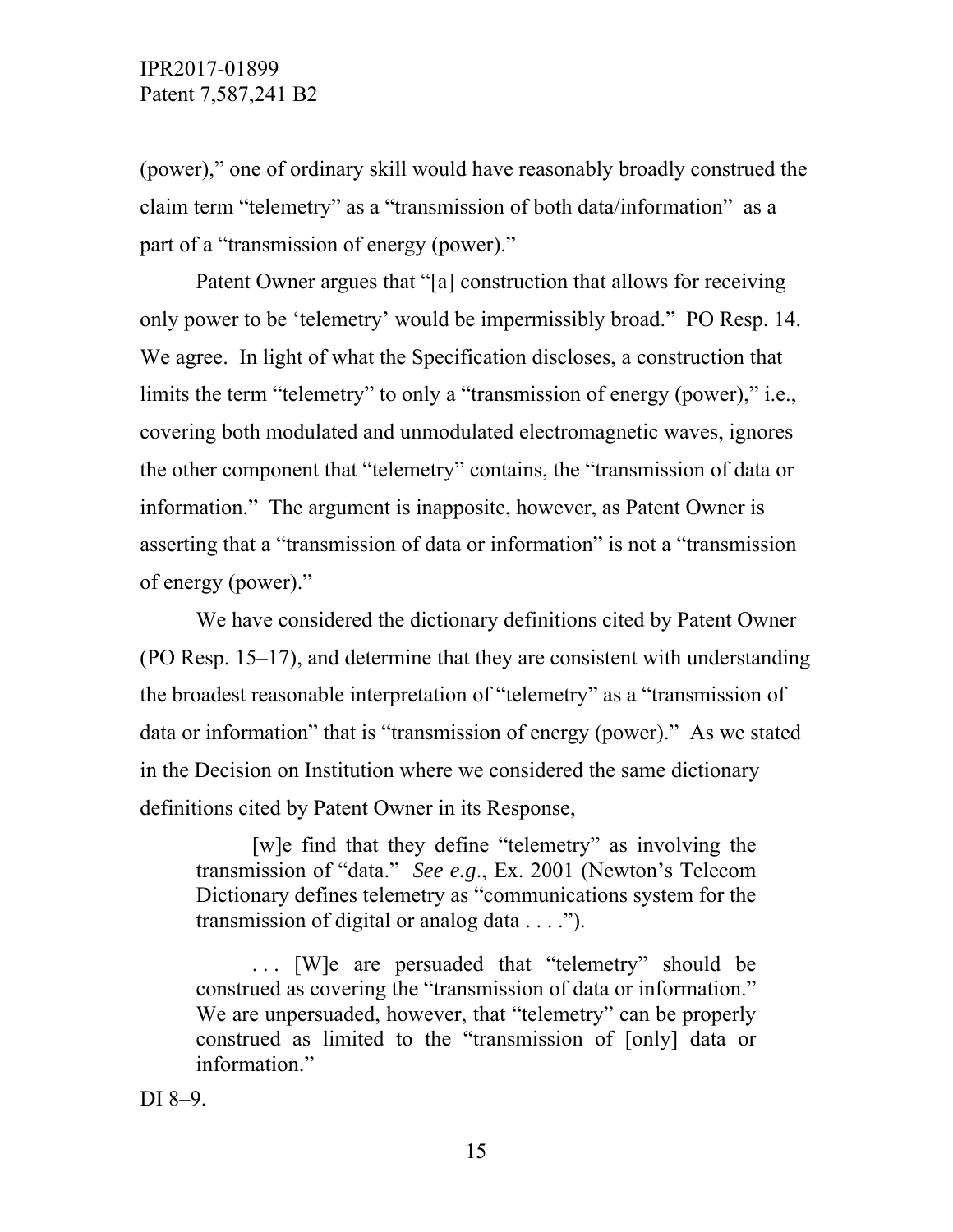Our construction of "telemetry" is in accord with Dr. Berger's testimony. According to Dr. Berger,

32. Telemetry links generally use electromagnetic waves, such as radio waves, to transmit the data or information. The electromagnetic wave is modulated, using a specific telemetry modulation technique, such that the modified electromagnetic wave, or carrier wave, contains data or information that is transmitted to a receiving device. For example, the frequency, amplitude, and phase of the wave may all be modulated. A POSA would understand this data or information transmitted by the modulated carrier signal to be "telemetry."

33. *Notably, regardless of whether an electromagnetic wave is modulated to contain data or information, it may be possible to use the electromagnetic wave to transfer energy.* The '241 Patent describes using an "RF [radio frequency] charging field" so that electromagnetic charging energy may be harnessed from RF or inductive signals transmitted in the telemetry link. Ex. 1001 at 13:38–40; *see also id.* at 3:23–27. *Radio waves or magnetic coupling are capable of transmitting power regardless of whether the radio waves or energy have been modulated*, for example, using the disclosed FSK or OOK schemes, but a modulation scheme is needed to encode the radio waves or magnetic coupling so as to implement telemetry, i.e., transmit information or data over the RF waves or inductive link. In other words, *although radio waves or magnetic induction can transmit both power and data/information (if modulated using a telemetry modulation scheme),* the transmission of power alone does not constitute telemetry. An electromagnetic wave that is not modulated cannot be a telemetry link, although it can transfer energy, because it is the modulation of the electromagnetic wave that makes it a telemetry link. Any construction allowing power alone to be "telemetry" would incorrectly suggest that any radio wave or electromagnetic wave capable of transmitting power, regardless of whether it was modulated to contain information or data, was a form of telemetry. Such a broad definition would be entirely inconsistent with the '241 Patent, a POSA's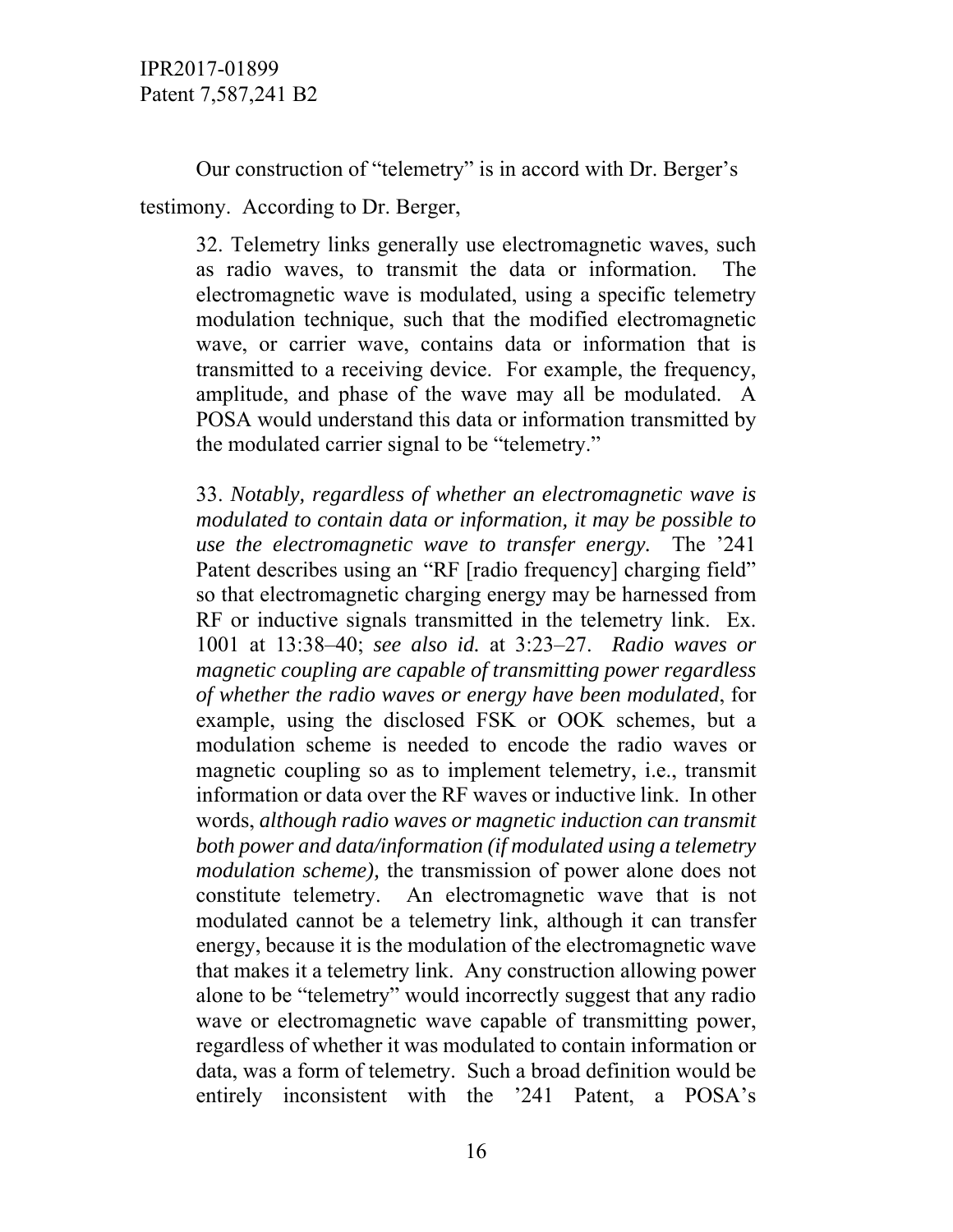understanding, the extrinsic evidence, and the plain meaning of the word.

Ex. 2006, 14–15 (emphasis added). As Dr. Berger explains, electromagnetic waves are "capable of transmitting power." Ex. 2006, 14 (¶ 33). It is only when electromagnetic waves are "modulated using a telemetry modulation scheme" to "*contain* information or data" that they are referred to as "telemetry." Ex. 2006, 14 (¶ 33). According to Dr. Berger, "[a]n electromagnetic wave that is not modulated cannot be a telemetry link, although it can transfer energy, because it is the modulation of the electromagnetic wave that makes it a telemetry link." Ex. 2006, 14–15 (¶ 33). Accordingly, "telemetry" is not limited to the data/information component of the modulated electromagnetic wave, but covers the modulated electromagnetic wave *containing* the data/information (due to its specific modulation). Since the modulated electromagnetic wave itself "can transfer energy," "telemetry" is reasonably broadly construed as a "transmission of data or information" in the form of a "transmission of energy (power)" of a modulated electromagnetic wave.

 Finally, Patent Owner's argument is internally inconsistent. Patent Owner does not disagree that "telemetry" can contain both data/information and energy (power). "Patent Owner does not dispute, as pointed out by the Board, that a telemetry link may allow for the transmission of energy (power) in addition to data/information." PO Response 11. Given this, it is unclear why Patent Owner is further arguing that

the transmission of energy alone, which is a capability of all electromagnetic waves regardless of whether they are modulated with a telemetry scheme, would not constitute "telemetry." If that was the case, every electromagnetic wave, including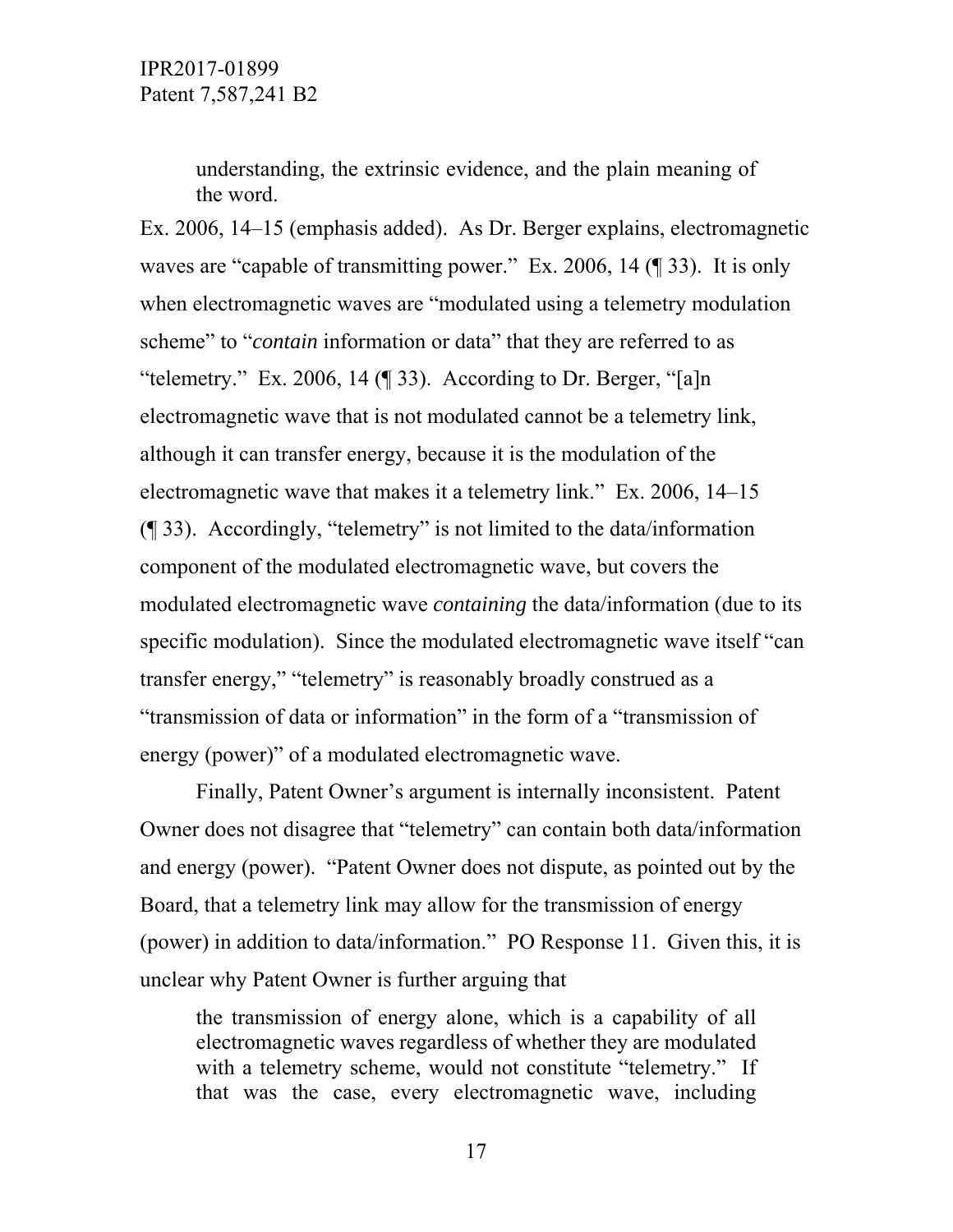unmodulated electromagnetic waves, would be considered "telemetry." . . . [A]llowing "telemetry" to cover transmission of only energy (power) would impermissibly broaden the term contrary to the disclosure of the '241 Patent and a POSA's understanding of the term.

PO Response 11. We have never indicated or suggested that "telemetry" should be construed "to cover transmission of *only* energy (power)" (i.e., only unmodulated electromagnetic waves). In fact, we indicated that the supporting evidence requires more, i.e., data or information (i.e., modulation). DI 8–9. Since we expressly determined that "'telemetry' should be construed as *covering* the 'transmission of data or information'" (DI 8) (i.e., modulated electromagnetic waves), which the Patent Owner does not dispute, we could not have simultaneously determined that "telemetry" should be construed *not* to cover "transmission of data or information" (i.e., in the form of unmodulated electromagnetic waves).

 In light of the foregoing, we determine that the broadest reasonable interpretation of the claim term "telemetry" is a "transmission of data or information," as advocated by Patent Owner, in the form of a "transmission of energy (power)." We clarify, however, that "telemetry" does not include an unmodulated "transmission of energy (power)."

### *B. Principles of Law*

A claim is unpatentable under 35 U.S.C. § 103(a) if "the differences between the subject matter sought to be patented and the prior art are such that the subject matter as a whole would have been obvious at the time the invention was made to a person having ordinary skill in the art to which said subject matter pertains." *KSR Int'l Co. v. Teleflex Inc.*, 550 U.S. 398, 406 (2007). The question of obviousness is resolved on the basis of underlying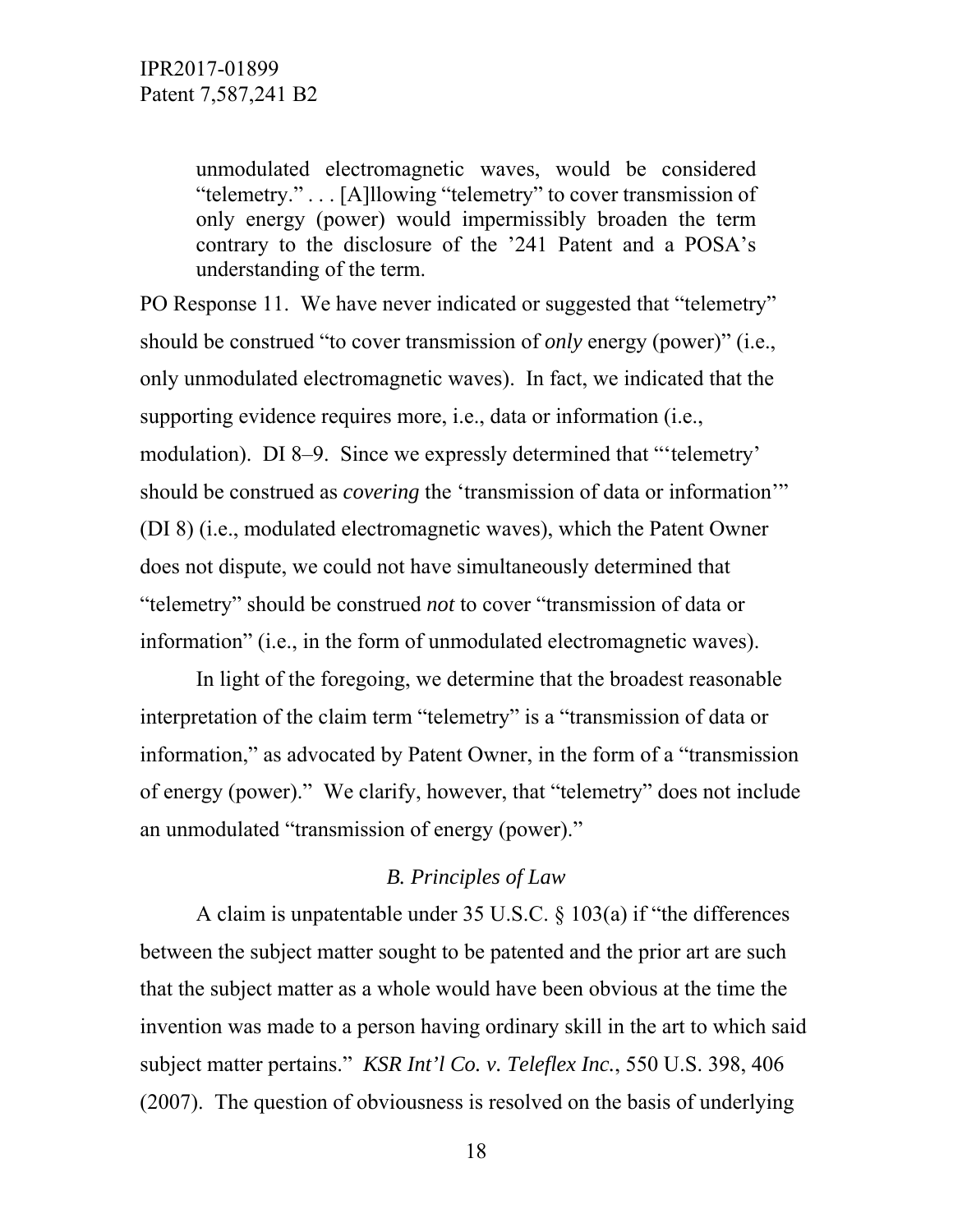factual determinations, including (1) the scope and content of the prior art; (2) any differences between the claimed subject matter and the prior art; (3) the level of skill in the art; and (4) objective evidence of nonobviousness. *Graham v. John Deere Co.*, 383 U.S. 1, 17–18 (1966). When evaluating a combination of teachings, we must also "determine whether there was an apparent reason to combine the known elements in the fashion claimed by the patent at issue." *KSR*, 550 U.S. at 418 (citing *In re Kahn*, 441 F.3d 977, 988 (Fed. Cir. 2006)). Whether a combination of elements produced a predictable result weighs in the ultimate determination of obviousness. *Id.* at 416–417.

"In an [*inter partes* review], the petitioner has the burden from the onset to show with particularity why the patent it challenges is unpatentable." *Harmonic Inc. v. Avid Tech., Inc.*, 815 F.3d 1356, 1363 (Fed. Cir. 2016). The burden of persuasion never shifts to Patent Owner. *Dynamic Drinkware, LLC v. Nat'l Graphics, Inc.*, 800 F.3d 1375, 1378 (Fed. Cir. 2015). To prevail, Petitioner must support its challenge by a preponderance of the evidence. 35 U.S.C.  $\S 316(e)$ ; 37 C.F.R.  $\S 42.1(d)$ .

We analyze the challenges presented in the Petition in accordance with the above-stated principles.

*C. Level of Ordinary Skill in the Art* 

In our Decision on Institution, we stated

 With regard to the level of ordinary skill in the art, we determine that no express articulation is necessary based on the record before us in this case. The level of ordinary skill in the art is reflected by the prior art of record. *See Okajima v. Bourdeau*, 261 F.3d 1350, 1355 (Fed. Cir. 2001); *In re GPAC*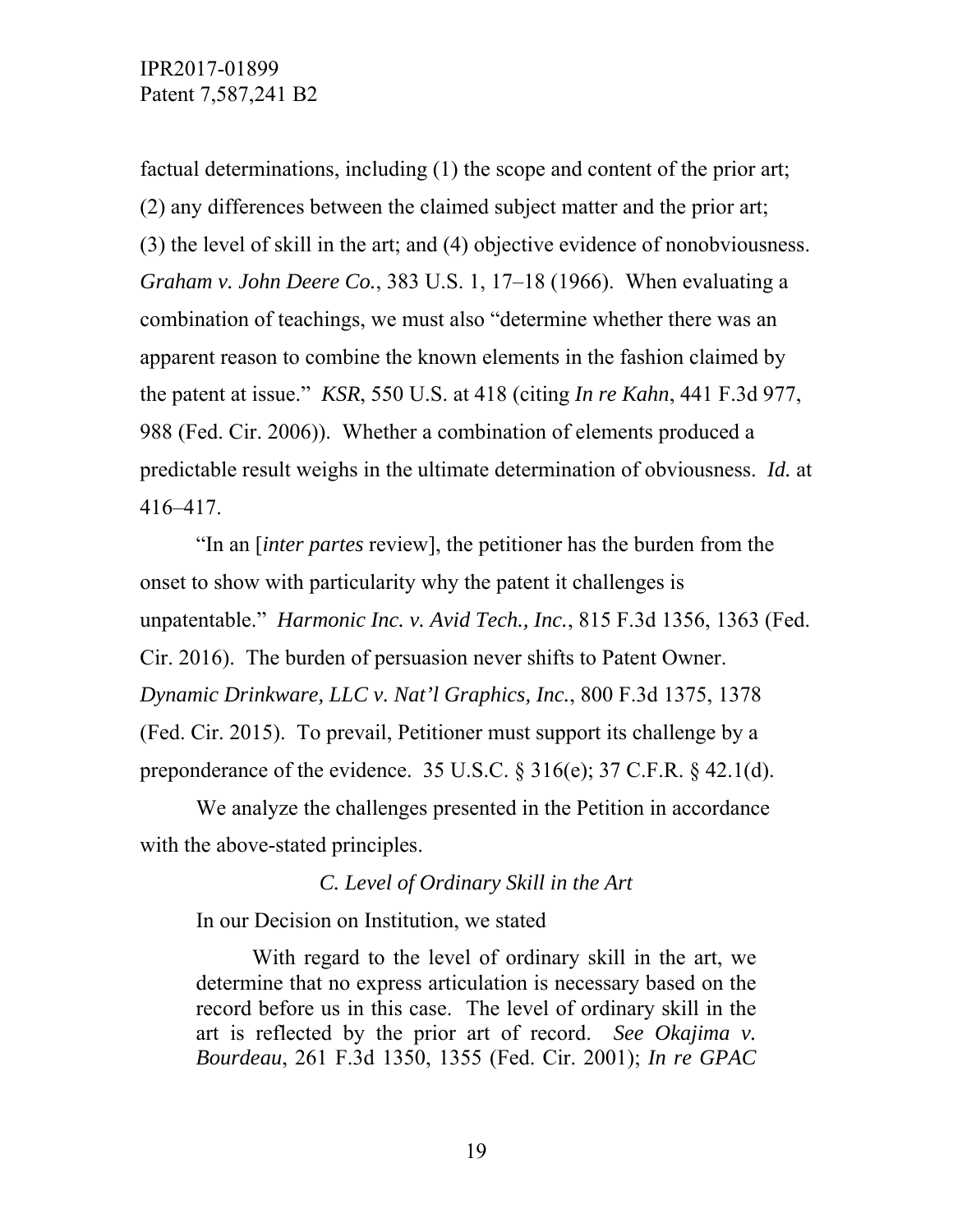$\overline{a}$ 

*Inc*., 57 F.3d 1573, 1579 (Fed. Cir. 1995); *In re Oelrich*, 579 F.2d 86, 91 (CCPA 1978).

DI 7. The record before us in this case on this matter has not changed since our preliminary Decision, and the parties apply the same definition of a POSA. *See, e.g.*, PO Resp. 5 ("For purposes of this *Inter Partes* Review, Patent Owner has used Petitioner's proposed definition of a POSA. Petition at  $16[4]$ ."). Accordingly, after considering the record anew, we adopt the definition of a POSA as proposed by Petitioner and applied by Patent Owner.

### III. OBJECTIONS TO DEMONSTRATIVES

Patent Owner and Petitioner each filed demonstrative exhibits for use during oral argument (Ex. 1012 and Paper 31). The parties also filed a joint set of objections to those demonstratives. Paper 32. Patent Owner objects to Petitioner's slide numbers 14–17 and 19–24. *Id.* at 1. Petitioner objects to Patent Owner's slide number 7. *Id.* 

Demonstrative exhibits are not evidence; they are merely visual aids to assist the parties in presenting their arguments to the Board. Paper 27, 3. In this Final Written Decision, we rely only on arguments made in the parties' substantive papers and evidence of record. Because we do not rely

<sup>&</sup>lt;sup>4</sup> "A POSA in the context of the '241 patent at the time of its earliest priority date of June 28, 2002, would have been a person who had (1) at least a bachelor's degree in electrical engineering, biomedical engineering, or equivalent coursework, and (2) at least one year of experience researching or developing implantable medical devices. Ex. 1003, ¶ 22. A POSA of the '241 patent would have had general knowledge of implantable medical devices and various related technologies as of June 28, 2002. *Id.*, ¶ 21." Pet. 16.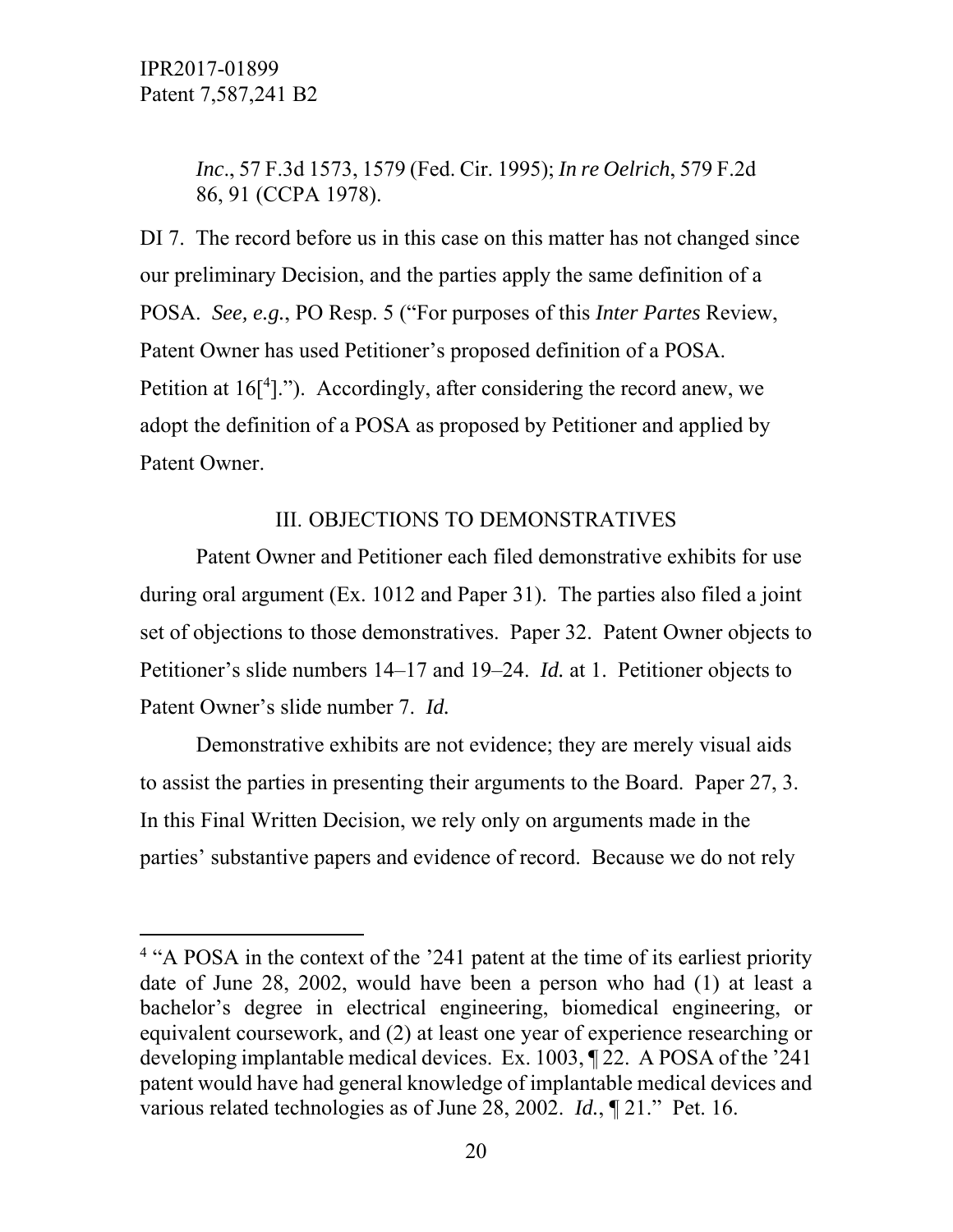upon the cited slides in this Decision, we *dismiss* the parties' objections as moot.

### IV. ANALYSIS

### *A. Overview of the Prior Art References*

### *1. Torgerson '198 (Ex. 1005)*

 Torgerson '198 discloses an implantable medical device [Implantable Neuro Stimulator (INS) 14]. The neurostimulation system includes lead 12, which may have electrodes, which is "implanted and positioned to stimulate" a specific site in the spinal cord or the brain." Ex. 1005, 4:59–60. The neurostimulation system further includes External Neuro Stimulator 25, physician programmer 30, and patient programmer 35. Ex. 1005, Figure 1; 4:29–31. "The physician programmer 30 . . . uses telemetry to communicate with implanted INS 14." Ex. 1005, 5:15–17. Figure 1 of Torgerson '198 is reproduced below: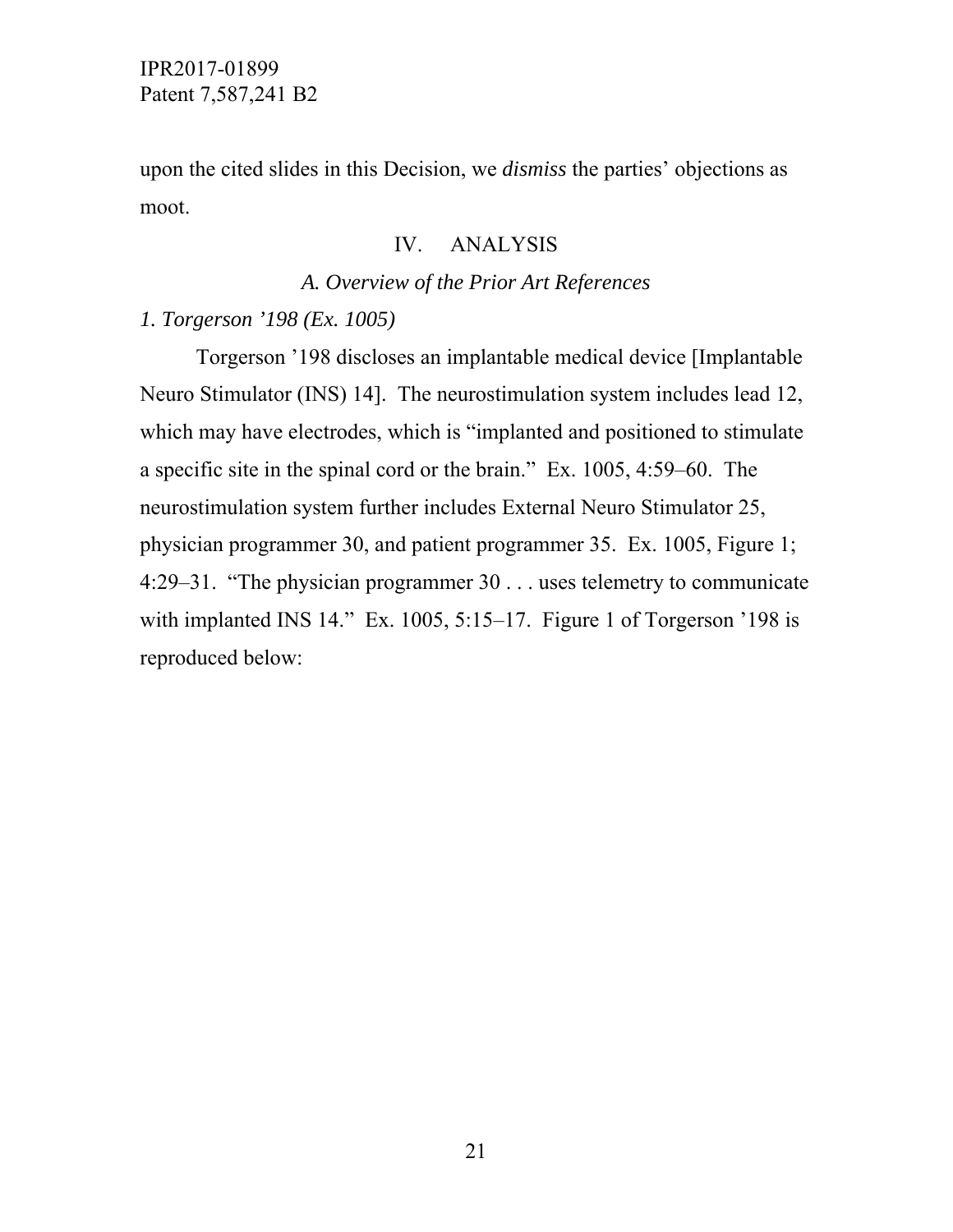

FIG. 1 depicts an implantable medical device [Implantable Neuro Stimulator (INS) 14] as implanted in a human body. Ex. 1005, 4:26–28.

 "The implantable medical device generally includes a processor 335 with an oscillator 330, a calendar clock 325, memory 340, and system reset 345, a telemetry module 305, a recharge module 310, a power source 315, a power management module 320, a therapy module 350, and a therapy measurement module 335." Ex. 1005, Figure 3, 6:14–20. Figure 3 of Torgerson '198 is reproduced below: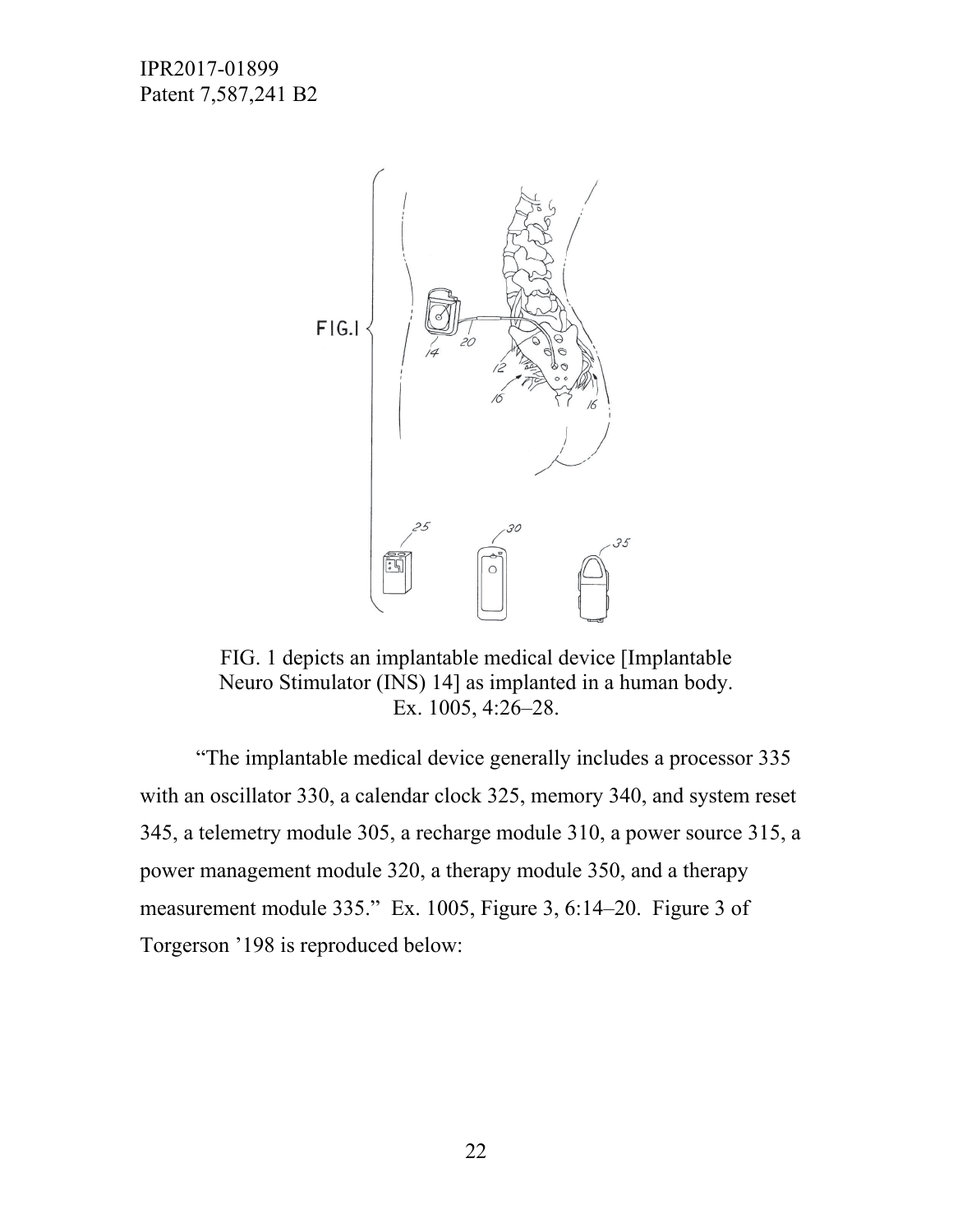

**FIGURE 3** 

FIGURE 3 depicts a schematic block diagram of an INS. Ex. 1005, 3:62–64.

## *2. Torgerson '756 (Ex. 1006)*

 Torgerson '756 discloses an INS similar to that disclosed in Torgerson '198, and includes the same block diagram depicted in Figure 3 of Torgerson '198 showing, *inter alia*, recharge module 310. Ex. 1006, Figure 3.

 Torgerson '756 further includes a diagram, shown as Figure 5, illustrating recharge module 310 of INS 14, which serves to regulate the charging rate of power source 315. Ex. 1006, Figure 5, 7:26–33.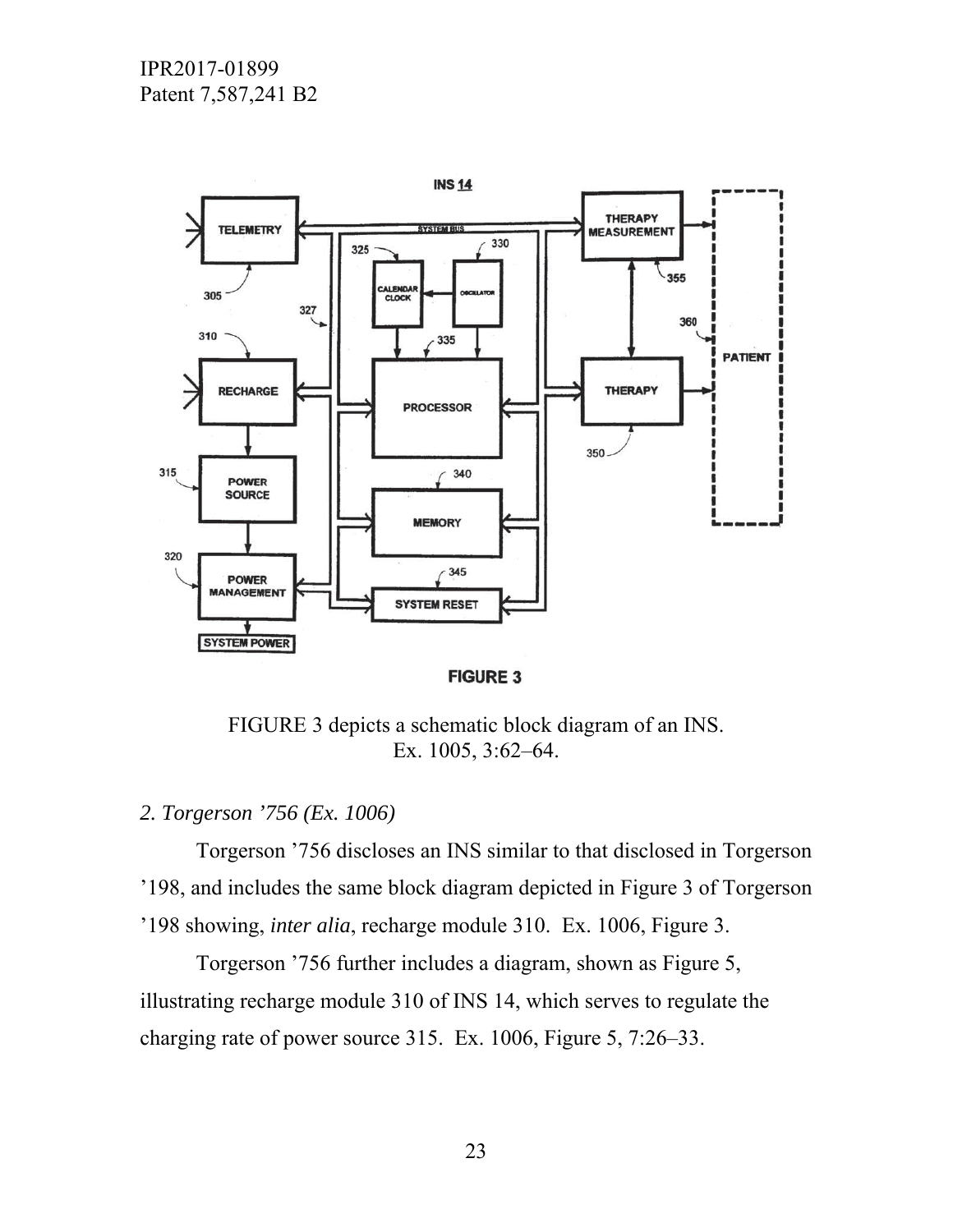Torgerson '756 discloses that recharge regulation control unit 525 of recharge module 310 communicates with an external component via telemetry unit 305, but "[t]hose skilled in the art will appreciate that other communication techniques may be implemented." Ex. 1006, 9:48–49. Figure 5 of Torgerson '756 is reproduced below:

**RECHARGE MODULE** 



Fig. 5

FIG. 5 depicts a schematic block diagram of the recharge module 310. Ex. 1006, 3:61–63.

### *3. Torgerson '883 (Ex. 1007)*

 Torgerson '883 discloses implantable medical devices similar to those disclosed in Torgerson '198 and Torgerson '756.

 Torgerson '883 discloses "a telemetry signal 10 [that] interacts directly with a charging circuit 20 and a controller 90. Electromagnetic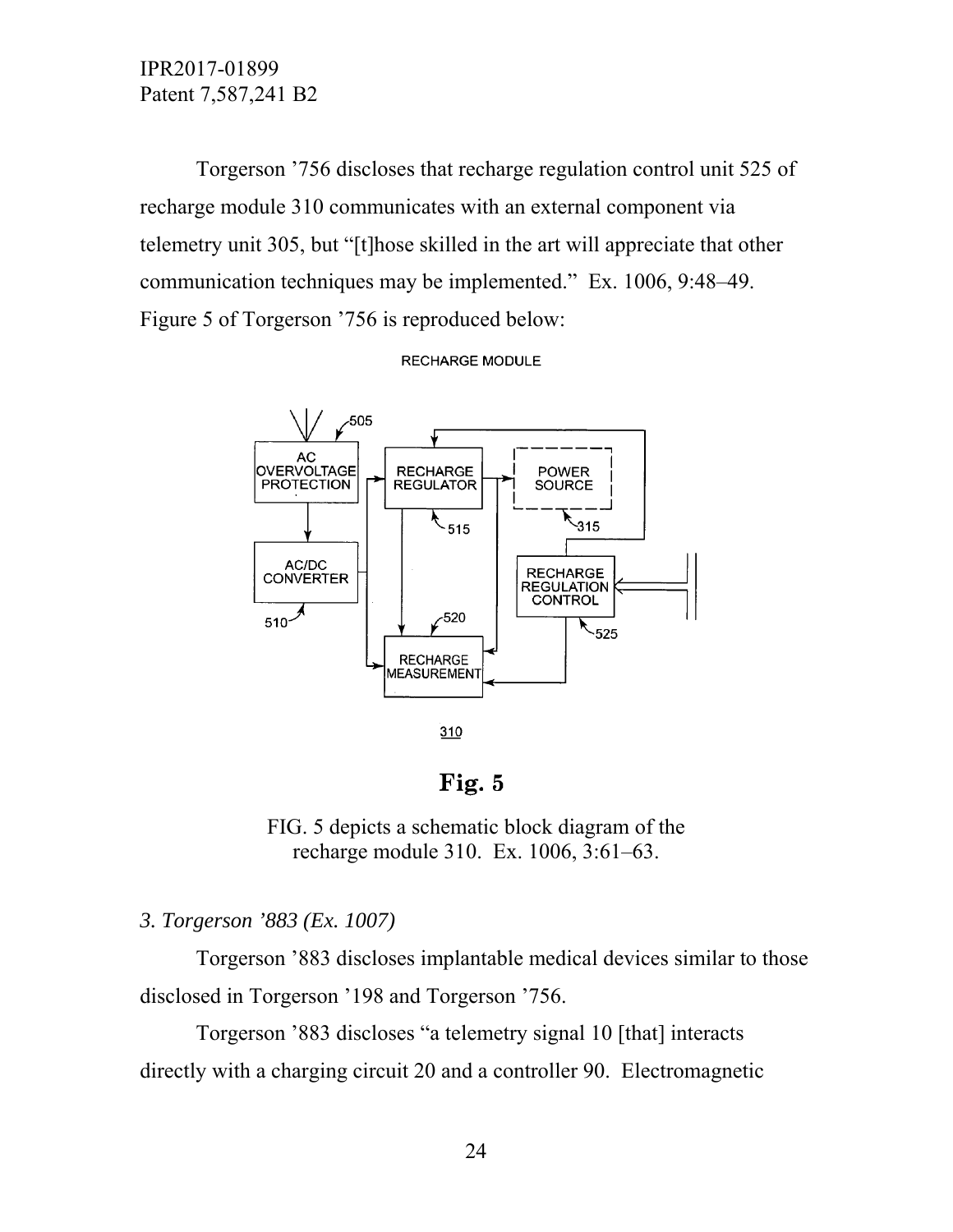energy in the telemetry signal 10 allows the charging circuit 20 to charge up the supplemental power source 25. The telemetry signal 10 also interacts with the controller 90 to deliver and receive patient and device data." Ex. 1007, 5:17–24. Figure 2 of Torgerson '883 is reproduced below:



FIG. 2 depicts a block diagram of certain components of the implantable medical device. Ex. 1007, 4:45–46.

### *4. Abrahamson (Ex. 1008)*

 Abrahamson discloses implantable medical devices and a system to communicate with them. Ex, 1008, (57). Abrahamson discloses that in a commonly employed RF coupled system, the "carrier signal is modulated with the data that are to be transmitted using an appropriate modulation scheme, such as . . . frequency shift keying (FSK)." Ex. 1008, 1:14–21. Abrahamson also discloses using "On Off Keying (OOK)." Ex. 1008, 5:9– 15.

*B. Ground I*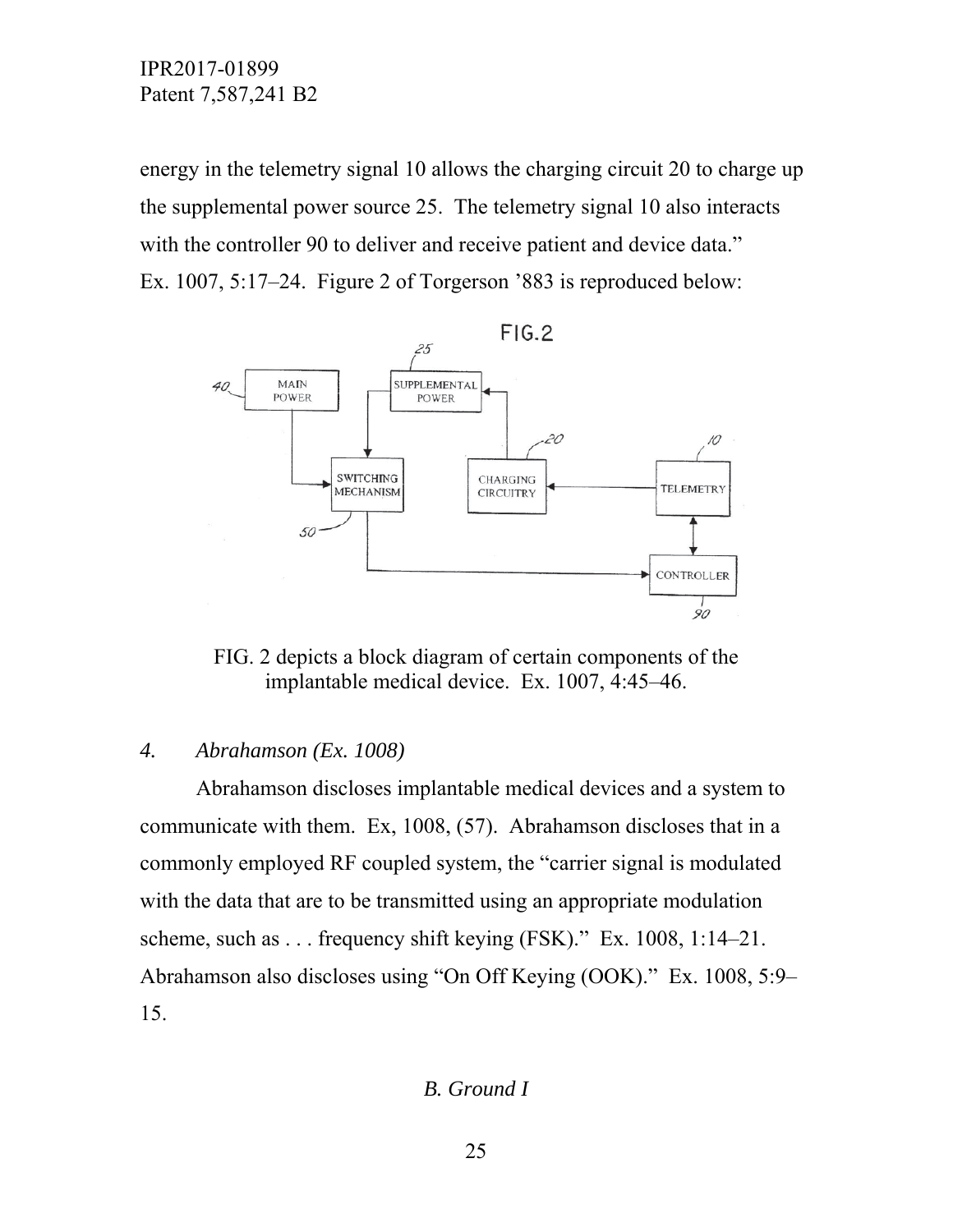Petitioner contends that claims 1, 3–8, 10–14, and 16–20 would have been obvious under 35 U.S.C. § 103(a) over Torgerson '198, Torgerson '756, and Torgerson '883. Pet. 16–68.

 While we delve later into the merits of Petitioner's mapping of the disclosures from these references to specific claim limitations, we determine it is prudent to address here Patent Owner's more general argument that

 [t]he Petition fails to explain with any clarity: (i) what is the asserted telemetry in Torgerson883 that Petitioner is relying on to meet the limitations of the claims; and (ii) how the combination of prior art results in a hypothetical device that "listen[s] for a second type of telemetry from an external charging component." *See* Ex. 2006 ¶¶ 89–95.

PO Resp. 41.

 We disagree that the Petition is unclear as to the asserted telemetry in Torgerson '883 that Petitioner is relying on to meet the telemetry limitations of the claims.

The Petition states:

 Torgerson883 discloses a charging circuit 20 that can receive telemetry signals from an external device and charge a supplemental power source 25 when the IMD's main power source has been depleted. *Id*., ¶ 115; Ex. 1007, 5:17–57, 7:24– 48, 12:53–65. By charging the supplemental power source 25, the charging circuit 20 allows the IMD to have sufficient power to perform bi-directional communications with an external device even when its main power source has been depleted. Ex. 1007, 5:17–57, 7:24–48, 12:53–65; Ex. 1003, ¶ 115. Torgerson883 discloses that it is advantageous for an IMD to have a bi-directional communication system that can function even when its main power source is depleted so that medical personnel can always interrogate the IMD and obtain crucial information from the device. Ex. 1003, ¶ 115; Ex. 1007, 2:24– 39, 10:62–67.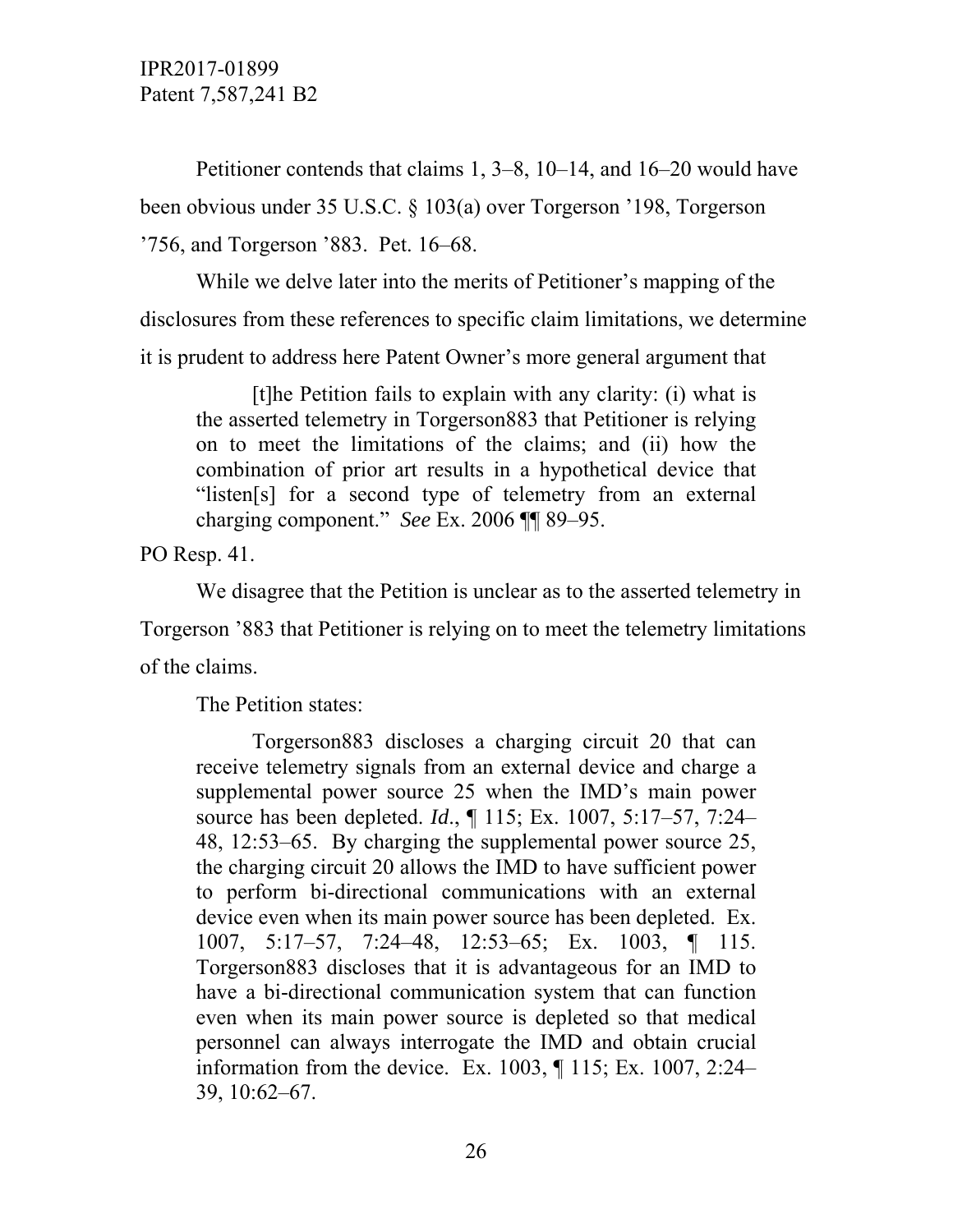Pet. 48–49. The Petition cites column 5, lines 17–57, of Torgerson '883 which discloses, in part, that

FIG. 2 [reproduced above] depicts a block diagram of a preferred embodiment of the present invention. In block diagram form, FIG. 2 illustrates that a telemetry signal 10 interacts directly with a charging circuit 20 and a controller 90. Electromagnetic energy in the telemetry signal 10 allows the charging circuit 20 to charge up the supplemental power source 25. The telemetry signal 10 also interacts with the controller 90 to deliver and receive patient and device data.

Ex. 1007, 5:17–24.

 It is clear from the Petition, and the relied-on passages from Torgerson '883, that Petitioner is taking the position that Torgerson '883 discloses telemetry signal 10 interacting directly with a charging circuit 20. Consistent with what Torgerson '883 discloses, the Petition states that "Torgerson883 discloses a charging circuit 20 that can receive telemetry signals from an external device." Pet. 48. Patent Owner previously acknowledged this statement. *See* Prelim. Resp. 18 ("Petitioner asserts that Torgerson883 discloses a charging circuit 20 that can receive telemetry signals from an external device and charge a supplemental power source 25 when the IMD's main power source has been depleted.").

 We also do not agree that the Petition fails to explain how the combination of prior art results in a hypothetical device that "listen[s] for a second type of telemetry from an external charging component."

The Petition states that

 [a]lthough Torgerson756 discloses that telemetry unit 305 performs bidirectional communication (Ex. 1006, 6:50–52), neither Torgerson198 nor Torgerson756 discloses explicitly that recharge module 310 (via recharge regulation control unit 525)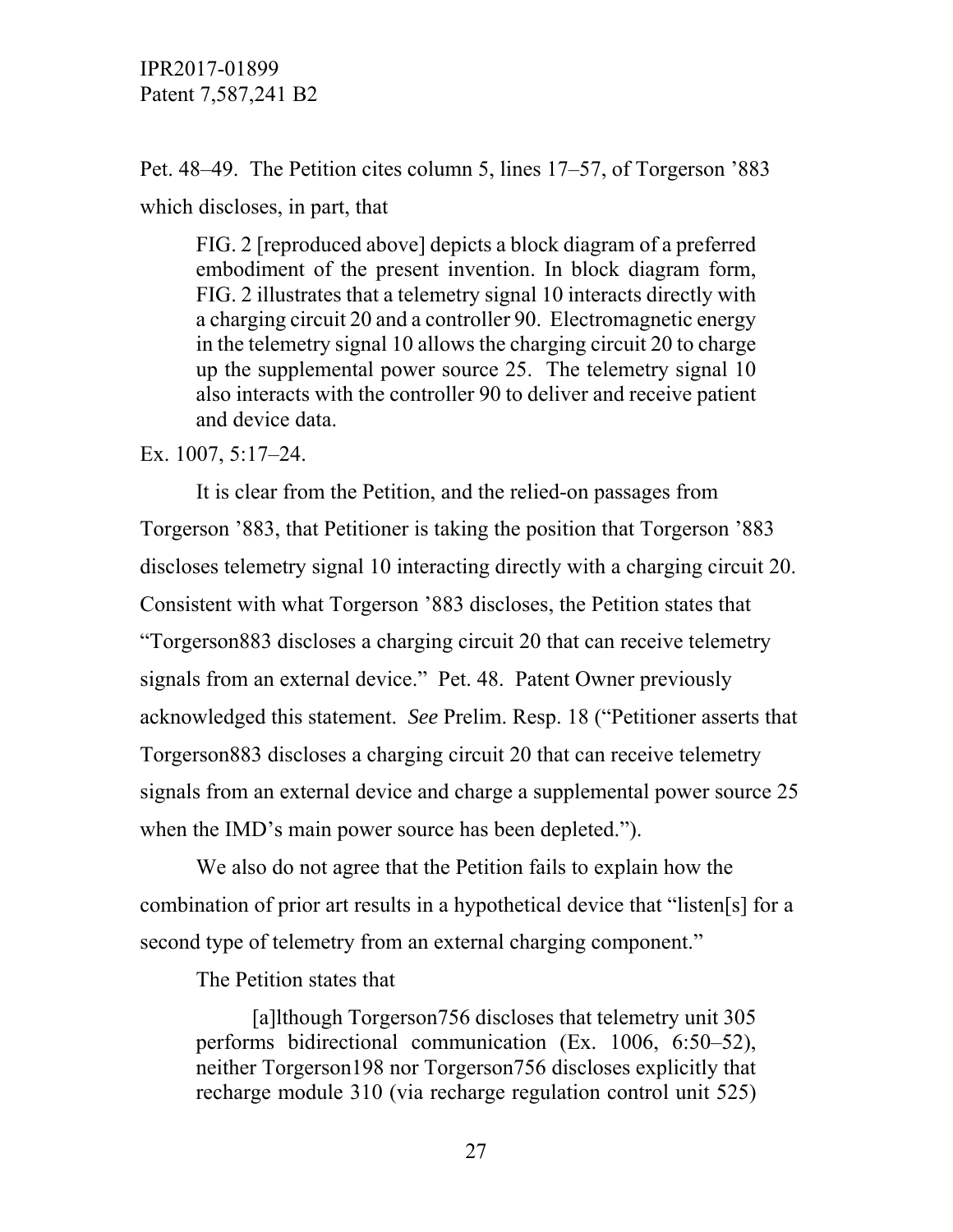performs bi-directional communication so as to receive (or listen for) communication from an external device. Ex. 1003, ¶ 55. But given that Torgerson756 indicates that various communication techniques could be implemented by recharge module 310 (Ex. 1006, 9:35–53), a POSA would have considered implementing such other known techniques for recharge module 310. Torgerson883 evidences one such known bi-directional communication technique utilized by a charging circuit of an IMD. Ex. 1003, ¶ 55; Ex. 1007, 5:17–57.

Pet. 21. The Petition continues:

 Torgerson883 discloses a charging circuit 20 of an IMD that is able to receive telemetry signals from an external device and charge a supplemental power source 25 when its main internal power source has been depleted. Ex. 1003, ¶ 57; Ex. 1007, 5:17–57, 7:24–48, 8:10–20, 12:53–65. By charging the supplemental power source 25, which may be a small capacitor, the charging circuit 20 allows the IMD to have sufficient power to perform bi-directional communications with the external device even when its main power source has been depleted. Ex. 1003, ¶ 57; Ex. 1007, 5:17–57, 7:24–48, 8:10–20, 12:53–65. Torgerson883 discloses that by doing so, the IMD is advantageously able to always perform bi-directional communications with external devices to enable medical personnel to interrogate the IMD and obtain crucial information from the device at all times. Ex. 1003, ¶ 57; Ex. 1007, 2:24–39, 10:57–67.

 To benefit from such advantages, it would have been obvious for a POSA to incorporate such teachings of Torgerson883 into the recharge module 310 of INS 14. Ex. 1003, ¶ 58. That would have enabled recharge module 310 of INS 14 to perform bi-directional communications with an external charger even when its main internal power source 315 becomes depleted. *Id.*

Pet. 22.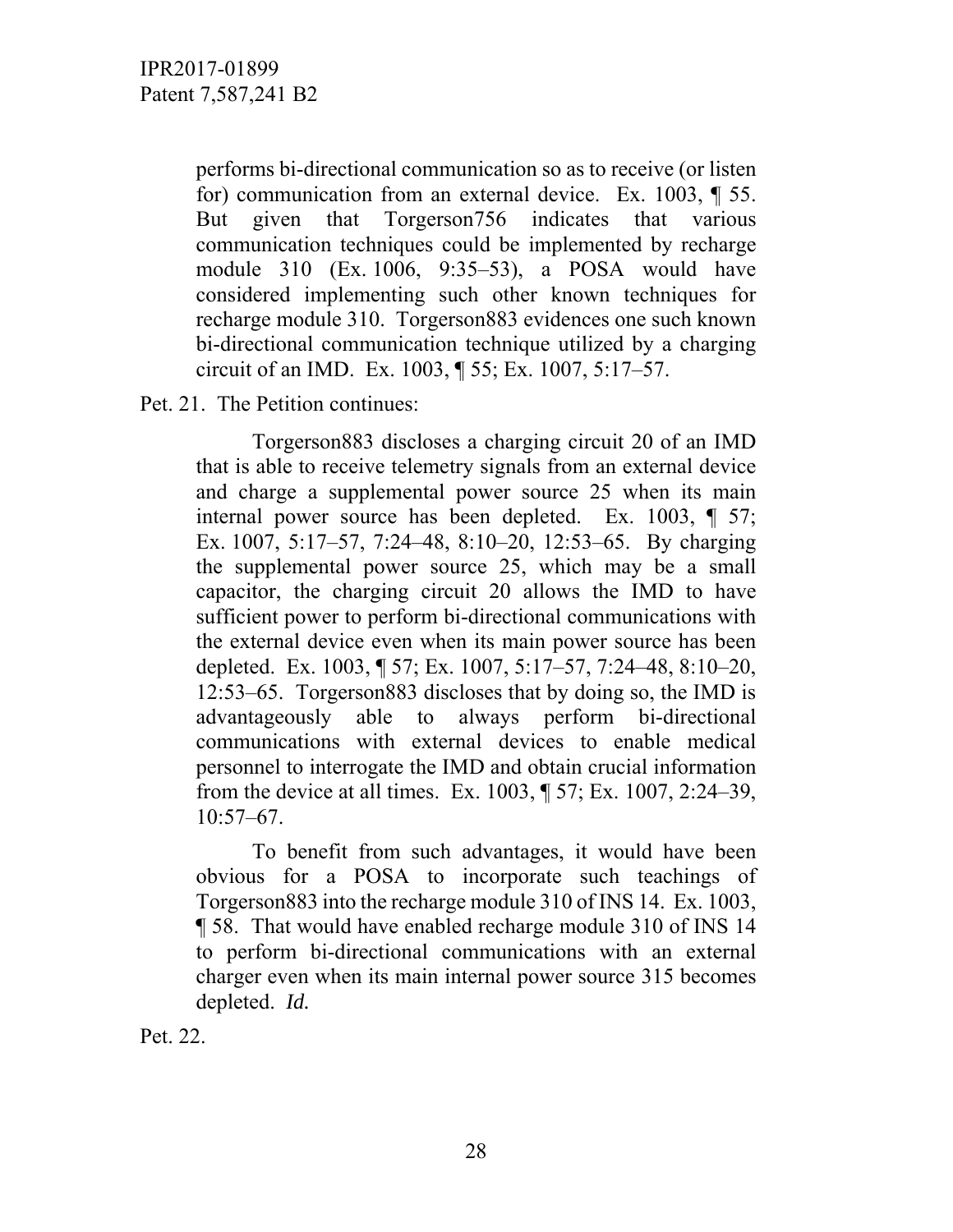The Petition is clear. Petitioner contends that one of ordinary skill in the art would have been led to modify recharge module 310 of INS 14 of Torgerson '198 and Torgerson '756 given that "Torgerson883 discloses a charging circuit 20 of an IMD that is able to receive telemetry signals from an external device and charge a supplemental power source 25 when its main internal power source has been depleted." Pet. 21. "[B]y doing so, the IMD is advantageously able to always perform bi-directional communications with external devices to enable medical personnel to interrogate the IMD and obtain crucial information from the device at all times." Pet. 22.

#### *1. Independent claim 1*

*a. "controlling an implantable medical device"* 

 The preamble and body of independent claim 1 recite "[a] method for controlling an implantable medical device."

 Petitioner contends, *inter alia*, that "Torgerson198 and Torgerson756 in view of Torgerson883 disclose a method for controlling the operation of INS 14." Pet. 40. "In particular, Torgerson198 discloses a power management method, which controls the overall operation of INS 14 by enabling and disabling various components of INS 14 based on the energy level of the INS 14's internal power source 315. Ex. 1005, Abstract, 8:3– 10:33; Ex. 1003, ¶ 93." Pet. 40.

 We have reviewed the relied-on passages in, in particular, Torgerson '198, and find that Petitioner accurately characterizes what is disclosed.

 Patent Owner does not dispute Petitioner's contentions. *See generally* PO Resp. 45–59.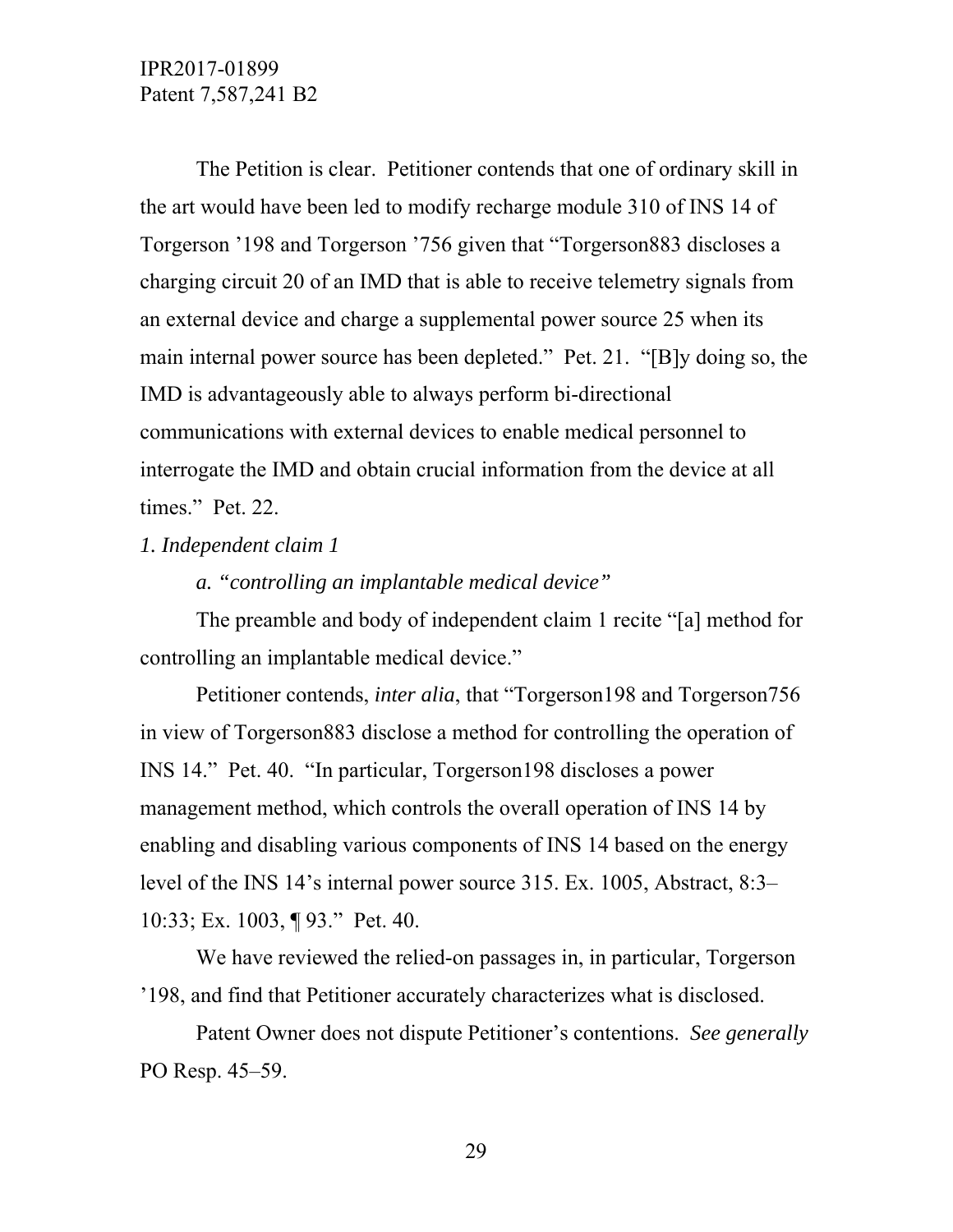Accordingly, we find that a POSA would have found this limitation obvious over at least Torgerson '198 for the reasons stated.

*b. "monitoring a voltage of a power source within the implantable medical device"* 

 Petitioner contends, *inter alia*, that "Torgerson198 discloses that INS 14 includes a processor 335 and a power source measurement unit 515 (Ex. 1005, 6:12–20, 7:26–29) that monitors the voltage of its internal power source 315, which can be for example a rechargeable battery (*id.*, 3:18–29, 6:12–20, 7:48–8:2). Ex. 1003, ¶¶ 95–96." Pet. 40.

 We have reviewed the relied-on passages in Torgerson '198 and find that Petitioner accurately characterizes what is disclosed.

 Patent Owner does not dispute Petitioner's contentions. *See generally* PO Resp. 45–59.

 Accordingly, we find that the cited portions of Torgerson '198 disclose the aforementioned claim limitation.

*c. "if the voltage is above a first threshold, enabling the following functions"* 

Petitioner contends, *inter alia*, that

Torgerson198 discloses that depending on the voltage of INS 14's internal power source 315, INS 14 is made to operate in one of three different operating states: "normal operation," "low power," and "power off." Ex. 1005, 8:3–9:16; Ex. 1003, ¶ 98. For each operating state, To[r]gerson198 discloses that a different set of components within INS 14 are enabled as shown in Table B of Torgerson198 . . . . Ex. 1003, ¶ 98; Ex. 1005, 9:14– 60.

Pet. 42.

 1) *"listening for a first type of telemetry from a first external component"*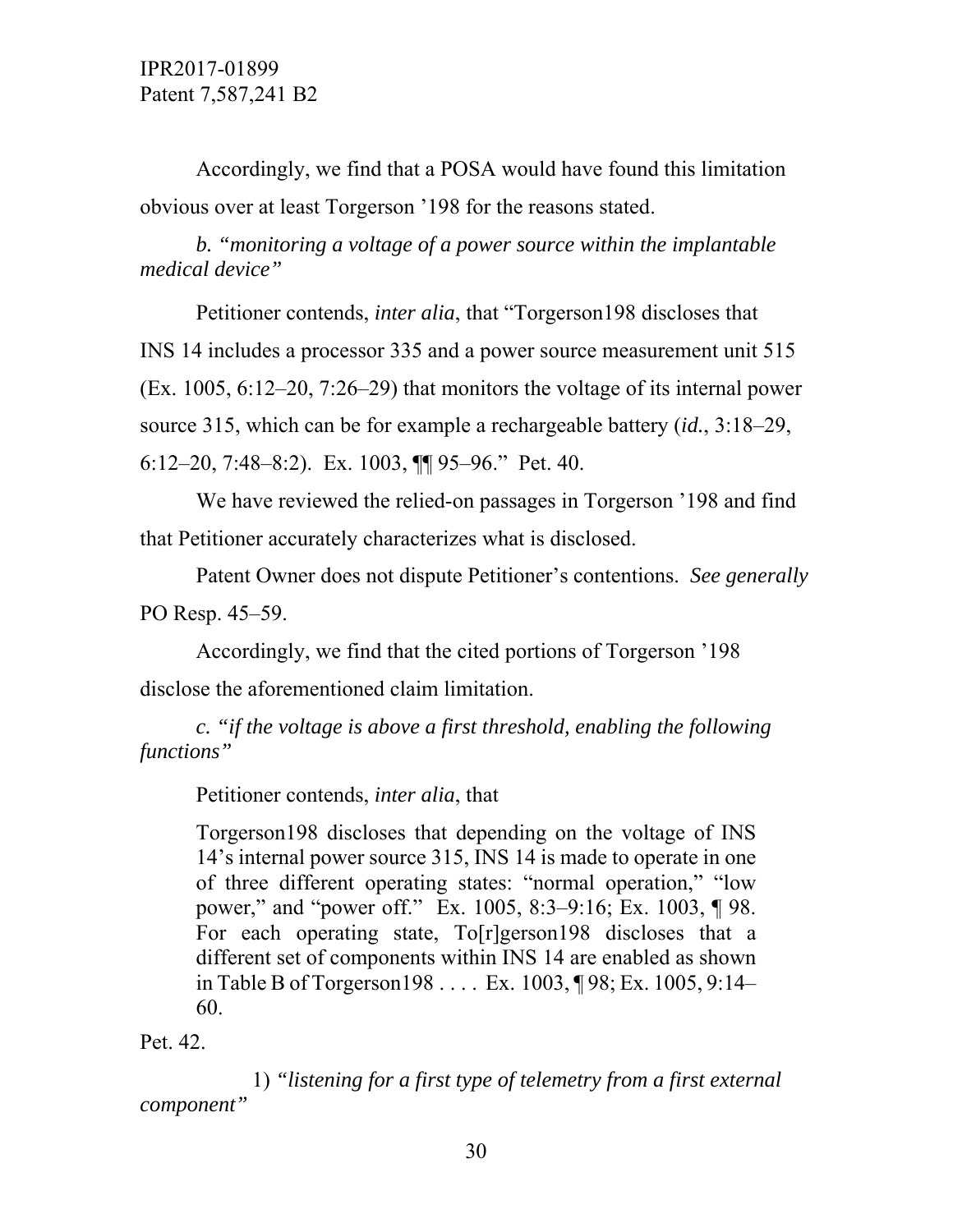Petitioner contends, *inter alia*, that

 Torgerson198 and Torgerson756 disclose that INS 14 includes a telemetry unit 305 (Ex. 1005, 6:12–20) that listens for (*i.e*., receives) a first type of telemetry from an external physician programmer 30 and patient programmer 35 (Ex. 1006, 6:50–52). Ex. 1003, ¶ 105. More specifically, Torgerson756 discloses that "telemetry module 305 provides *bi-directional communications* between INS 14 and external [physician programmer] 30 or [patient programmer] 35." Ex. 1006, 6:50–52, 8:44–57; Ex. 1003, ¶ 105.

Pet. 45–46.

 We have reviewed the relied-on passages in Torgerson '198 and Torgerson '756 and find that Petitioner accurately characterizes what is disclosed. Note that "telemetry unit 305" is clearly marked on Figure 3 of Torgerson '198 and Torgerson '756, reproduced above.

 Patent Owner does not dispute Petitioner's contentions. *See, e.g*., PO Resp. 22 ("Torgerson198 discloses INS 14 having a single type of telemetry, telemetry module 305, to use for communications."), 23 ("Like Torgerson198, Torgerson756 discloses INS 14 having a single type of telemetry, telemetry module 305, to use for communications.").

 Accordingly, we find that the proffered combination of Torgerson '198 and Torgerson '756 accounts for the aforementioned claim limitation.

 2) *"listening for a second type of telemetry from an external charging component, wherein the external charging component is used to wirelessly charge the power source"* 

We discuss this limitation below in section IV.B.2.

 3) "*providing stimulation to device electrodes using the power*  source"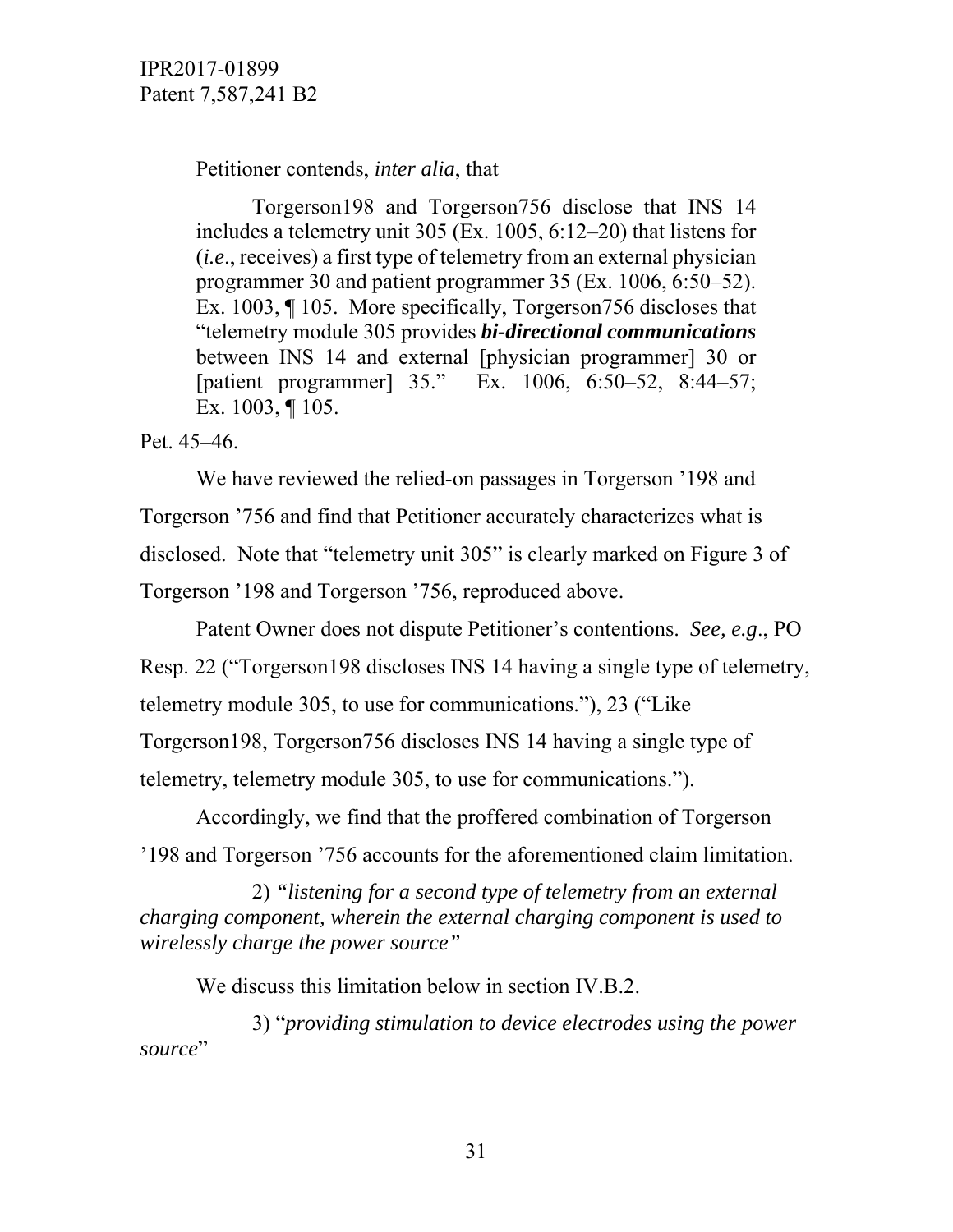Petitioner contends, *inter alia*, that "Torgerson198 discloses that INS 14 includes a therapy module 350 for providing stimulation therapy to a patient. [Ex. 1003], ¶ 118; Ex. 1005, 5:29–50, 8:23–26." Pet. 49.

 We have reviewed the relied–on passages in Torgerson '198 and find that Petitioner accurately characterizes what is disclosed.

 Patent Owner does not dispute Petitioner's contentions. *See generally* PO Resp. 45–59.

 Accordingly, based on the record before us, we find Torgerson '198 discloses the aforementioned claim limitation.

*d. "if the voltage falls below the first threshold, discontinuing listening for the first type of telemetry from the first external component and discontinuing providing stimulation to device electrodes using the power source, while continuing listening for the second type of telemetry*"

Our Decision on Institution discussed this limitation:

 For this claim limitation, Petitioner primarily relies on Table B of Torgerson '198 (Ex. 1005, 9:34–59), reproduced below. Pet. 50.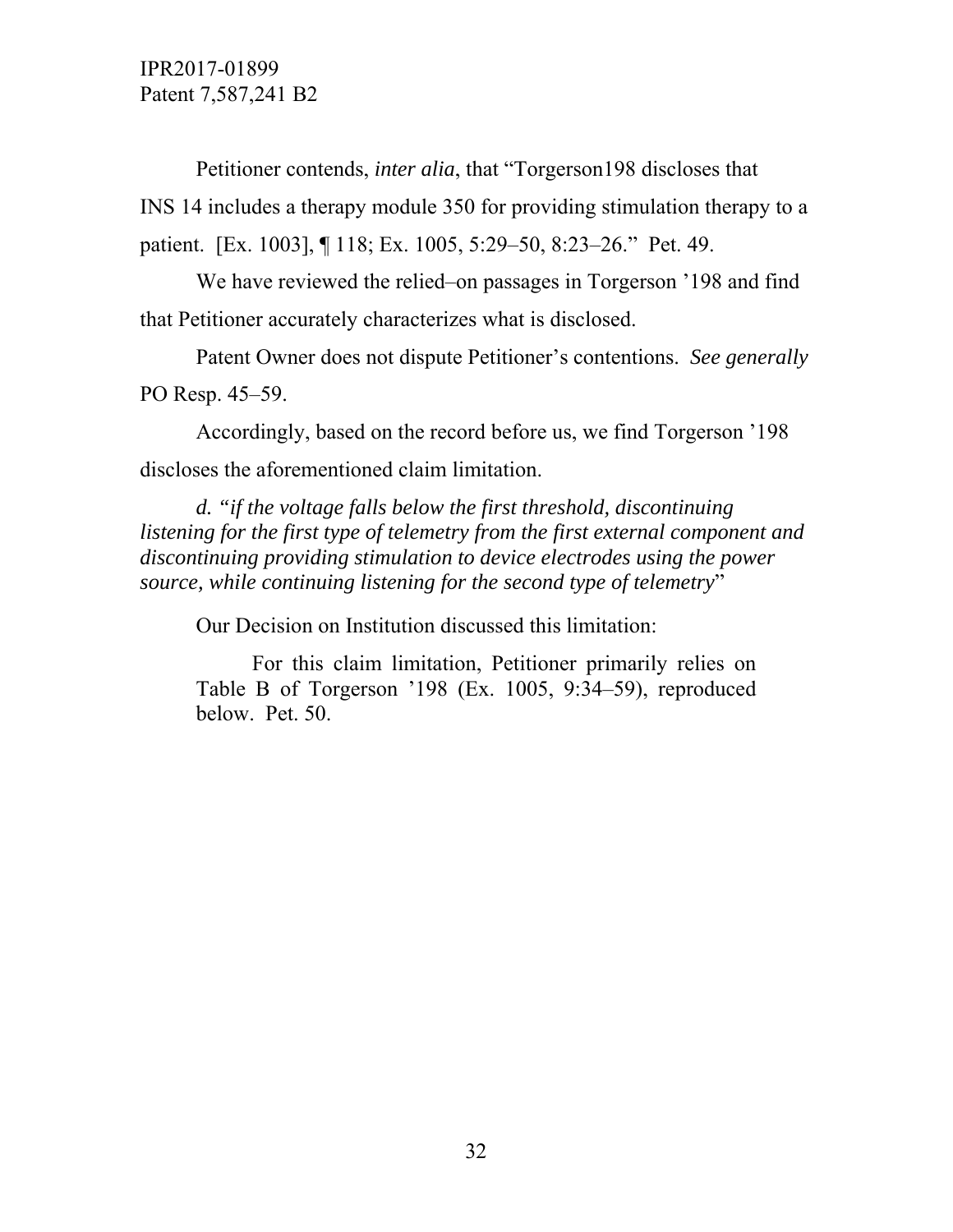| State of Operation | Components On                                              | Components Off          |
|--------------------|------------------------------------------------------------|-------------------------|
| Normal Operation   | All                                                        | None                    |
| Low Power          | Power Management 320                                       | Thempy 350              |
|                    | Recharge 310                                               | Measurement 355         |
|                    | Telemetry 305                                              | Permanent Memory        |
|                    | Oscillator 330                                             | Non-volatile Memory     |
|                    | Calendar Clock 325                                         | <b>EEPROM</b>           |
|                    | Volatile Memory                                            | Memory Management       |
|                    | High Freq Protection Circuit                               | System Bus 327          |
|                    | High Energy Protection Circuit<br>System Shutdown/ POR 345 | Processor 335           |
| Power Off          | Recharge 310                                               | Thempy 350              |
|                    | High Freq. Protection Circuit                              | Measurement 355         |
|                    | High Energy Protection Circuit                             | Permanent Memory        |
|                    |                                                            | Non-volatile Memory     |
|                    |                                                            | <b>EEPROM</b>           |
|                    |                                                            | Memory Management       |
|                    |                                                            | System Bus 327          |
|                    |                                                            | Processor 335           |
|                    |                                                            | Power Management 320    |
|                    |                                                            | Telemetry 305           |
|                    |                                                            | Oscillator 330          |
|                    |                                                            | Calendar Clock 325      |
|                    |                                                            | Volatile Memory         |
|                    |                                                            | System Shutdown/POR 345 |

**TABLE B** 

Table B lists components of INS 14 that are active and inactive during each of three states of operation. Ex. 1005, 9:31–33.

 Consistent with what Torgerson '198 discloses, Petitioner also points out that Torgerson '198 discloses "[']transition points T1 and T2 [which] provide boundaries for the three states of operation: (1) normal operation state; (2) low power state; and (3) power off state['] of INS 14. Ex 1005, 9:14–19." Pet. 27. This is shown in Petitioner's marked-up version of Table B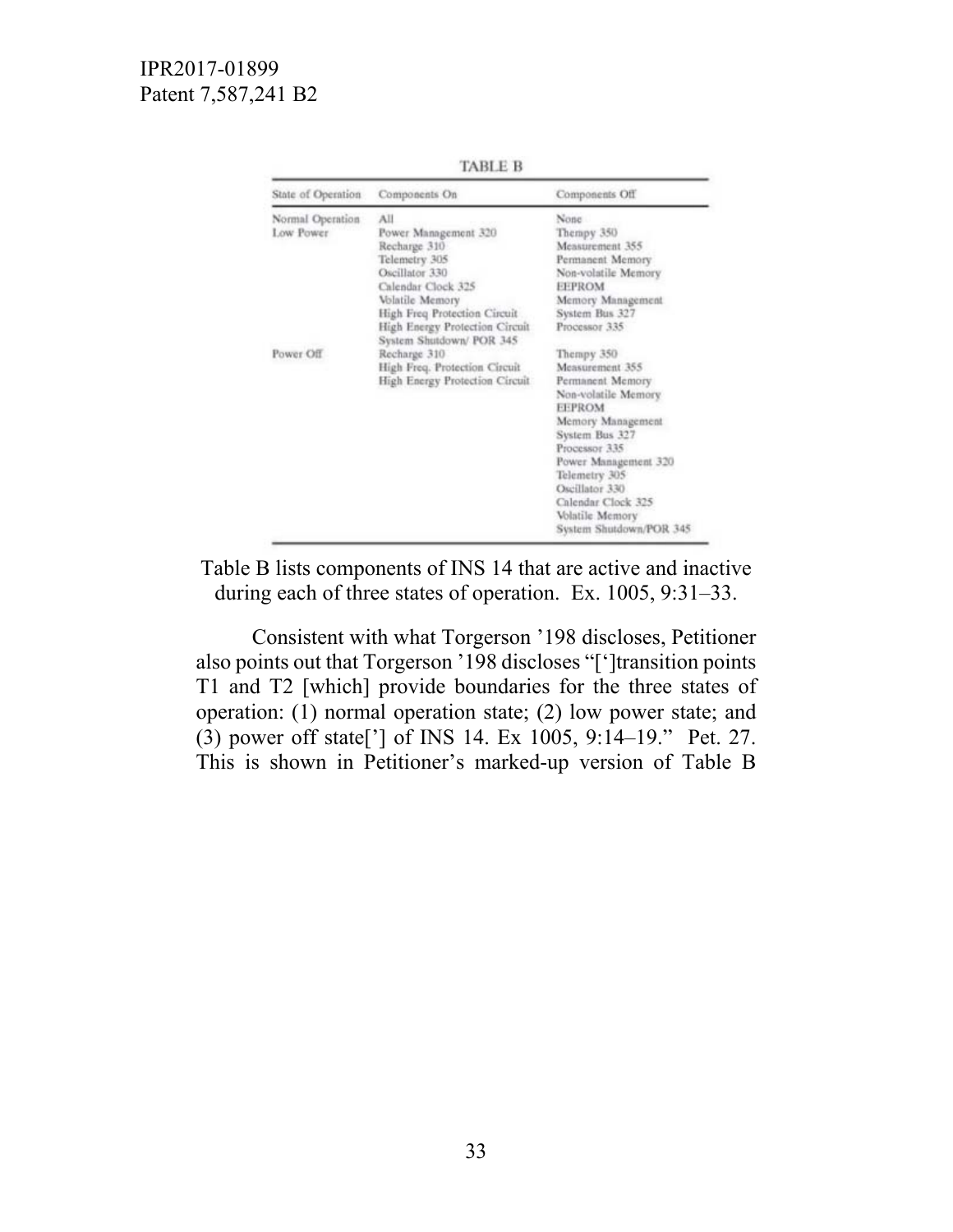### below:

| State of Oreration | Components On                                                                                                                                                                                                  | Components Off                                                                                                                                                                                                                                                                   |    |
|--------------------|----------------------------------------------------------------------------------------------------------------------------------------------------------------------------------------------------------------|----------------------------------------------------------------------------------------------------------------------------------------------------------------------------------------------------------------------------------------------------------------------------------|----|
| Normal Operation   | All                                                                                                                                                                                                            | None                                                                                                                                                                                                                                                                             |    |
| Low Power          | Power Management 320<br>Recharge 310<br>Telemetry 305<br>Oscillator 330<br>Calendar Clock 325<br>Volatile Memory<br>High Freq Protection Circuit<br>High Energy Protection Circuit<br>System Shutdown/ POR 345 | Therapy 350<br>Measurement 355<br>Permanent Memory<br>Non-volatile Memory<br><b>FEPROM</b><br>Memory Management<br>System Bus 327<br>Processor 335                                                                                                                               | Т2 |
| Power Off          | Recharge 310<br>High Freq. Protection Circuit<br>High Energy Protection Circuit                                                                                                                                | Thempy 350<br>Measurement 355<br>Permanent Memory<br>Non-volatile Memory<br><b>FEPROM</b><br>Memory Management<br>System Bus 327<br>Processor 335<br>Power Management 320<br>Telemetry 305<br>Oscillator 330<br>Calendar Cleck 325<br>Volatile Memory<br>System Shutdown/POR 345 |    |

### Pet. 51, 56.

 Concerning those disclosures, Petitioner takes two alternative, but similar, positions with respect to the aforementioned claim limitation. The first position views the voltage falling below both T1 and T2, and from "Normal Operation" to "Power Off," as representing a "falling below" a "first threshold." Specifically, Petitioner asserts that "Torgerson198 discloses that if the voltage of power source 315 falls below both transition points T1 and T2 [T1/T2], INS 14 is made to operate in the 'power off' state. Ex. 1005, 8:30–9:16; Ex. 1003, ¶ 121." Pet. 51.

 The second view is similar. Petitioner asserts that a single transition point is drawn between "Normal Operation" and "Power Off," which Petitioner calls "Torgerson198's obvious two-state method of operating INS 14." Pet. 52. This transition point is identified as "ST," in a different marked-up version of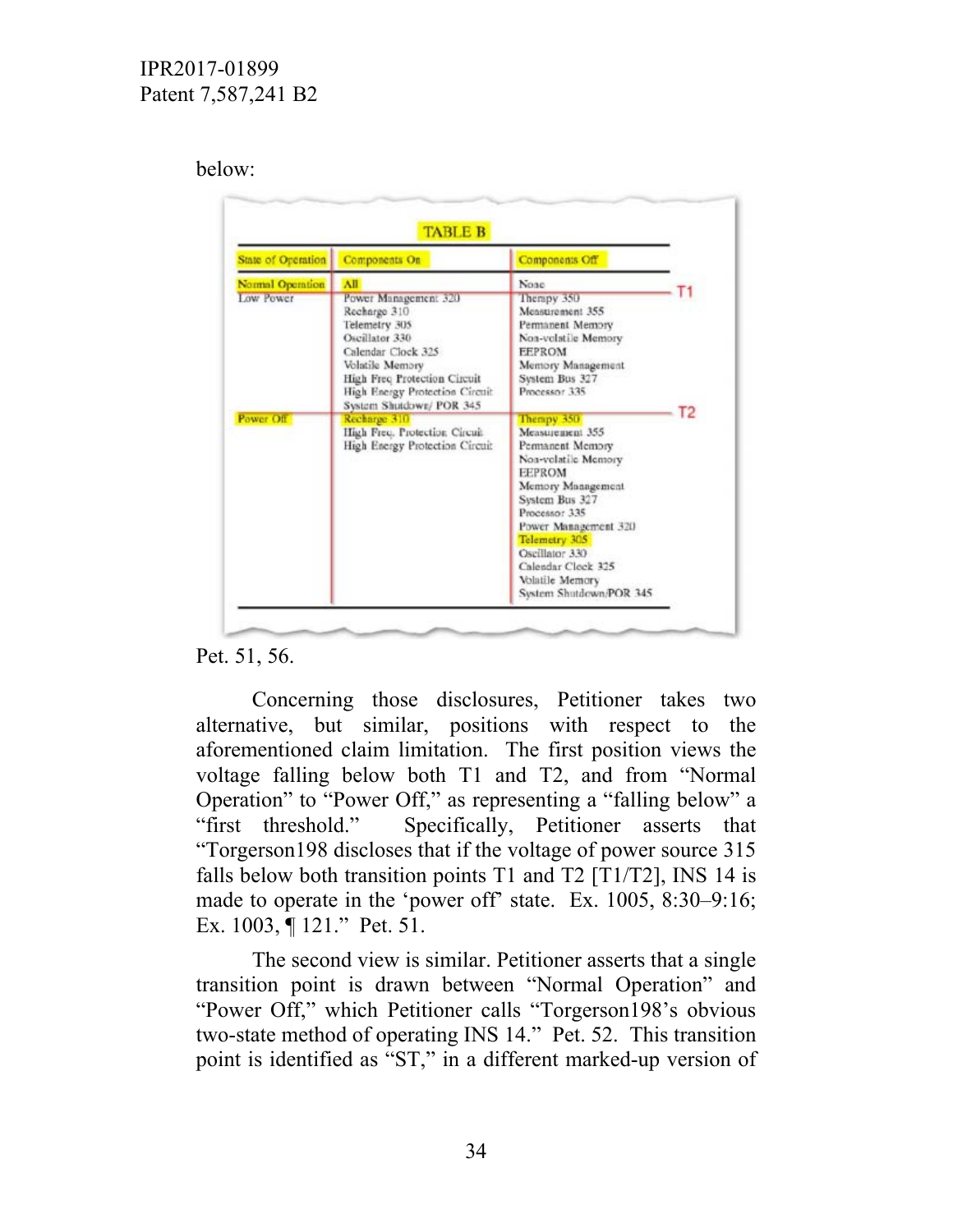| State of Operation | Components On                                                                   | Components Off                                                                                      |           |
|--------------------|---------------------------------------------------------------------------------|-----------------------------------------------------------------------------------------------------|-----------|
| Normal Operation   | All                                                                             | None                                                                                                |           |
|                    |                                                                                 |                                                                                                     | <b>ST</b> |
| Power Off          | Recharge 310<br>High Freq. Protection Circuit<br>High Energy Protection Circuit | Therapy 350<br>Measurement 355<br>Permanent Memory<br>Non-volatile Memory                           |           |
|                    |                                                                                 | <b>EEPROM</b><br>Memory Management<br>System Bus 327<br>Processor 335<br>Power Management 320       |           |
|                    |                                                                                 | Telemetry 305<br>Oscillator 330<br>Calendar Clock 325<br>Volatile Memory<br>System Shutdown/POR 345 |           |

Table B, provided by Petitioner at page 52 of the Petition. Pet. 52, reproduced below.

 According to Petitioner, falling below either T1/T2 (i.e., falling below T1 and T2) or ST (i.e., falling below ST), and into the "Power Off" mode, satisfies the claim requirement for "the voltage [to] fall below [a] first threshold" (claim 1, emphasis added). Pet. 51–53. We agree.

 Based on the first position, assuming "telemetry unit 305 listens for a first type of telemetry, recharge module 310 listens for a second type of telemetry, and therapy module 350 provides stimulation" (Pet. 51), an assumption with which we agree, it logically follows that "if the voltage of power source 315 falls" below the claimed 'first threshold' [i.e., falls below T1 and T2 and into the "Power Off" state], INS 14 discontinues listening for a first type of telemetry and discontinues providing stimulation while continuing to listen for a second type of telemetry." Pet. 51–52. This can be seen in Table B, shown at pages 51 and 56 of the Petition, which shows telemetry unit 305 and recharge module 310 as "On" in the "Normal Operation" state, but shows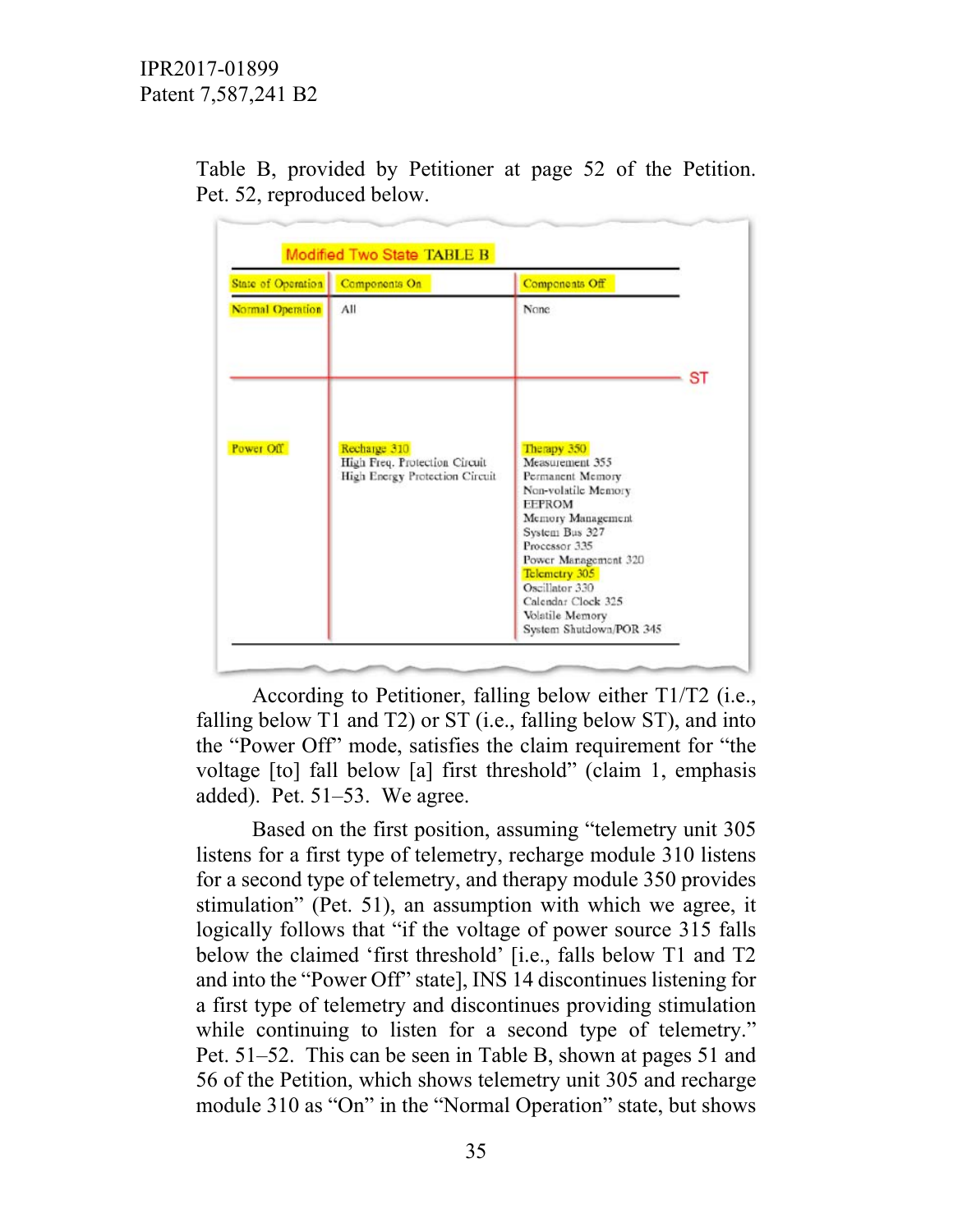telemetry unit 305 as "Off" and recharge module 310 as "On" in the "Power Off" state. The same is true under the second view, when voltage falls below ST. *See* Pet. 52.

 Accordingly, on this record, we are persuaded that Torgerson '198 discloses that "if the voltage falls below the first threshold [i.e., falls into the "Power Off" state], . . . continuing listening for the second type of telemetry [i.e., recharge module 310 is 'On']," as claimed.

Dec. 20–23.

 Patent Owner does not dispute Petitioner's contentions or our analysis of the contentions in the discussion in our Decision on Institution reproduced above. *See generally* PO Resp. 45–59.

 Accordingly, we find that Torgerson '198 discloses the aforementioned claim limitation.

*2. "listening for a second type of telemetry from an external charging component, wherein the external charging component is used to wirelessly charge the power source" (claim 1).* 

 The main issue is whether any of the references disclose the claim limitation "listening for a second type of telemetry from an external charging component."

 We have considered the parties' arguments and evidence and, for the following reasons, determine that the cited evidence weighs in favor of Petitioner's contentions and against Patent Owner's arguments.

*a. Torgerson '198 and Torgerson '756* 

 The Petition argued that the "INS 14 of Torgerson198 and Torgerson756 . . . communicates with external devices using two different types of telemetry." Pet. 19.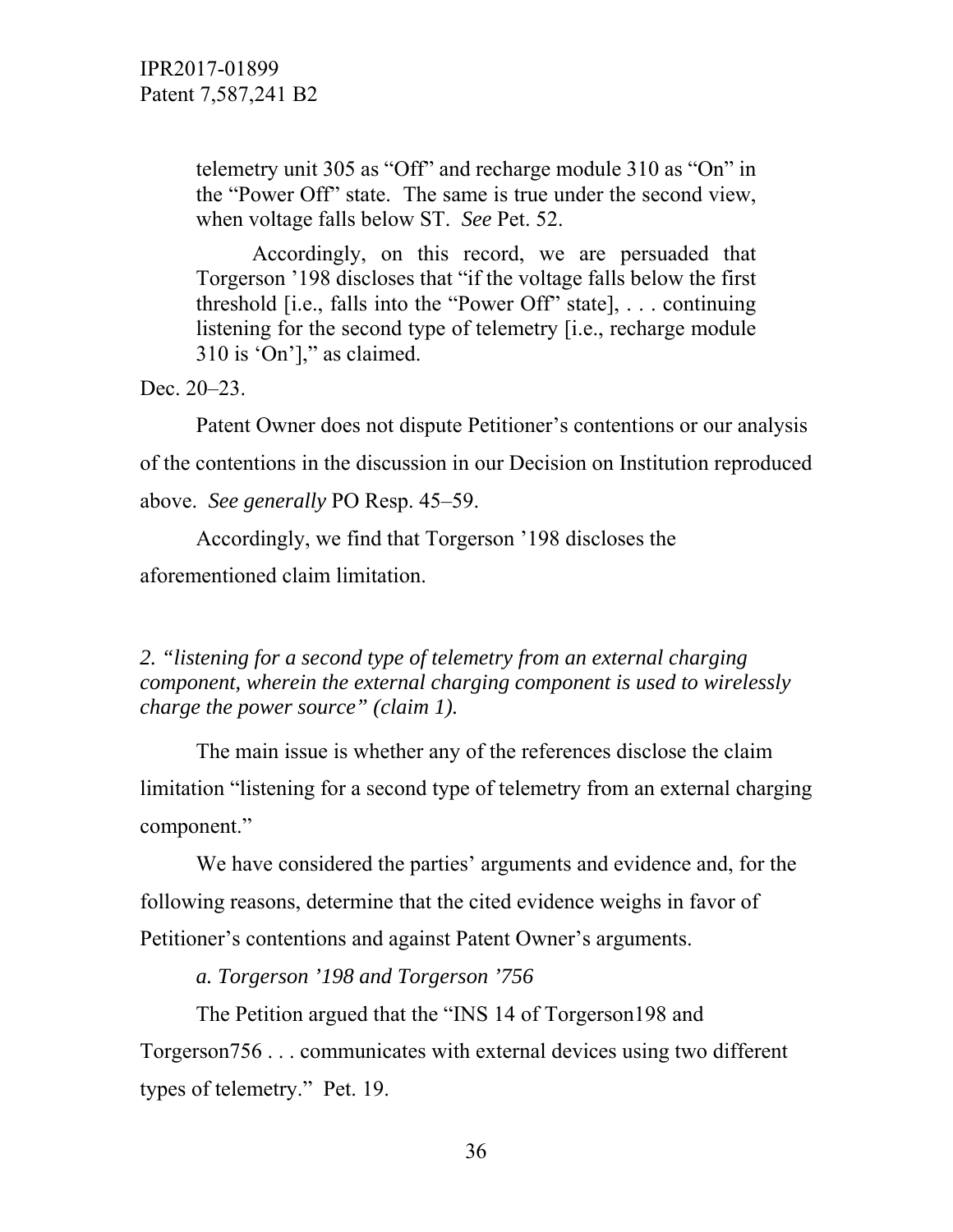Patent Owner argues that "[n]one of the three Torgerson references disclose listening for a **second** type of telemetry." PO Resp. 45. According to Patent Owner,

 Torgerson756 describes the communication between recharge regulation control unit 525 and the external component, and explains that "[t]he recharge regulation control unit 525 **provides feedback** as to whether the power source 315 is receiving the recharge energy and whether the recharge energy is too high or too low. . . . This can be achieved . . . **by notifying the external component** via telemetry signaling to increase or decrease the delivery of magnetic recharge energy." Ex. 1006 at 9:25–46. In other words, the recharge regulation control unit can send a telemetry signal to the external component to change the amount of recharge energy through the first type of telemetry. Ex. 2006 | 109. Torgerson 756 does not disclose recharge regulation control unit 525 listening for or receiving a telemetry signal. *Id*.

PO Resp. 47–48.

Petitioner responds that

 Torgerson756 goes on to give a precise example of how recharge module 310 would operate in a second embodiment that implements another communication technique for battery charging operations—i.e., a second type telemetry. Specifically, it discloses that "the recharge regulation control unit 525 communicates with the external component by modulating the load on the recharge coil. This change in the load can then be sensed in the circuitry driving the source coil of the external component." Ex. 1006, 9:49–53; *see* Pet., 21, 47. Torgerson756 thus expressly discloses a second type of telemetry for use in recharge operations, namely direct communication through its recharge coil using an inductive telemetry link. Pet., 20–21.

Pet. Reply 6.

Torgerson '756 explains that the "recharge regulation control unit **525**

[see Figure 5 above] communicates with the external component via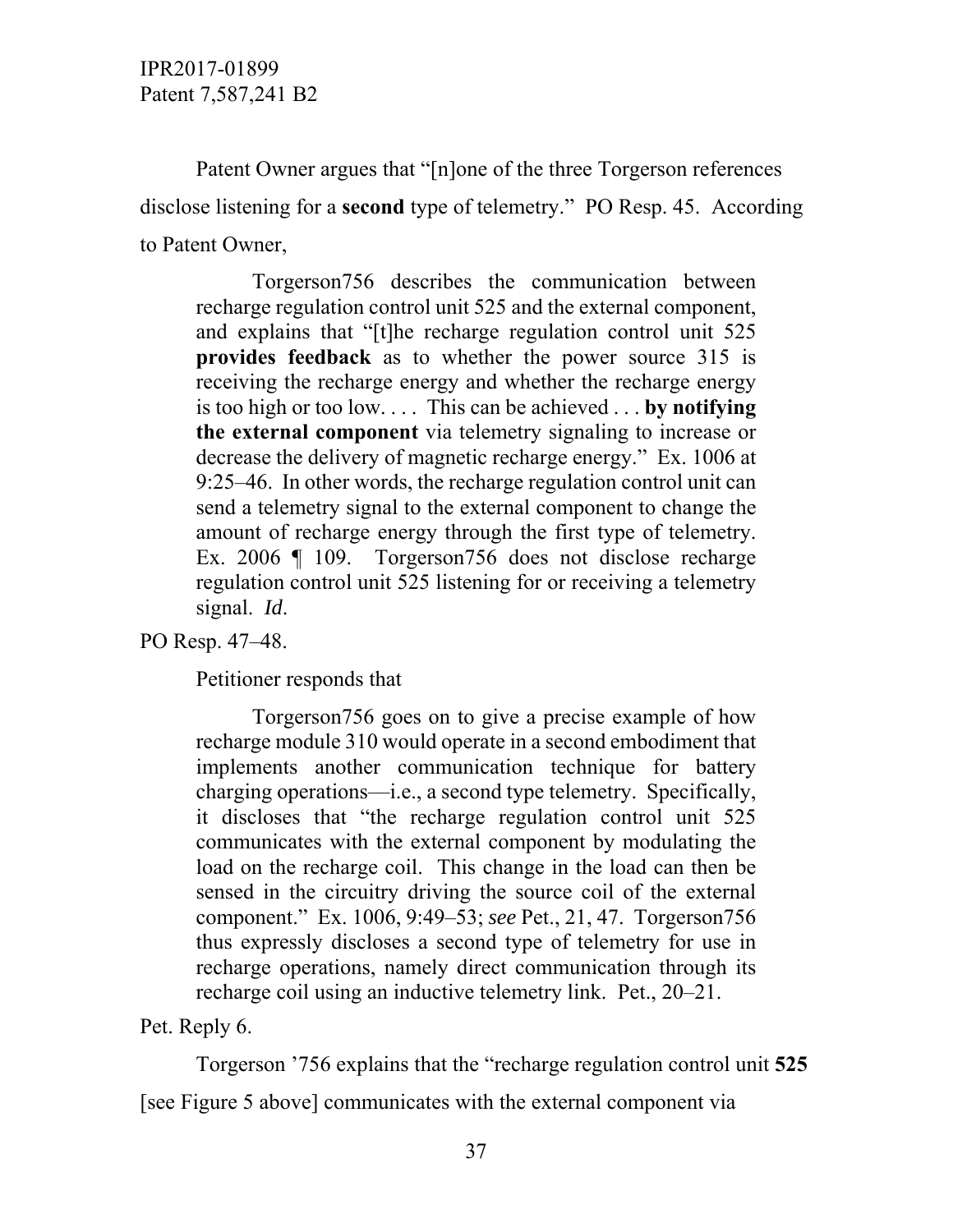telemetry unit **305** [i.e., a first telemetry]." Ex. 1006, 9:46–47. But Torgerson '756 goes on to explain that

[t]hose skilled in the art will appreciate that other communication techniques may be implemented. For example, the recharge regulation control unit 525 *communicates* with the external component *by modulating the load* on the recharge coil. This change in the load can then be sensed in the circuitry driving the source coil of the external component.

Ex. 1006, 9:48–53 (emphasis added).

 As we pointed out earlier in the Claim Construction section (§ II.A.), Dr. Berger testified that it is only when electromagnetic waves are "modulated using a telemetry modulation scheme" to "contain information or data" that they are referred to as "telemetry." *See* Ex. 2006 ¶ 33. Accordingly, in disclosing that a "change in the load can then be *sensed* in the circuitry driving the source coil of the external component," Torgerson '756 would appear to at least suggest that recharge regulation control unit 525 employs telemetry to communicate the change in load to the external component. As Petitioner indicates, Dr. Berger conceded that said communication may involve a second telemetry. Pet. Reply 7.

Q. Okay. So, then if you look at Line 49, sorry, if you look at Line 47, Column 9 it says, "Those skilled in the art would appreciate that other communication 11 techniques may be implemented." Do. You see that?

A. Yes.

Q. Okay. And, then it gives a, a specific example.

 It says, "For example, the recharge regulation control unit communicates with the external component by modulating the load on the recharge coil.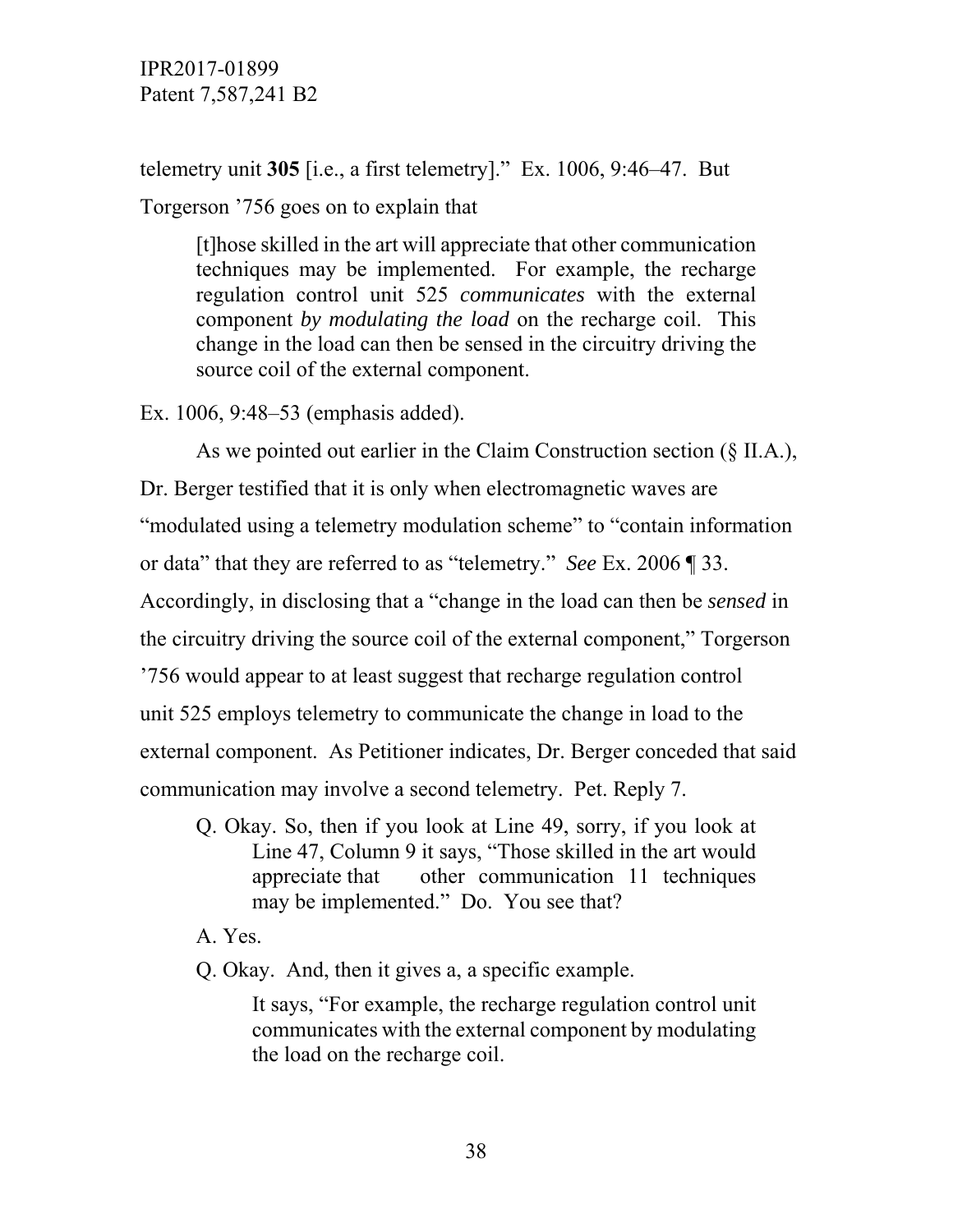"This change in the load can then be sensed in the circuitry driving the source coil of the external component."

Do you see that?

A. Yes.

- Q. Okay. Is it still your position that Torgerson '756 does not disclose a second type of telemetry in that example?
- MR. MARTIN: Objection to form.
- THE WITNESS: No. But, it is possible that that makes use of a different form of telemetry outbound to the external device.

BY MR. WRIGHT:

Q. So, it does use a second type of telemetry for battery charging operations. Torgerson '756 discloses at least two types of telemetry to communicate with the external module. Is that correct?

MR. MARTIN: Objection to form.

THE WITNESS: I think in that embodiment, it is possible that the Torgerson '756 may use two types of telemetry to, for the internal device to communicate outward to the external device.

Ex. 1011, 139:7–140:20.

 Accordingly, while the contention that Torgerson '756 *expressly* discloses the use of two types of telemetry is not supported sufficiently by the evidence, that Torgerson '756 *covers* the use of a second type of telemetry for battery charging operations *is* supported sufficiently.

 As to whether Torgerson '756 discloses *listening* for two types of telemetry, while the evidence supports Patent Owner's position that listening is not disclosed expressly in Torgerson '756, that is not Petitioner's contention. Indeed, Petitioner concedes that Torgerson '756 does not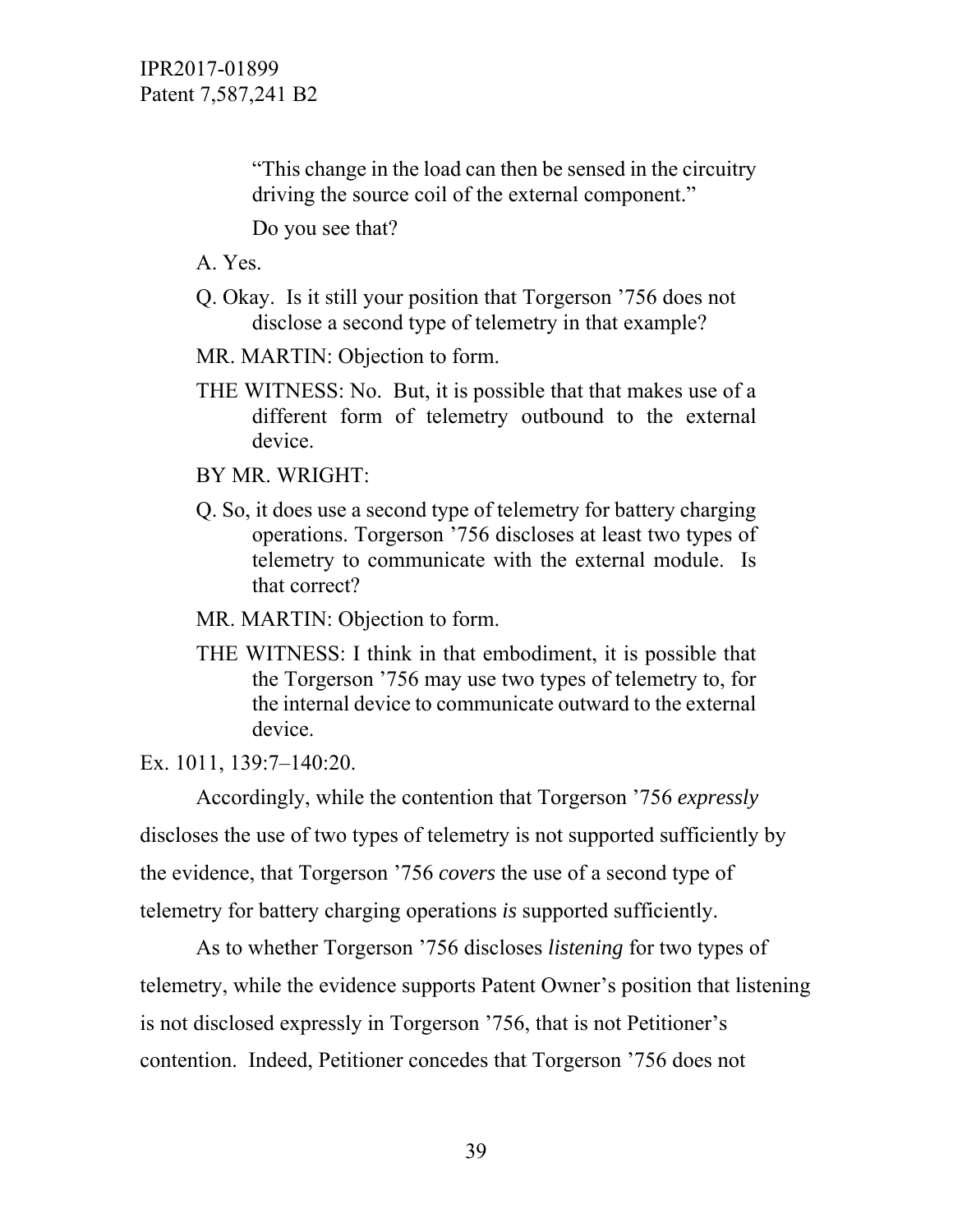disclose *listening* for a second type of telemetry. *See* Pet. 21 (emphasis added):

 Although Torgerson756 discloses that telemetry unit 305 performs bidirectional communication (Ex. 1006, 6:50–52), neither Torgerson198 nor Torgerson756 discloses explicitly that recharge module 310 (via recharge regulation control unit 525) performs bi-directional communication *so as to receive (or listen for*) communication from an external device.

In that regard, Petitioner relied instead on the combination of Torgerson '198, Torgerson '756, and Torgerson '883. *See* Pet. 21–24.

 We have considered the parties' arguments and evidence, and determine that the cited evidence weighs in favor of Petitioner's contention that Torgerson '756 discloses recharge regulation control unit 525 communicating with the external component via telemetry unit 305 [*i.e*., a first telemetry] and suggests the possibility of a second telemetry whereby recharge regulation control unit 525 communicates the change in load to the external component.

*b. Torgerson '883* 

 Patent Owner argues that Torgerson '883 does not disclose a second telemetry. *See, e.g.*, PO Resp. 27 ("Torgerson883 does not disclose two types of telemetry for communication with the implanted device."). Patent Owner explains that

Torgerson883 discloses a single RF telemetry signal 10. *See* Ex. 2006 ¶¶ 98–107; Ex. 1007 at 5:17–20. In every disclosed embodiment, only RF telemetry signal 10 is used for communications between the implantable device and the external component.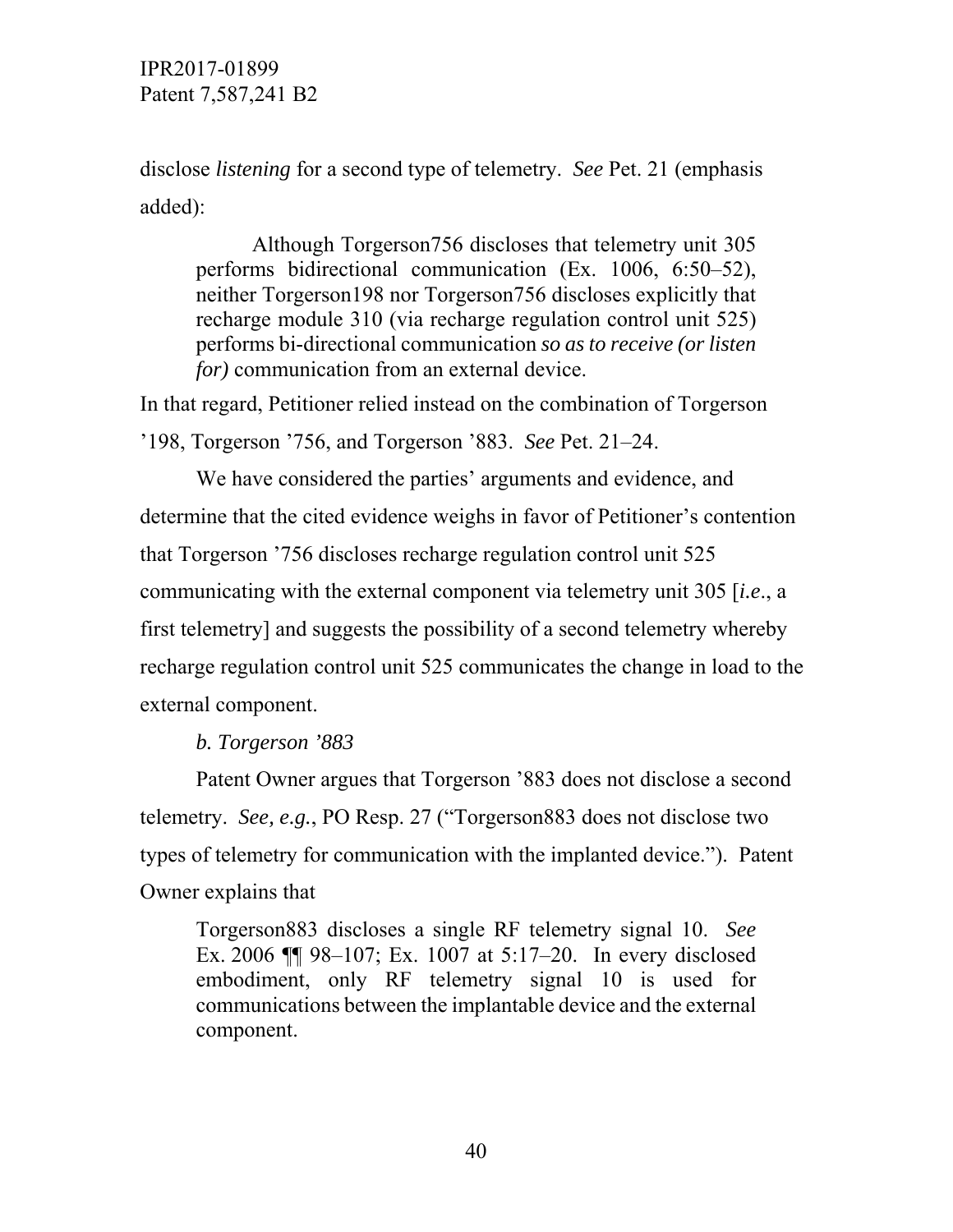PO Resp. 45. "Torgerson883 only discloses using a single type of telemetry—charging circuit 20 interacts with telemetry signal 10 . . . ." PO Resp. 46–47.

 However, as Patent Owner points out, "Petitioner does not assert that Torgerson883 discloses two types of telemetry." PO Resp. 45.

 Patent Owner further argues that "[t]o the extent Petitioner is arguing that Torgerson883 discloses *listening* for telemetry because of the interaction between charging circuit 20 and telemetry signal 10, Petitioner is incorrect." PO Resp. 46 (emphasis added).

 We have considered the parties' arguments and evidence, and determine that the cited evidence supports Petitioner's contention that Torgerson883 discloses receiving telemetry.

Petitioner contends that

 Torgerson883 discloses a charging circuit 20 that can receive telemetry signals from an external device and charge a supplemental power source 25 when the IMD's main power source has been depleted. *Id.*, ¶ 115; Ex. 1007, 5:17–57, 7:24– 48, 12:53–65.

Pet. 48.

Patent Owner explains that

Figure 2 [reproduced above] depicts "a block diagram of certain components of a preferred embodiment of the present invention." *Id.* at 4:45–46; *see also id.* at 5:15–57; Ex. 2006 ¶¶ 69–72. Figure 2 illustrates "telemetry signal 10 interacts directly with a charging circuit 20." Ex. 1007 at 5:18–20. "Electromagnetic energy in the telemetry signal 10 allows the charging circuit 20 to charge up the supplemental power source 25." *Id.* at 5:20–22. The telemetry signal 10 is shown interacting with charging circuitry 20 in one direction—going from telemetry 10 to charging circuitry 20. Likewise, the interaction of charging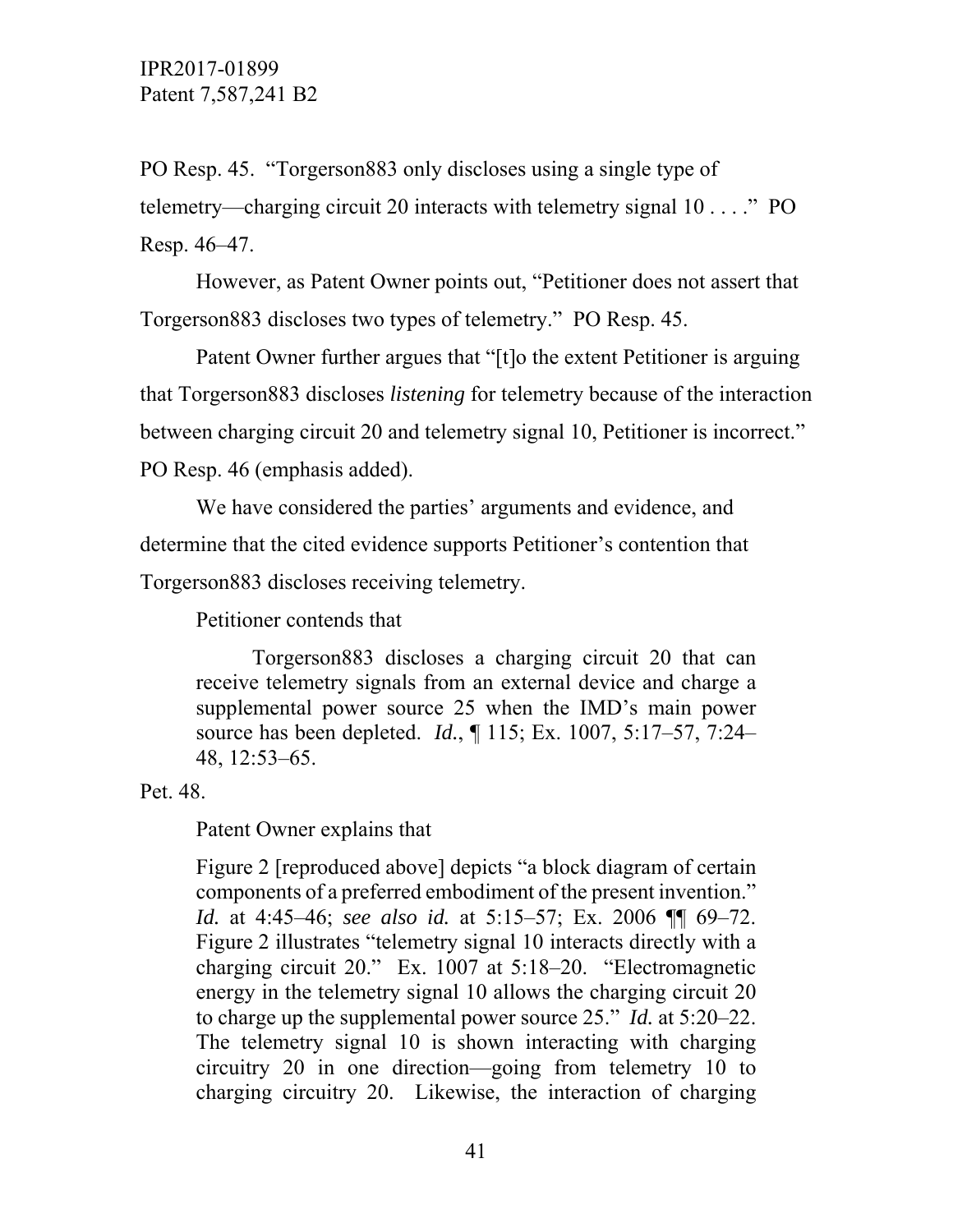circuitry 20 and supplemental power 25 is only shown in one direction—going from charging circuitry 20 to supplemental power 25. The interaction between telemetry 10 and charging circuit 20, as well as the interaction between charging circuitry 20 and supplemental power 25, are not shown as bidirectional.

### PO Resp. 29–30.

 This explanation is consistent with Petitioner's contention. Patent Owner states that "telemetry signal 10 is shown interacting with charging circuitry 20 in one direction—going from telemetry 10 to charging circuitry 20." PO Resp. 29. But that is what Petitioner contends: "Torgerson883 discloses a charging circuit 20 that can *receive* telemetry signals from an external device . . . ." Pet. 48 (emphasis added).

 Patent Owner argues "[t]o the extent Petitioner is arguing that Torgerson883 discloses listening for telemetry because of the interaction between charging circuit 20 and telemetry signal 10, Petitioner is incorrect . . . . As discussed with respect to claim construction, 'telemetry' requires transmission of data or information . . . . Charging circuit 20 does not receive transmissions of data or information." PO Resp. 46.

 As we explained above in the Claim Construction section (§ II.A.), we are unpersuaded that a proper construction of "telemetry" is limited to the "transmission of data or information," to the exclusion of a "transmission of energy (power)." Patent Owner agrees that charging circuit 20 receives telemetry 10. As we stated in the Decision on Institution, Torgerson '883 discloses that "[t]he telemetry signal 10 also interacts with the controller 90 *to deliver and receive patient and device data*." Ex. 1007, 5:23–24 (emphasis added). Accordingly, the telemetry signal disclosed by Torgerson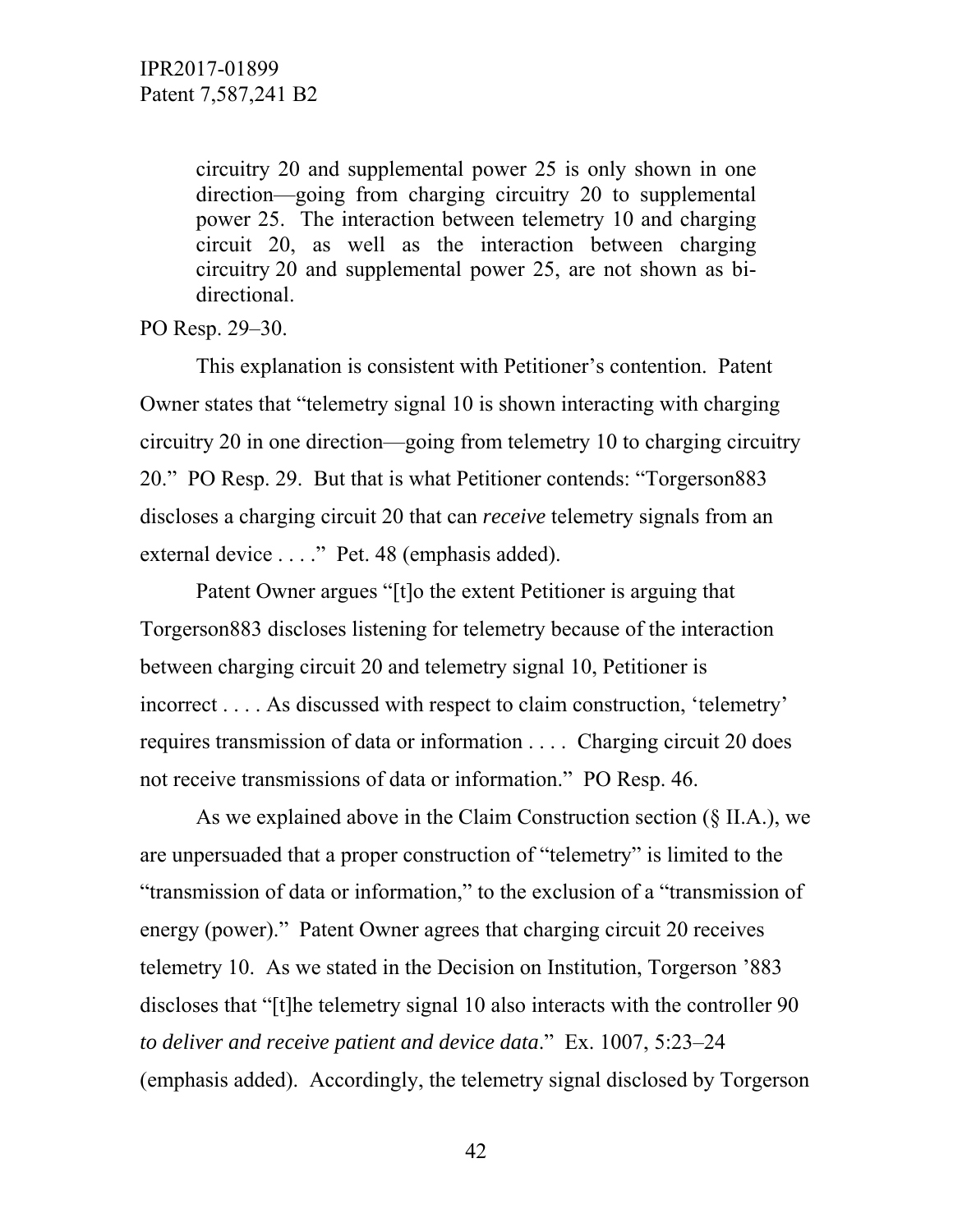'883 cannot be only "energy" (i.e., unmodulated electromagnetic waves); it must also comprise data (i.e., as a modulated electromagnetic wave). The fact that charging circuit 20 draws energy (power) from the modulated electromagnetic waves that make for the "telemetry" signals does not change the fact that it uses the "telemetry" signals transmitted to it.

 We have considered the parties' arguments and evidence, and determine that the cited evidence supports Petitioner's contention that Torgerson '883 discloses telemetry transmitted to charging circuit 20.

 *c. The combination of Torgerson '198, Torgerson '756, and Torgerson '883* 

Petitioner contends that

 Torgerson198 and Torgerson756 disclose every feature of the IMD required by claims  $1, 3-8, 10-14$ , and  $16-20$  of the  $241$ patent under their broadest reasonable interpretation except one—they are silent as to whether the second type of telemetry used by the Torgerson198 INS provides bi-directional communications. The Torgerson883 reference evidences that it would have been obvious for the second type of telemetry of the INS to be bi-directional.

Pet. 18.

 In particular, Petitioner contends that Torgerson '198 discloses an implantable medical device comprising a recharge module (Ex. 1005, 6:12– 20 ("The implantable medical device generally includes . . . a recharge module 310 . . . .")). Pet. 47.

 We have reviewed the relied-on passage in Torgerson '198 and find that Petitioner accurately characterizes what is disclosed.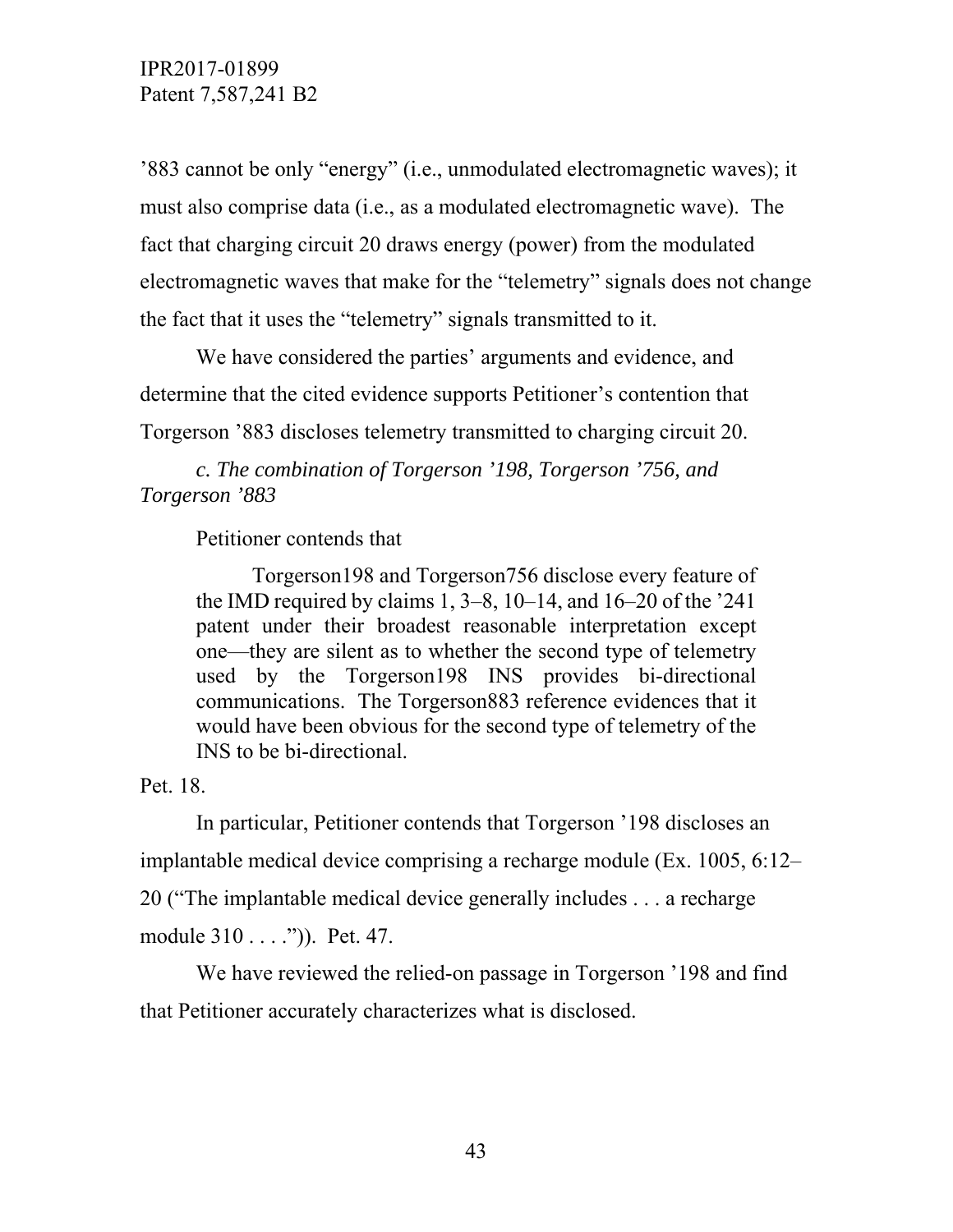Patent Owner does not dispute that Torgerson '198 discloses an implantable medical device comprising a recharge module. *See generally* PO Resp. 45–59.

 Accordingly, based on the record before us, we find that Torgerson '198 discloses an implantable medical device comprising a recharge module.

 Petitioner further contends that Torgerson '756 shows that the recharge module 310 of Torgerson '198 includes a recharge regulation control unit 525 (Ex. 1006, 7:41–45 ("The recharge module 310 generally comprises . . . a recharge regulation control unit 525.")). Pet. 47.

 We have reviewed the relied-on passage in Torgerson '756 and find that Petitioner accurately characterizes what is disclosed. This is clearly illustrated in Figure 5 of Torgerson '756 reproduced above.

 Patent Owner does not dispute that Torgerson '756 discloses an implantable medical device comprising a recharge module as shown in Torgerson '198 that includes a recharge regulation control unit. *See generally* PO Resp. 45–59.

 Accordingly, in view of the above combination of Torgerson '198 and Torgerson '756, we find that a POSA would have found it obvious to provide an implantable medical device comprising a recharge module that includes a recharge regulation control unit.

 Petitioner next contends that Torgerson '756 discloses the recharge module (housing the recharge regulation control unit) communicating with telemetry unit 305, but "that other communication techniques may be implemented." Pet. 47–48.

Torgerson756 explains that while recharge regulation control unit 525 can communicate with an "external component via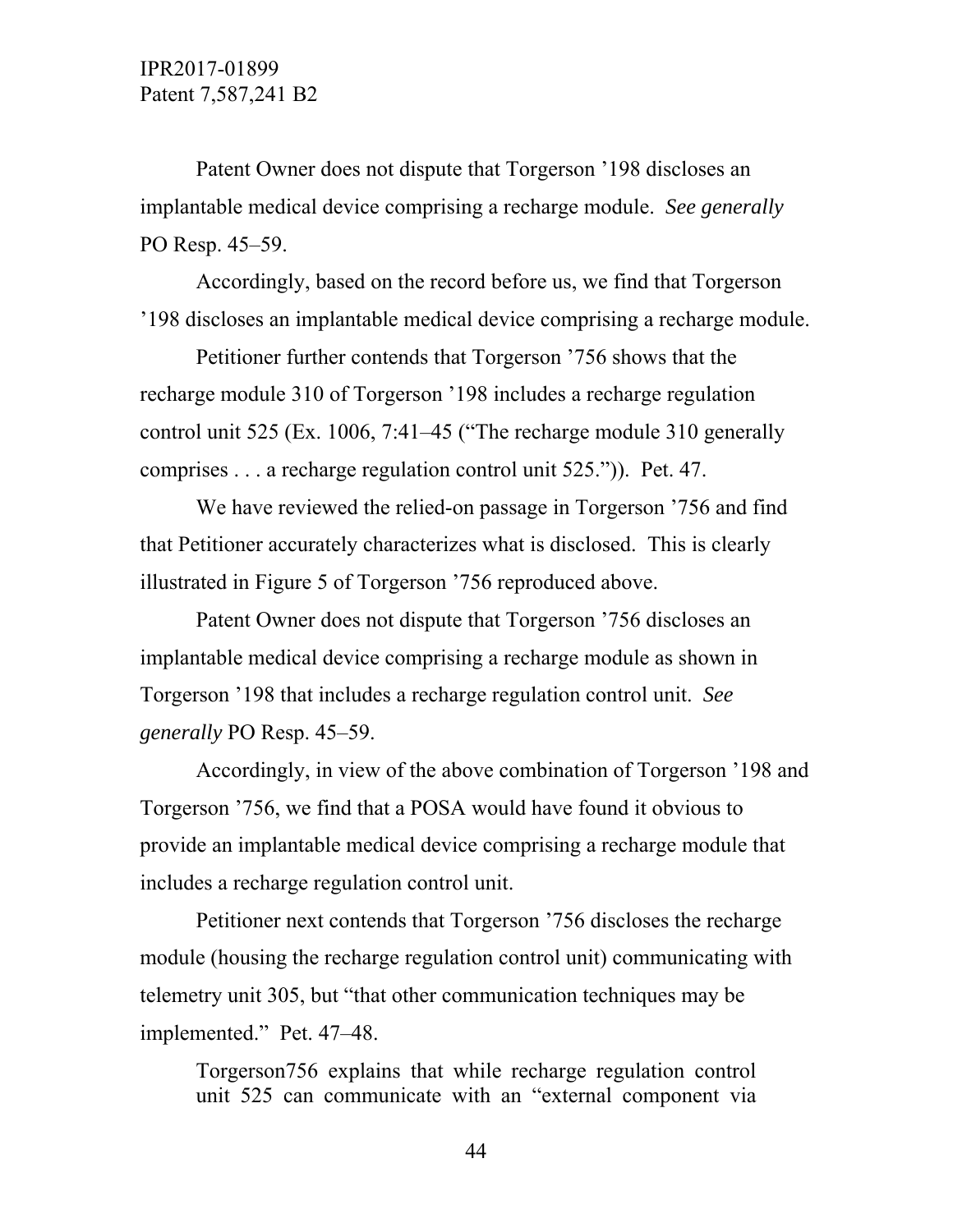telemetry unit 305," a POSA would have appreciated that other communication techniques may be implemented for such a purpose. [Ex. 1003, ¶ 110]; Ex. 1006, 9:35–53.

 Torgerson756 further discloses that recharge module 310 (via its recharge regulation control unit 525) communicates with an external component such as a physician programmer 30 or a patient programmer 35 to recharge the INS 14's internal power source 315 using a wireless magnetic field. Ex. 1006, 8:40–61, 9:23–34, 9:35–53; Ex. 1003, ¶ 111.

Pet. 47. Specifically, Petitioner relies on Torgerson '756 for its disclosure that "[t]hose skilled in the art will appreciate that other communication techniques may be implemented," (Ex. 1006, 9:48–49), where the "other communication techniques" are those "other" than via telemetry unit 305.

Thus, Torgerson198 and Torgerson756 disclose (1) that the recharge module 310 of INS 14 communicates with an external device using a second telemetry technique that is different from the one utilized by telemetry unit 305, and (2) that the external device includes a physician programmer 30 and a patient programmer 35, which are used to wirelessly charge INS 14's internal power source 315. Ex. 1003, ¶ 112.

Pet. 47–48.

 It should be noted that Torgerson '756 mentions the possibility that the external device may *deliver* a "wake up" burst to the recharge module 310.

 In the event that the power source 315 is almost depleted of energy, the power source 315 may not have sufficient energy to provide the feedback control. In this event, the external component may deliver an initial large burst of energy to "wake up" the power source 315 and the recharge module 310.

Ex. 1006, 8:62–67.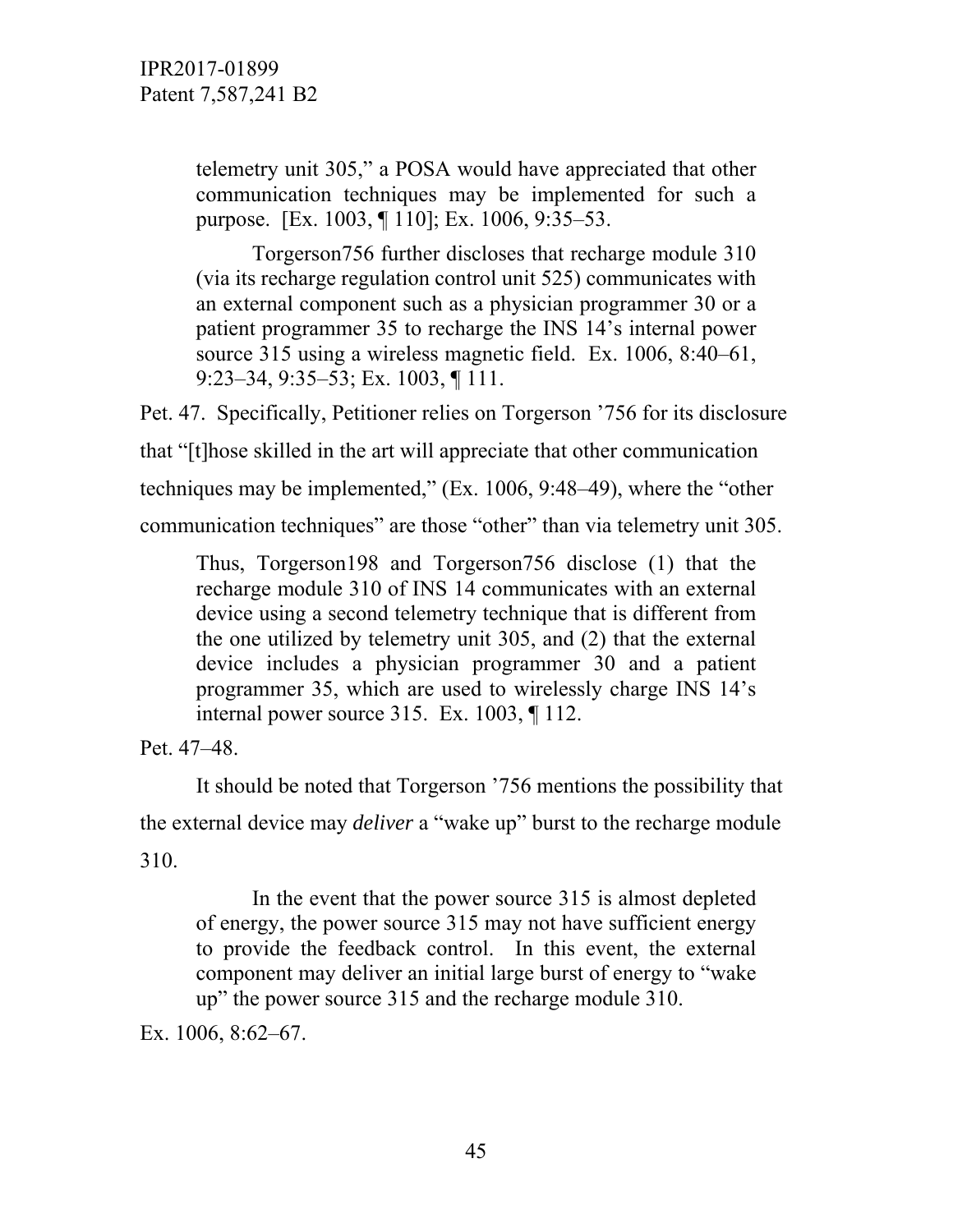Petitioner acknowledges, however, that although Torgerson '756 suggests that "other communication techniques" (i.e., other than via telemetry unit 305) may be used to communicate with an external charging component, Torgerson '756 does not explicitly disclose that the "other communication technique[ ]" is a "telemetry" (as claim 1 requires).

 We have reviewed the relied-on passage in Torgerson '756 and find that Petitioner accurately characterizes what is disclosed.

 Patent Owner does not dispute that Torgerson '756 discloses an implantable medical device comprising a recharge module as shown in Torgerson '198 that includes a recharge regulation control unit and that the recharge module (that houses the recharge regulation control unit) communicates with telemetry unit 305 and that Torgerson '756 suggests communication techniques other than via telemetry unit 305 may be implemented. *See generally* PO Resp. 45–59.

 Accordingly, in view of the above combination of Torgerson '198 and Torgerson '756, we find that a POSA would have found it obvious to provide an implantable medical device comprising a recharge module communicating with an external charging component via a communication technique other than via telemetry unit 305.

 Petitioner contends that "Torgerson883 discloses one such communication technique utilized by a charging circuit of an IMD." Pet. 48. Petitioner explains:

 Torgerson883 discloses a charging circuit 20 that can receive telemetry signals from an external device and charge a supplemental power source 25 when the IMD's main power source has been depleted. *Id*., ¶ 115; Ex. 1007, 5:17–57, 7:24– 48, 12:53–65. By charging the supplemental power source 25,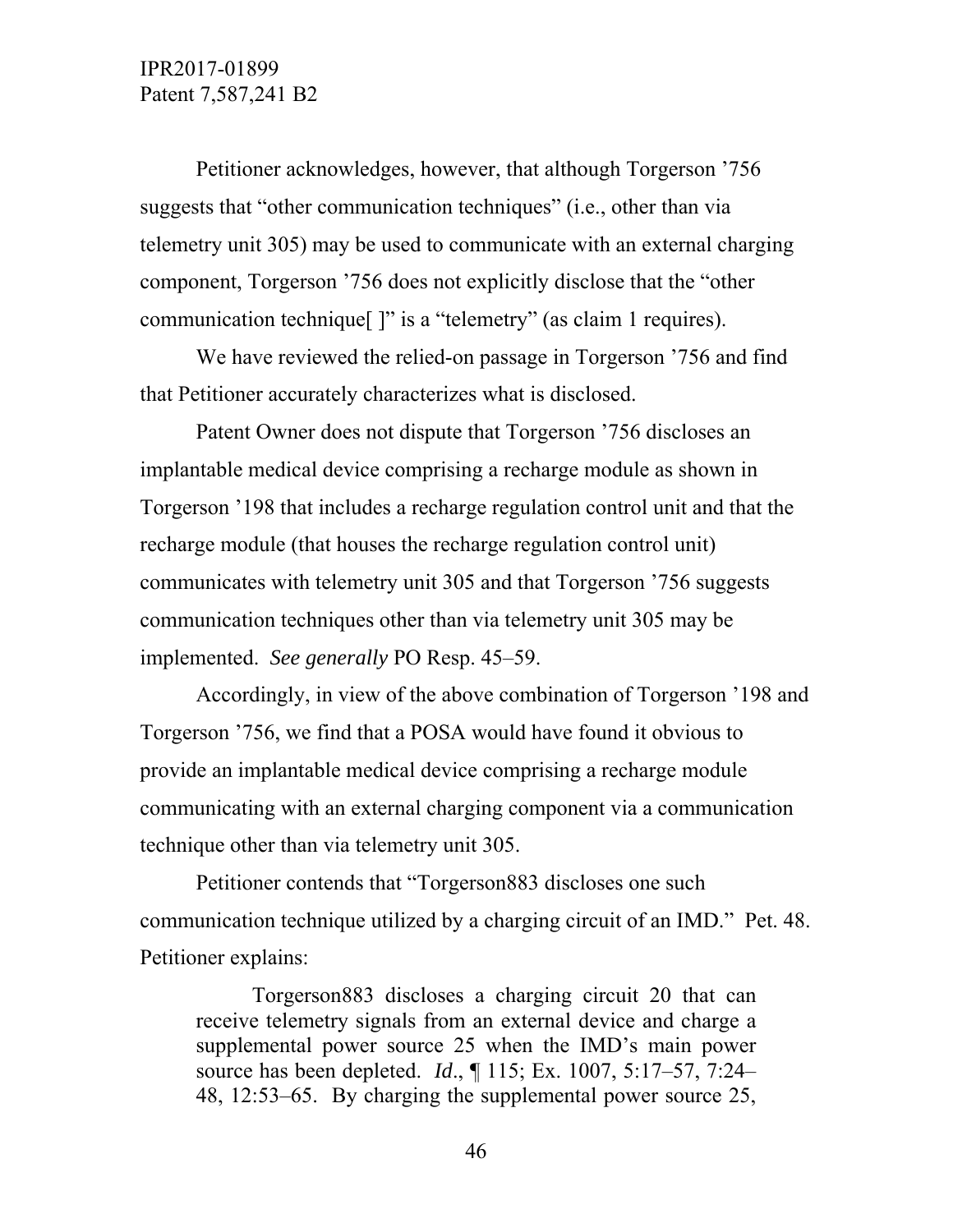the charging circuit 20 allows the IMD to have sufficient power to perform bi-directional communications with an external device even when its main power source has been depleted. Ex. 1007, 5:17–57, 7:24–48, 12:53–65; Ex. 1003, ¶ 115.

Pet. 48.

We have reviewed the relied–on passages in Torgerson '883 and find

that Petitioner accurately characterizes what is disclosed.

Column 5, lines 17–57, which describe what Figure 2 (reproduced

above) depicts, discloses, in part, that

[w]hen the main power source 40 is depleted, a telemetry signal 10 can deliver sufficient energy to the supplemental power source 25, through the charging circuit 20, to temporarily revive the inoperable implantable medical device 5. Under these conditions, i.e., a depleted main power source 40, the supplemental power source 25 will have a larger voltage value than the main power source 40. More specifically, under these conditions, the switching mechanism 50 will allow power to be fed from the supplemental power source 25 to the controller 90. The supplemental power source 25 will have sufficient power to activate the controller 90 such that information or data relating to the patient and the implantable medical device 5 can be transmitted within milli or micro seconds, via telemetry 10, to an external programmer (shown in FIGS. 4 and 5). With pertinent information in hand, medical personnel can then take the appropriate actions for a particular patient. Once the controller 90 has transmitted its data, the implantable medical device 5 can power down.

This passage discloses telemetry signal 10 delivering energy to supplemental power source 25, through charging circuit 20, in order to temporarily revive an inoperable implantable medical device.

Column 7, lines 24–48, disclose, in part that

[t]he present invention allows an RF programmer 1 to retrieve device and patient information when the implantable device 5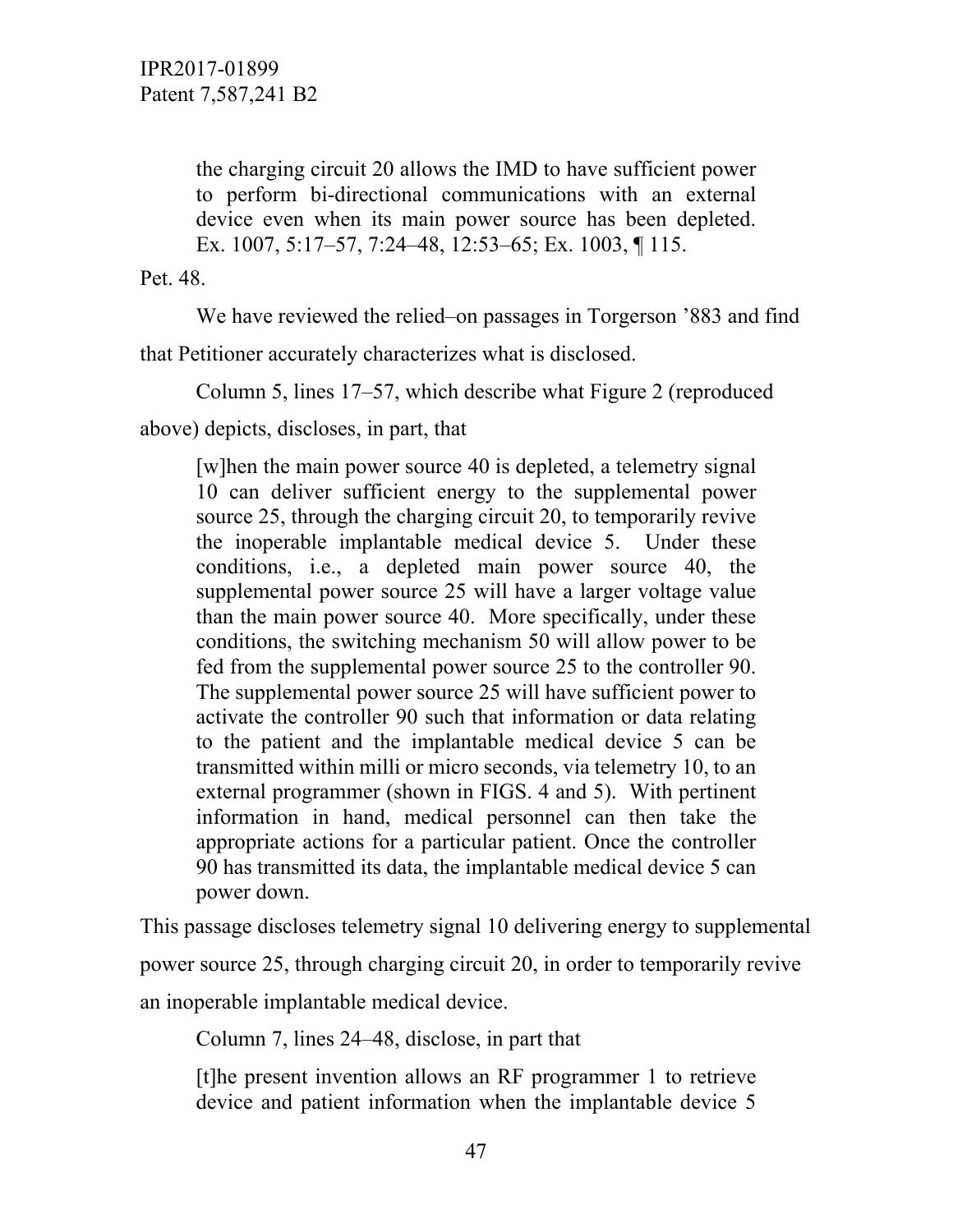has a depleted main power source 40 by temporarily providing power to the implantable medical device 5 through radio frequency (RF) coupling/RF telemetry 10 which allows communication to and from the implantable medical device 5.

This passage also discloses using telemetry 10 to temporarily provide power to the implantable medical device but adds that, in doing so, it "allows communication to and from the implantable medical device."

 Column 12, lines 53–65, disclose preferred embodiments whereby "more complex RF signals 10 from the RF programmer 1 [could be detected] besides the simple wake up burst or RF signals 10."

 These passages disclose RF telemetry as a means for delivering energy (such as a wake up burst) to a charging circuit in order to temporarily revive an inoperable implantable medical device.

 Given that Torgerson '756 discloses "that other communication techniques may be implemented" – other than via telemetry unit 305 – whereby that charging circuit 20 can communicate with an external charging component, and that Torgerson '883 discloses telemetry signal 10 delivering energy to supplemental power source 25, through charging circuit 20, in order to temporarily revive an inoperable implantable medical device, we are persuaded that it would have been obvious to a POSA to provide telemetry as the other communication technique in Torgerson '756, and thereby establish a bi-directional communication between the implantable medical device and the external charging component, as Petitioner contends. Given that the use of telemetry in communicating with the charging circuit represents a second type of telemetry (see discussion above where we determined, based on Dr. Berger's deposition statements, that Torgerson '756 covers the use of a second type of telemetry for battery charging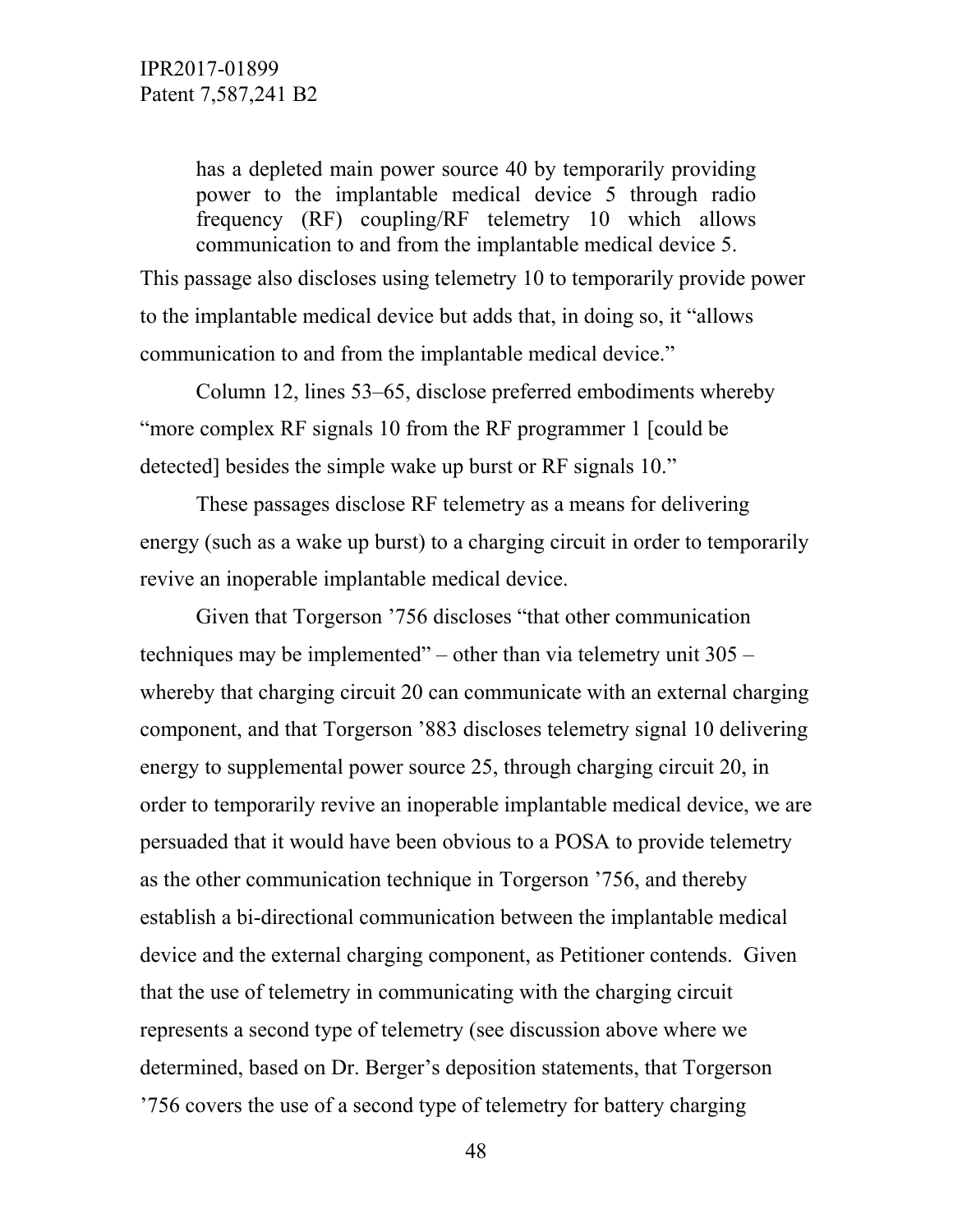operations), we are persuaded that it would have been obvious to a POSA, given the combination of Torgerson '198, Torgerson '756, and Torgerson '883, to "listen[ ] for a second type of telemetry from an external charging component, wherein the external charging component is used to wirelessly charge the power source" (claim 1) as Petitioner contends.

 We have considered Patent Owner's arguments but we do not agree with Patent Owner.

 Patent Owner's main argument is that "Petitioner's argument that it would be obvious to create a device that listens for a second type of telemetry is undercut by the absence of any disclosure or suggestion of listening for two types of telemetry in a single device in the asserted references." PO Resp. 54.

 We do not agree with this argument. We have determined, given Dr. Berger's deposition statements, that Torgerson '756 covers the use of a second type of telemetry for battery charging operations. There is no dispute that Torgerson '756 discloses a first type of telemetry. *See* Section IV.B.1.c.1.

 Patent Owner argues that "nowhere does Petitioner explain why a second type of telemetry is necessary to achieve the asserted benefit nor any motivation to include a second type of telemetry." PO Resp. 56 (pointing out that "[e]very embodiment disclosed in Torgerson883 achieves the asserted benefit by utilizing a single type of telemetry—RF telemetry signal  $10"$ ).

 We disagree. Petitioner is contending that it would have been obvious to incorporate the teaching in Torgerson '883, with respect to using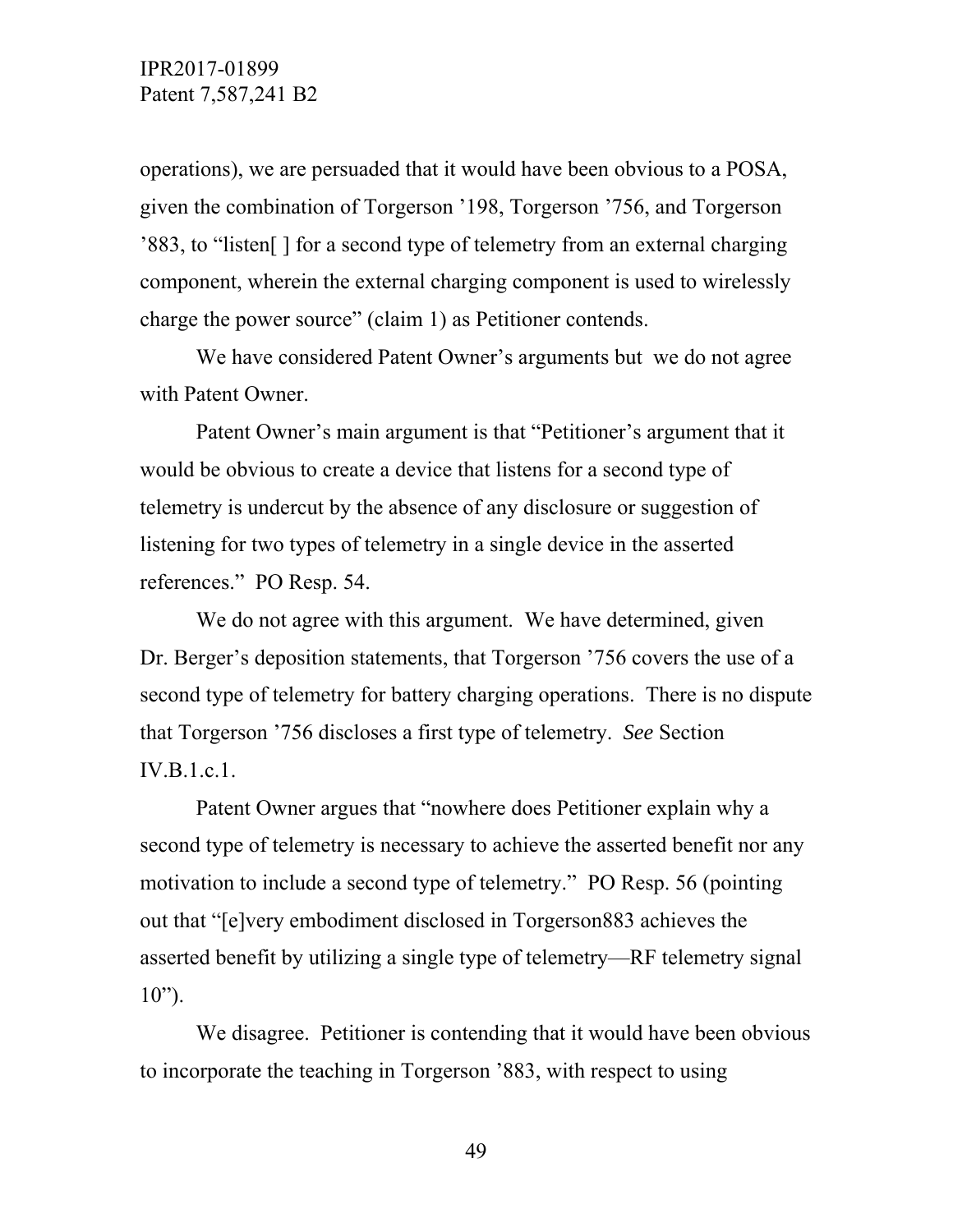telemetry to deliver energy (such as a wake up burst) to a charging circuit, in Torgerson '756, which covers the use of a second telemetry with respect to the charging circuit, and thereby reach the claimed "listening for a second type of telemetry from an external charging component, wherein the external charging component is used to wirelessly charge the power source" (claim 1).

 It is notable that Torgerson '756 mentions the possibility of the external device delivering a "wake up" burst to the recharge module 310. *See* Ex. 1006, 8:62–67. According to Dr. Berger, this may be the same "wake up" burst discussed in Torgerson '883.

Q. Do you think it is reasonable to infer, given the overlap in inventors here that Torgerson '756 is referring to the wake up burst that is described more fully in Torgerson '883?

MR. MARTIN: Objection to form.

Foundation.

THE WITNESS: Well, I don't know.

It may be the same wake up burst.

Ex. 1011, 144:8–16.

 Torgerson '756 suggests that one can employ other communication techniques with respect to the charging component. Given that Torgerson '883 employs a telemetry technique to deliver a "wake up" burst, which Torgerson '756 also discloses and is perhaps the same "wake up" burst, we are persuaded that adequate motivation has been provided for a POSA to look to Torgerson '883 for another technique (involving telemetry) to deliver a "wake up" burst with respect to the charging component of Torgerson '756.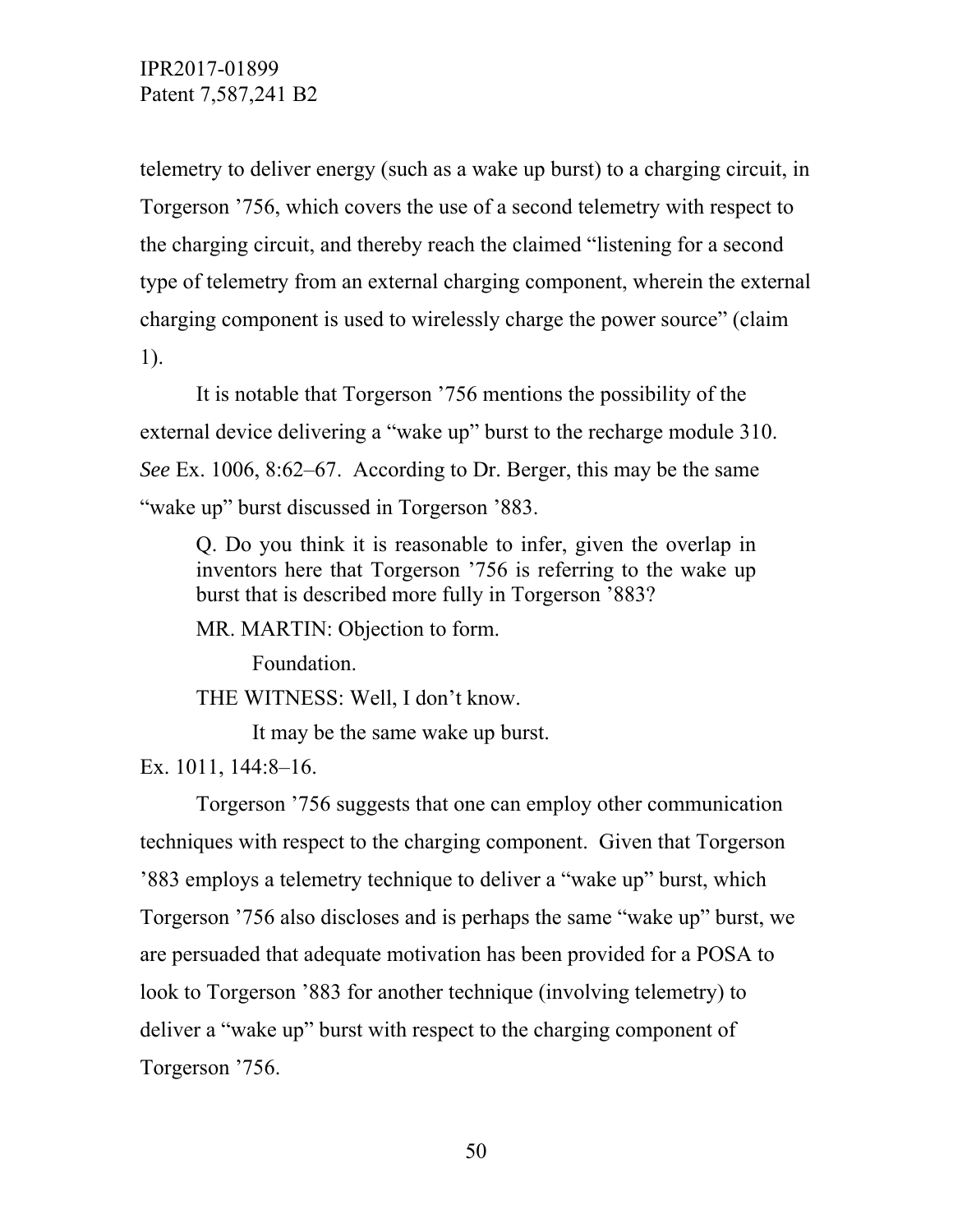Finally, Patent Owner argues that "including a second type of telemetry would create a more complicated and costly device, which a POSA would have no reason to create. Ex. 2006 ¶ 122." PO Resp. 58.

We do not agree with this argument. The reason for creating a device including a second type of telemetry is disclosed in the cited references, namely, because "Torgerson883 discloses that it is advantageous for an IMD to have a bi-directional communication system that can function even when its main power source is depleted so that medical personnel can always interrogate the IMD and obtain crucial information from the device." Pet. 48–49. The fact that a more complicated and costly device may result from the effort to achieve that advantageous result, given the combined disclosures, does not outweigh the reason for doing so.

 For the foregoing reasons, Petitioner has shown, by a preponderance of the evidence, that claim 1 would have been obvious in view of the combined teachings of Torgerson '198, Torgerson '756, and Torgerson '883.

With respect to dependent claims 3–7, which depend from claim 1, Petitioner contends that these claims would have been obvious over the combined teachings of Torgerson '198, Torgerson '756, and Torgerson '883, providing citations to record evidence. *See* Pet. 54–62.

Patent Owner relies on the arguments rebutting the challenge as to claim 1, to also rebut the challenge as to claims 3–7. PO Resp. 39 ("Petitioner has not demonstrated that Torgerson198, Torgerson756 and Torgerson883 disclose each limitation of independent Claim 1 and thus, dependent Claims 3–7, which depend from Claim 1.").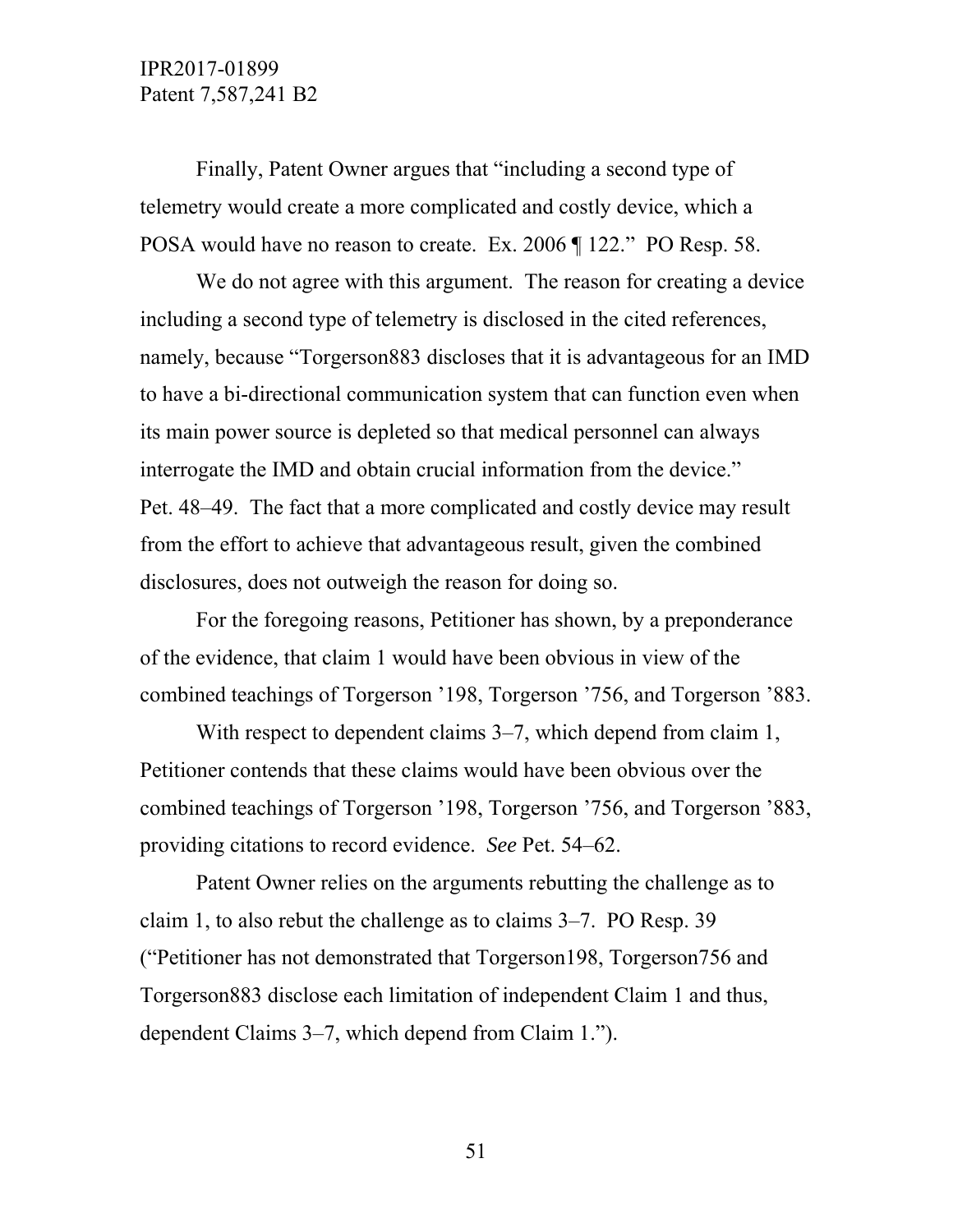Patent Owner's arguments rebutting the challenge as to claims 3–7 are unsuccessful for the reasons discussed above with respect to the challenge as to claim 1.

 For the foregoing reasons, Petitioner has shown, by a preponderance of the evidence, that claims 3–7 would have been obvious in view of the combined teachings of Torgerson '198, Torgerson '756, and Torgerson '883. *See, e.g.*, Ex. 1003 ¶¶ 129–130, 132–133, 135–136, 138–140, 144; Ex. 1005, 7:51–54, 8:30–9:16, 9:34–60; Ex. 1009, Abstract, ¶¶ 3, 6.

### *2. Independent Claim 8 and Dependent Claims 10–13*

Petitioner contends that claims 8 and 10–13 would have been obvious over the combined teachings of Torgerson '198, Torgerson '756, and Torgerson '883. Pet. 58–65.

We have reviewed Petitioner's contentions, and the evidence cited therein, and determine Petitioner has demonstrated that the challenged claims are unpatentable by a preponderance of the evidence.

 Patent Owner relies on the arguments rebutting the challenge as to claim 1, to rebut the challenge as to claims 8 and 10–13. PO Resp. 59 ("[F]or the same reasons as claim 1, Petitioner has not demonstrated that independent claim 8, and thus dependent claims 10–13, are obvious.").

 Patent Owner's arguments rebutting the challenge as to claims 8 and 10–13 are unsuccessful for the reasons discussed above with respect to the challenge as to claim 1.

 For the foregoing reasons, Petitioner has shown, by a preponderance of the evidence, that claims 8 and 10–13 would have been obvious in view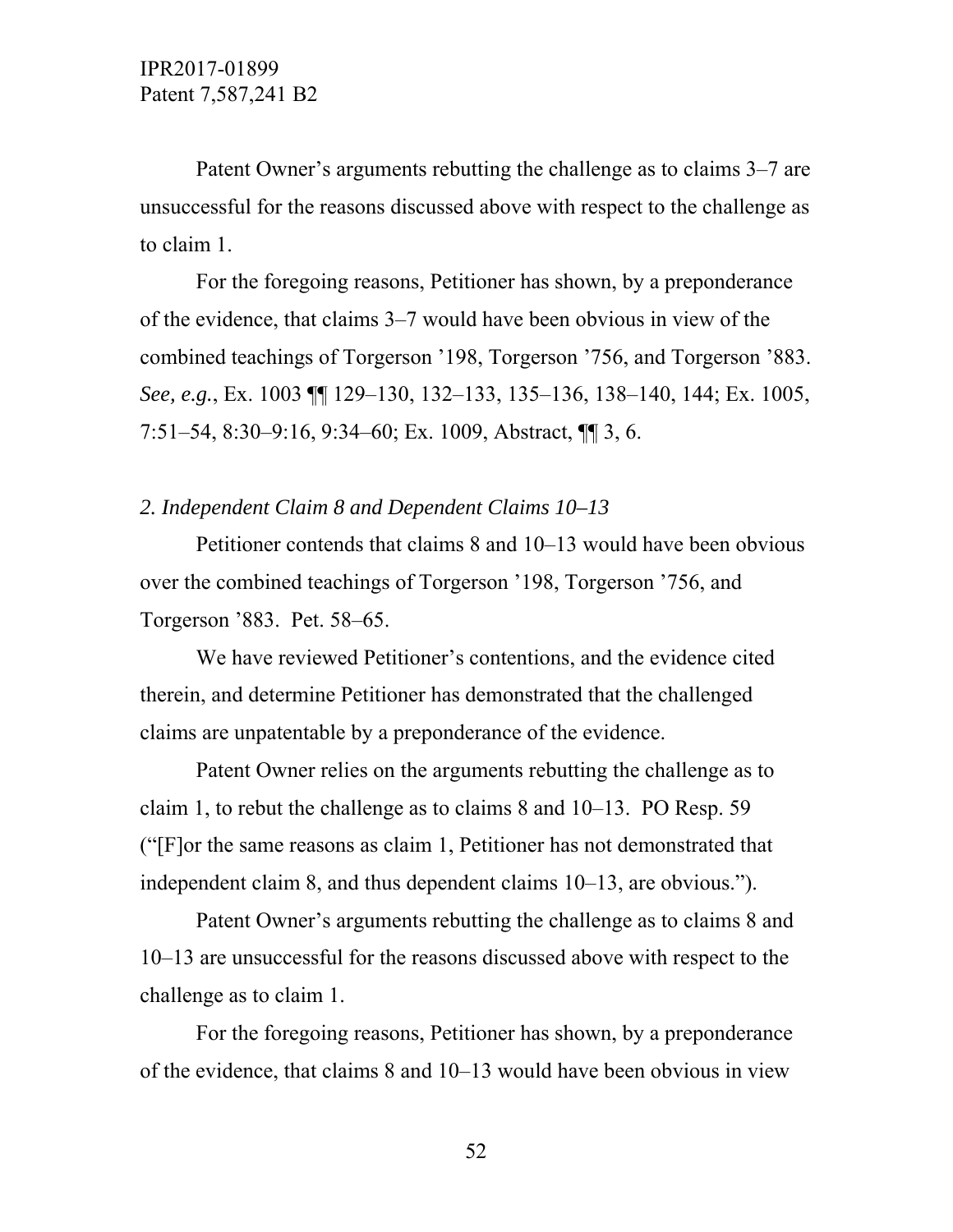of the combined teachings of Torgerson '198, Torgerson '756, and Torgerson '883. See, *e.g*., 1003 ¶¶ 91–103, 105, 106, 108, 110–113, 115, 117–122, 124, 125, 129, 130, 132, 133, 135, 136, 138, 140, 144; Ex. 1005, Abstract, 2:13–19, 3:18–29, 4:16–28, 4:37–43, 4:59–5:9, 5:15–24, 5:29–51, 5:93–6:6, 6:12–20, 7:26–29, 7:48–10:3, 10:18–19; Ex. 1006, 6:35–53, 7:41– 45, 8:40–61, 9:23–53; Ex. 1007, 2:24–39, 5:17–57, 7:24–48, 10:62–67, 12:53–65; Ex. 1009, Abstract, ¶¶ 3, 6.

#### 3. *Independent Claim 14 and Dependent Claims 16–20*

Petitioner contends that claims 14 and 16–20 would have been obvious over the combined teachings of Torgerson '198, Torgerson '756, and Torgerson '883. Pet. 66–68.

We have reviewed Petitioner's contentions, and the evidence cited therein, and determine Petitioner has demonstrated that the challenged claims are unpatentable by a preponderance of the evidence.

 Patent Owner relies on the arguments rebutting the challenge as to claim 1, to rebut the challenge as to claims 14 and 16–20. PO Resp. 60 ("[F]or the same reasons as Claim 1, Petitioner has not demonstrated that independent Claim 14, and thus dependent Claims 16–20, are obvious."). Patent Owner's arguments rebutting the challenge as to claims 14 and 16–20 are unsuccessful for the reasons discussed above with respect to the challenge as to claim 1.

 For the foregoing reasons, Petitioner has shown, by a preponderance of the evidence, that claims 14 and 16–20 would have been obvious in view of the combined teachings of Torgerson '198, Torgerson '756, and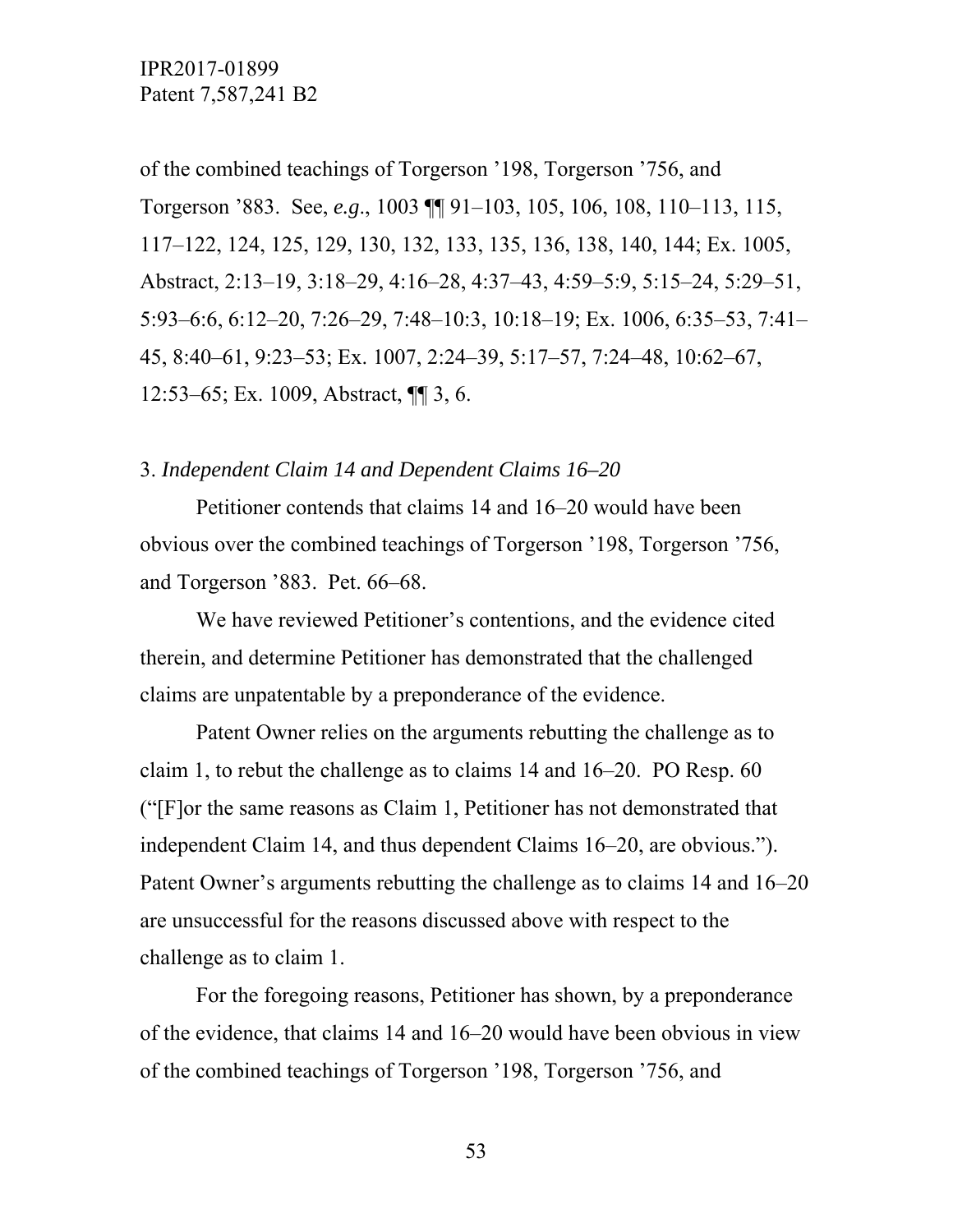Torgerson '883. See, *e.g*., 1003 ¶¶ 91–103, 105, 106, 108, 110–113, 115, 117–122, 124, 125, 129, 130, 132, 133, 135, 136, 138, 140, 144; Ex. 1005, Abstract, 2:13–19, 3:18–29, 4:16–28, 4:37–43, 4:59–5:9, 5:15–24, 5:29–51, 5:93–6:6, 6:12–20, 7:26–29, 7:48–10:3, 10:18–19; Ex. 1006, 6:35–53, 7:41–45, 8:40–61, 9:23–53; Ex. 1007, 2:24–39, 5:17–57, 7:24–48, 10:62–67, 12:53–65; Ex. 1009, Abstract, ¶¶ 3, 6.

### *C. Ground II*

 Petitioner contends that claims 2, 9, and 15 would have been obvious under 35 U.S.C. § 103(a) over Torgerson '198, Torgerson '756, Torgerson '883, and Abrahamson. Pet. 68–70.

 All three claims recite that "the first telemetry type comprises Frequency Shift Keying (FSK), and . . . the second telemetry type comprises On/Off Keying (OOK)."

Petitioner contends:

 The three Torgerson patents, however, do not explicitly disclose the specific types of telemetry used by either telemetry unit 305 or recharge module 310. [Ex. 1003], ¶ 179. Instead Torgerson198 discloses that such "components are generally known in the art" (Ex. 1005, 6:12–20, 6:35–36) and Torgerson756 discloses that a POSA would have appreciated that different types of communication techniques can be used (Ex. 1006, 9:46–53).

 Consistent with those disclosures, a POSA would have been aware of a variety of well-known telemetry techniques that could be employed in an IMD such as INS 14. Ex. 1003, ¶ 180. A POSA would have understood that those telemetry techniques include FSK and OOK modulation schemes as evidenced by Abrahamson. *Id.*; Ex. 1008, 1:14–25, 5:9–15. Thus it would have been obvious for a POSA to select any one of these wellknown telemetry techniques such as FSK for the first type of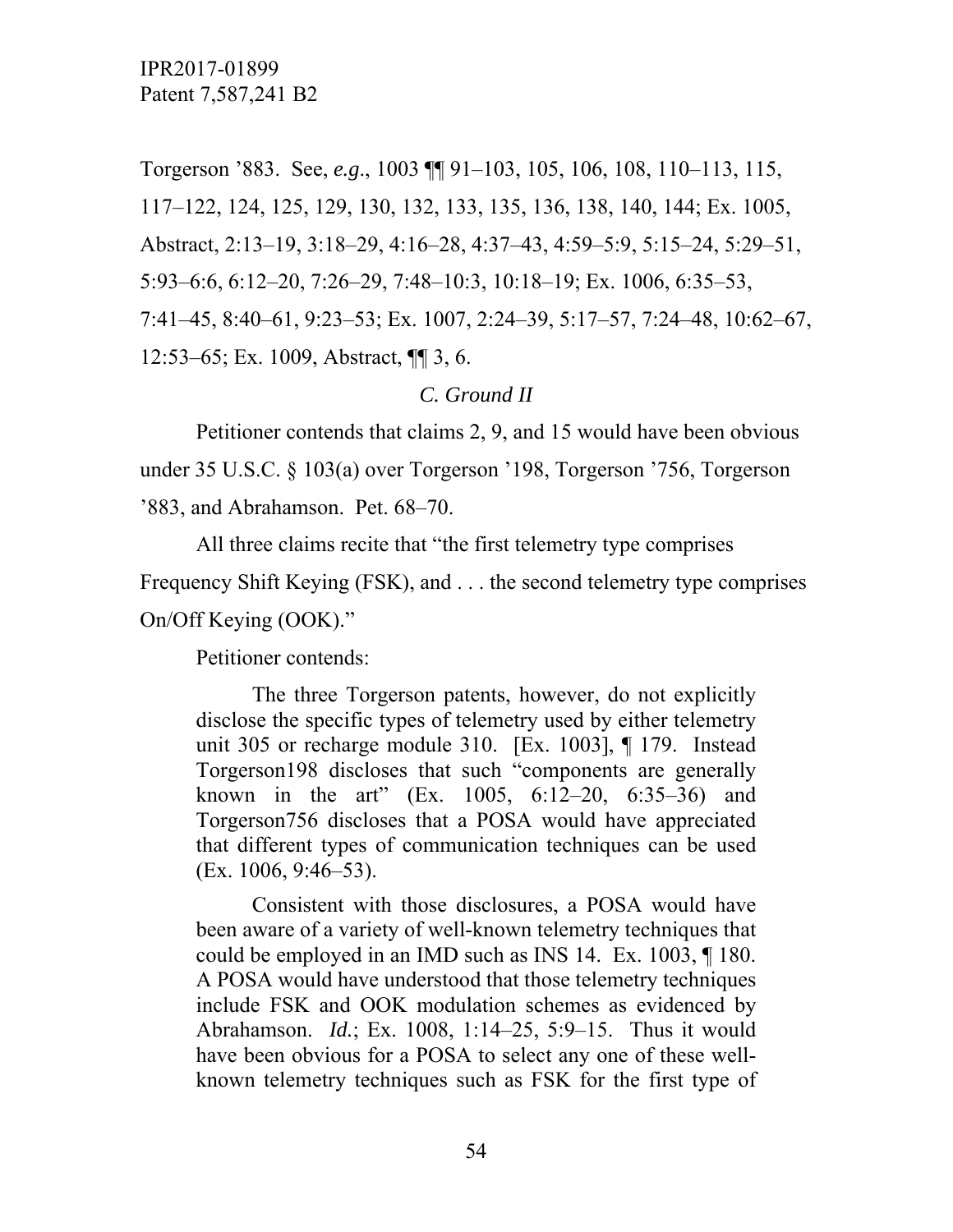telemetry used by telemetry module 305 and OOK for the second type of telemetry used by recharge module 310. Ex. 1003, ¶ 180. Pet. 69.

 Patent Owner's only argument is that "Petitioner's argument and use of Abrahamson is little more than hindsight." PO Resp. 61.

 Patent Owner seeks to make the case that Petitioner used the '241 patent to select FSK as "the first telemetry type" and OOK as "the second telemetry type." Patent Owner does this by citing Dr. Kroll's admission at his deposition that he never reviewed U.S. Patent 5,752,977 (the "'977 patent"). PO Resp. 61 (citing Ex. 2007, 26:19–28:3 (wherein the '977 patent is incorporated by reference in Torgerson '756 and indicated as detailing telemetry modules generally known in the art)). Ex. 1006, 6:50–59. Also, according to Patent Owner, "[n]otably, if the Torgerson inventors had determined that FSK or OOK telemetry was the appropriate or preferred telemetry to use, they would have identified it because both types of telemetry were known at the time, as evidenced by Abrahamson." PO Resp. 62. And "Petitioner ignores . . . other modulation schemes in Abrahamson." PO Resp. 63.

We do not agree with this argument. We find that Petitioner has shown, by a preponderance of the evidence, that using FSK as "the first telemetry type" and OOK as "the second telemetry type" would have been obvious given Abrahamson's teachings.

 There can be no dispute that FSK and OOK were well known types of telemetry at the time of filing of the underlying application to the '241 patent. Patent Owner concedes it. "In fact, at the time, a POSA would have been aware of at least ten telemetry modulation techniques: FSK, OOK,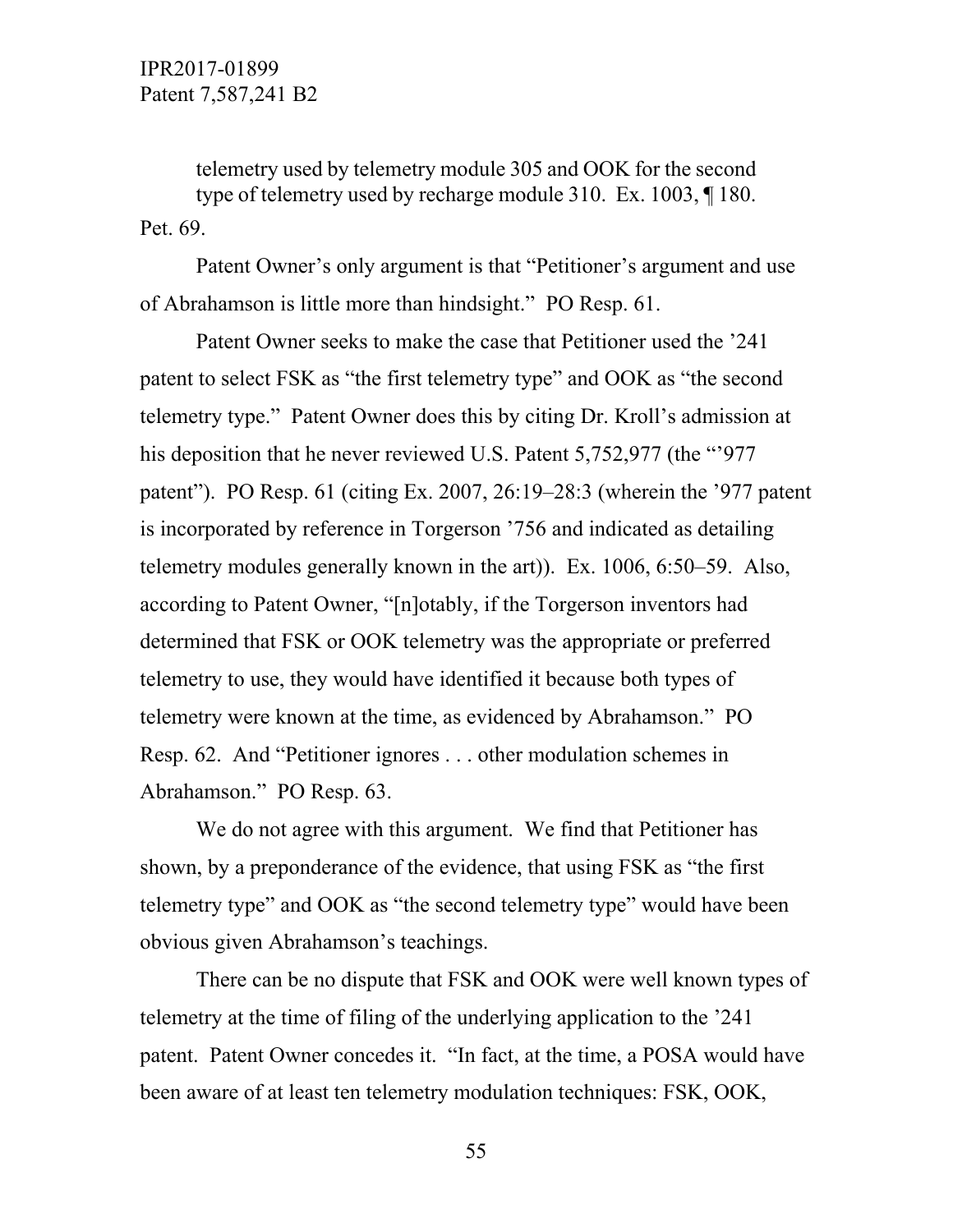PPM, PWM, PSK, amplitude-shift keying ('ASK'), FM, AM, biphasic frequency shift keying ('BPSK'), and pulse interval modulation ('PIM')." PO Resp. 65.

 The question is whether one of ordinary skill in the art would have been led to select FSK as "the first telemetry type" and OOK as "the second telemetry type" and thereby reach the claimed subject matter.

 In that regard, we are persuaded that one of ordinary skill reading the Torgerson references would have understood that any generally known telemetry could be used. As Petitioner contends, Torgerson '198 clearly discloses that telemetry module 305 is among "components [that] are generally known in the art" (Ex. 1005, 6:12–20, 6:35–36). Patent Owner confirms this by quoting Torgerson '756 as explaining that

**telemetry module 305** generally comprises a telemetry antenna, a receiver, a transmitter, and a telemetry processor 335. **Telemetry modules are generally known in the art and are further detailed in U.S. Pat. No. 5,752,977**, entitled 'Efficient High Data Rate Telemetry Format For Implanted Medical Device' issued to Grevious et al. (May 19, 1998), **which is incorporated herein by reference in its entirety**.'

PO Resp. 61 (quoting Ex. 1006, 6:50–59). It is unnecessary for one of ordinary skill to further consult the '977 patent to understand that any generally known telemetry could have been used.

 As far as selecting FSK and OOK among other well-known telemetry techniques that could have been used, Petitioner relies on statements made in the Kroll Declaration (Ex. 1003) to argue that

a POSA would have chosen the FSK modulation scheme for the communication between the telemetry module 305 and an external device for programming the INS 14 because FSK provides a higher bandwidth and thus a higher capacity to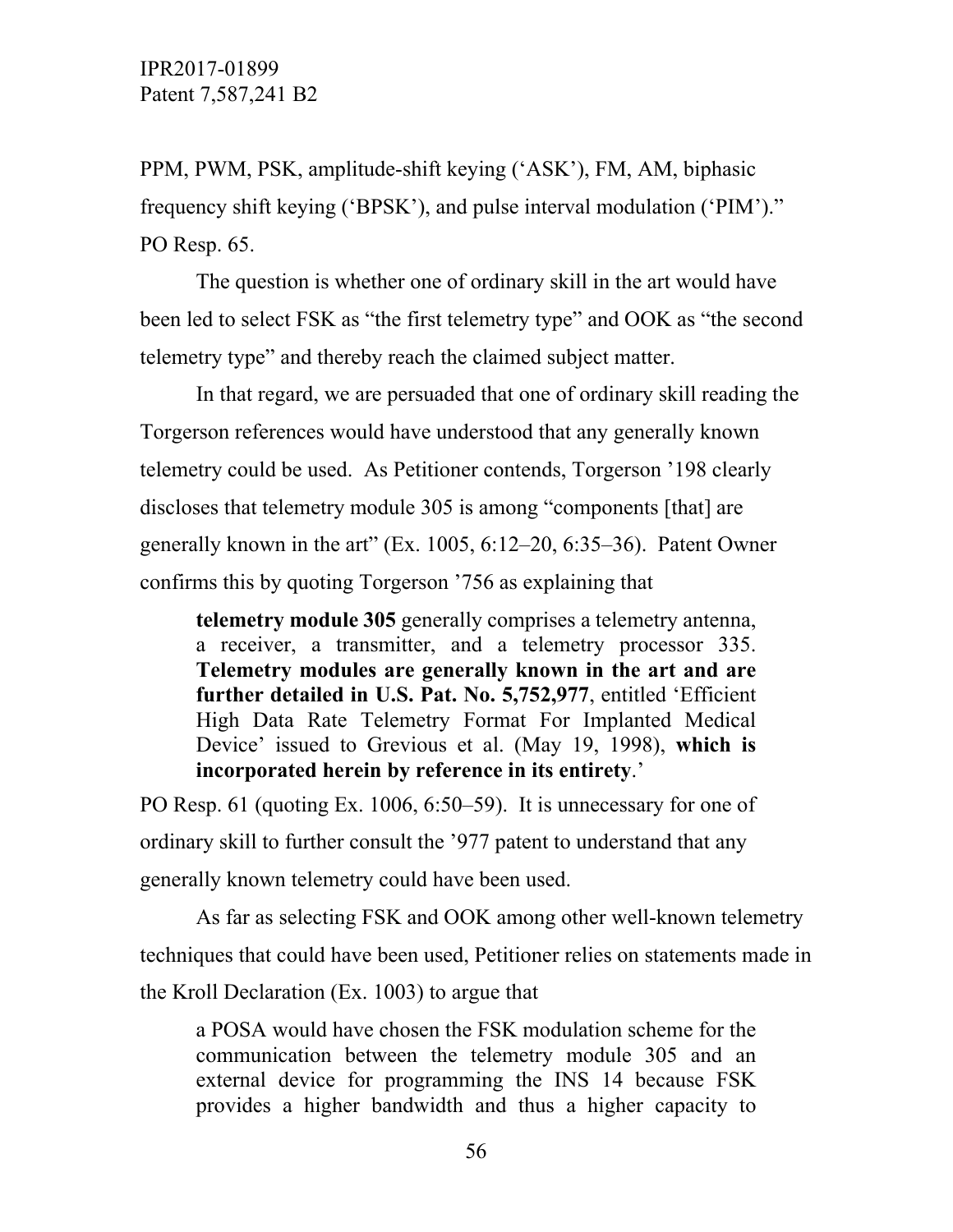transmit useful information. [Ex. 1003], ¶ 181. And a POSA would have chosen the OOK modulation scheme for the communication between the recharge module 310 and an external device used for recharging the INS 14 because that communication is typically simpler and can be fully achieved with the simpler OOK modulation scheme.

Pet. 69–70. Patent Owner does not dispute Dr. Kroll's assertions as to the benefits associated with selecting FSK and OOK. We are persuaded that gaining these benefits would have led one to select FSK as "the first telemetry type" and OOK as "the second telemetry type" and thereby reach the claimed subject matter.

 We are persuaded that the Torgerson patents collectively suggest the employment of two telemetry units (e.g., telemetry unit 305 and via recharge module 310), and further suggest employing other generally known telemetry units. We are further persuaded that Abrahamson discloses that FSK and OOK are known telemetry units. Ex. 1008, 1:14–21, 5:9–15. Given Dr. Kroll's assertions as to the benefits associated with selecting FSK and OOK, we are persuaded that one of ordinary skill in the art would have been led to select FSK as "the first telemetry type" and OOK as "the second telemetry type" and thereby reach the claimed subject matter.

 We have reviewed the information provided by Petitioner, including Dr. Kroll's declaration, as well as Patent Owner's arguments. For the foregoing reasons, Petitioner has shown, by a preponderance of the evidence, that claims 2, 9, and 15 would have been obvious in view of the combined teachings of Torgerson '198, Torgerson '756, Torgerson '883, and Abrahamson.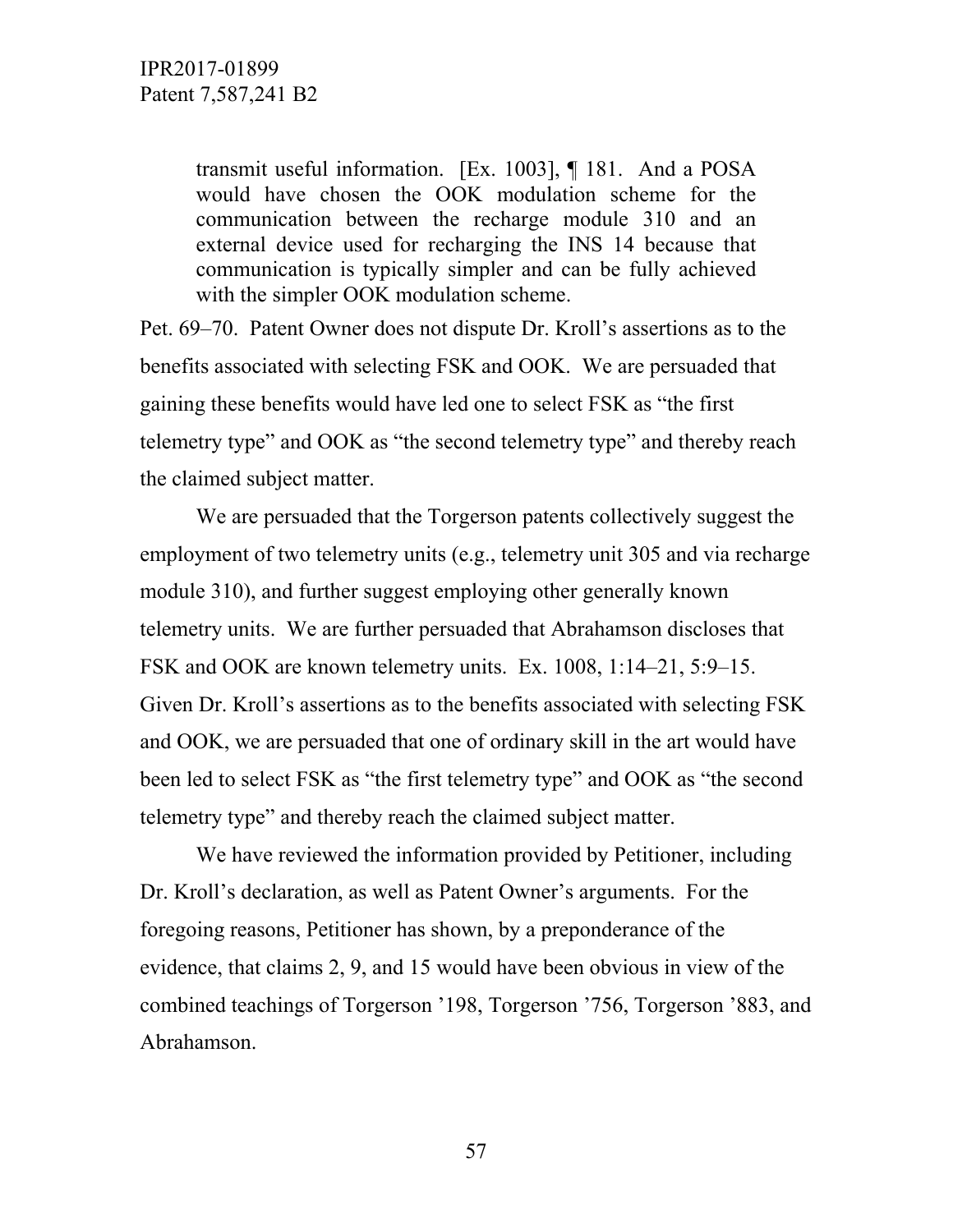#### V. CONCLUSION

 For the foregoing reasons, we determine Petitioner *has* demonstrated that the following claims are unpatentable, by a preponderance of the evidence:

 challenged claims 1, 3–8, 10–14, and 16–20 are unpatentable over Torgerson '198, Torgerson '756, and Torgerson '883; and,

challenged claims 2, 9, and 15 are unpatentable over Torgerson '198, Torgerson '756, Torgerson '883, and Abrahamson.

### VI. ORDER

Upon consideration of the record before us, it is:

 ORDERED that challenged claims 1–20 have been shown to be unpatentable; and

 FURTHER ORDERED that, because this is a Final Written Decision, parties to the proceeding seeking judicial review of the Decision must comply with the notice and service requirements of 37 C.F.R. § 90.2.